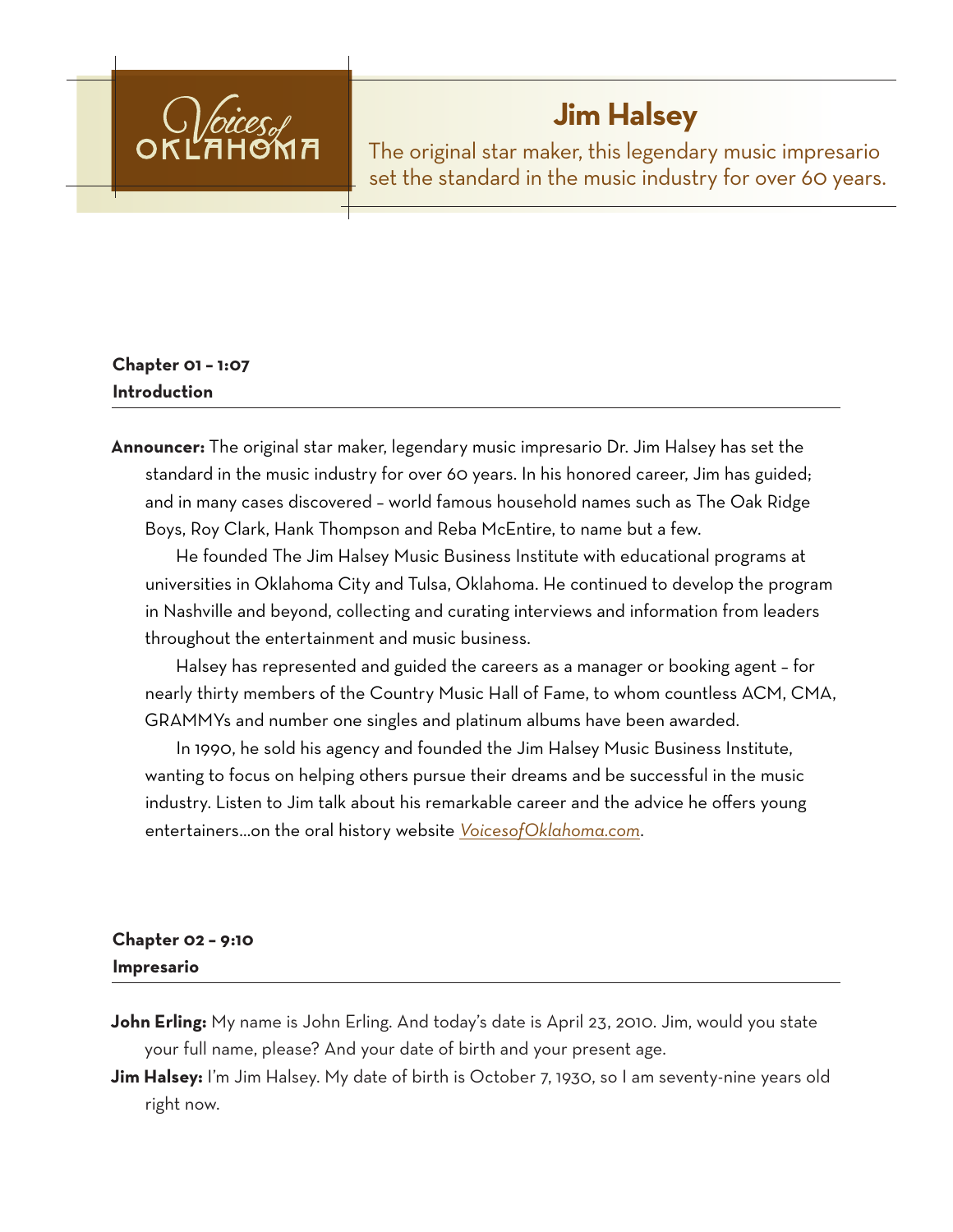**JE:** I got to say, you don't look seventy-nine years old at all.

**JH:** No, I stay busy.

- **JE:** [laughing] Where are we recording this interview?
- **JH:** We're recording it in our building in Mounds, Oklahoma. It's not really an office, it's kind of a quasi-museum and storage place.
- **JE:** Let's go to the beginning, where were you born?
- **JH:** I was born in Independence, Kansas, which is north of Tulsa, about seventy-five, eighty miles on Highway 75.
- **JE:** Talk about your mother, your mother's name?
- **JH:** My mother's name was Carrie Mesic Halsey.
- **JE:** Was she born in Kansas?
- **JH:** No, she was born in South Keeny, Indian Territory, in 1902.
- **JE:** Here in Oklahoma?
- **JH:** In Oklahoma, right. And my dad was born in Chetopa, Kansas. My family has a long history in Kansas, the Halsey part of it, as my great grandfather ran a stagecoach line from Ft. Scott, Baxter Springs, to Oswego to Chetopa, Kansas. The railroad ended at Ft. Scott at that time, this is like in the 1870s. He would pick them up in this beautiful stagecoach and bring them on to Oswego and Chetopa.

And then my grandfather and my great uncle, Harry Halsey and Will Halsey, William Halsey, moved to Independence, Kansas, in the early 1900s and opened the Halsey Brothers Department Store in 1907. That's where I grew up.

I was born in 1930, and of course, the store was up and running at full blast, and that was during the Depression. But we still maintained the store open.

**JE:** Back to your mother then, she was born in Indian Territory.

**JH:** Right.

- **JE:** Was she a Cherokee then?
- **JH:** Well, that's where I got my Cherokee blood. My mother was a quarter, so I'm an eighth Cherokee.
- **JE:** Then your father's name?
- **JH:** Harry Halsey, Harry E. Halsey.
- **JE:** And he came from where?
- **JH:** He was born in Chetopa, Kansas.
- **JE:** How was it that your mother and your father ever meet?
- **JH:** Well, my mother eventually became a registered nurse and worked at the Mercy Hospital in Independence, Kansas. And that's where my dad and my mother met.
- **JE:** Then you've already alluded to but tell us again what your father did for a living.
- **JH:** Well, he was in the Halsey Department Store. He was one of the marketers and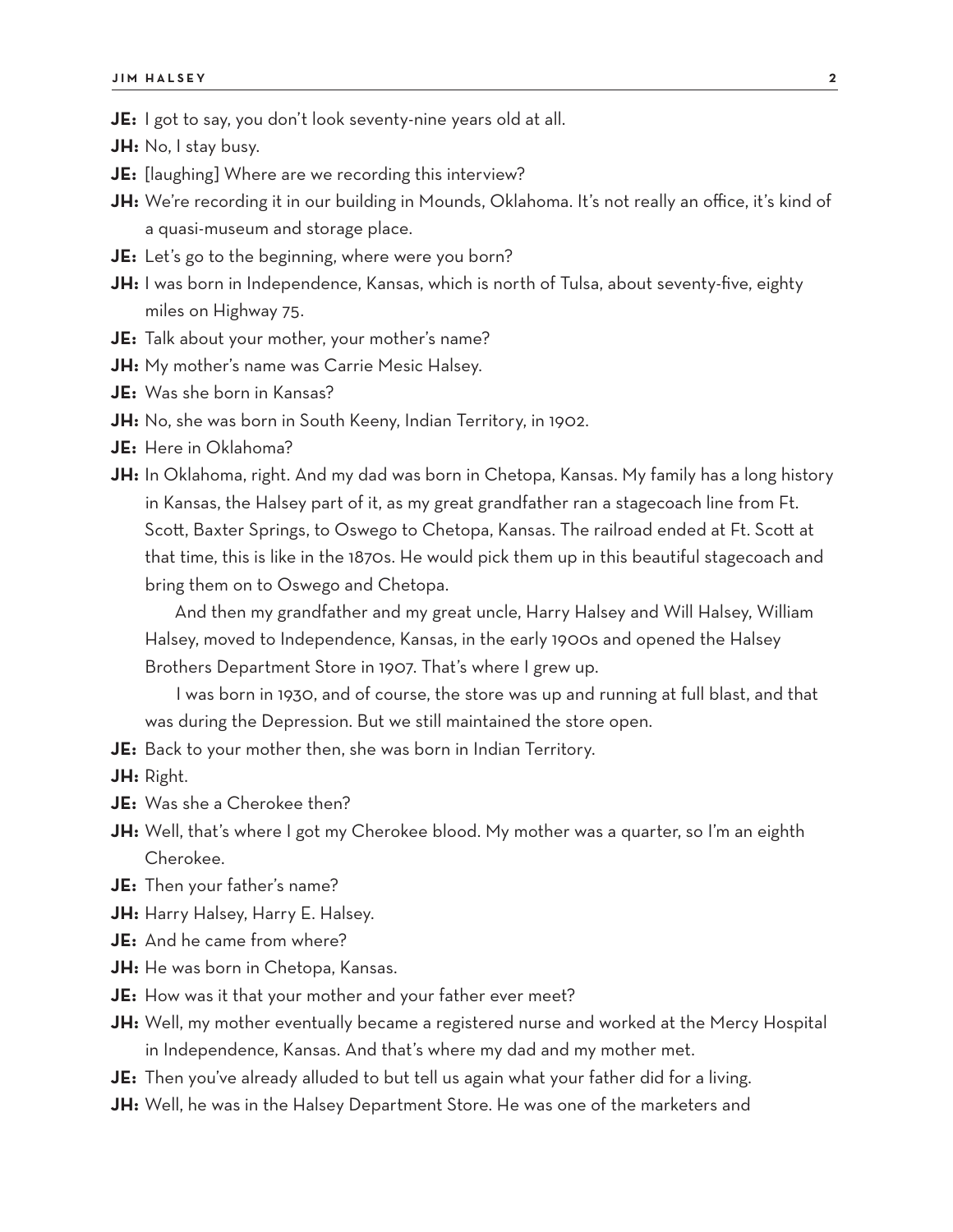advertisers, creative people there, he was a great designer of windows. People would come from all over southeastern Kansas and northeastern Oklahoma to see the Halsey Brothers Department Store windows. Because they were something like out of Kansas City or Tulsa, they were beautiful.

But that's where I got my main interest early on in selling and marketing, hanging around the store.

- **JE:** At a very early age?
- **JH:** Right. I was there all the time and even delivered packages when I had my bicycle.
- **JE:** Your elementary school was what?
- **JH:** The Washington School in Independence, Kansas.
- **JE:** And then you went to junior high school there?
- **JH:** Right, and high school, and went to the Independence Junior College. I went to Kansas University for a little bit, and that's where I got my education, or part of it, anyway.
- **JE:** Your brothers and sisters?
- **JH:** I had a brother, William, and he was in the store and eventually he became involved with Sinclair Oil Company.
- **JE:** Music that you grew up, that you remember junior high and high school, who were some of your favorites?
- **JH:** Of course, I grew up with Bob Wills and His Texas Playboys because of KVOOs daily broadcast. But I like the jazzy swing part of that and all the solos and the inspiration that came from that. But I was a big band listener. And I hung out at the record stores, and it was Woody Herman and Stan Kenton and Duke Ellington and Count Basie and Lionel Hampton and all of those great big bands.

I was a player myself, I played saxophone and thought I wanted to make music my career until I graduated from high school. And that summer I went around and saw some big bands, I saw Woody Herman's band. I saw Duke Ellington's band and Johnny Hodges playing saxophone. I knew right then if I lived to be a thousand I'd never be good enough to play like those guys played.

- **JE:** But that was a dream at first?
- **JH:** That was a dream but also in high school I read a book in my senior year that I made a book report on called *Sol Hurok Impresario*. He was the great Impresario that brought all the great Russian accent dancers, the ballet companies, to the United States. He was Russian himself. He was the only one that really imported them here. And I thought, "Boy, that's a glamorous life. I think maybe I'll become an impresario.
- **JE:** What is an impresario?
- **JH:** An impresario is a presenter of performers, artists, and shows. Now Roy Clark tells a story that during that time I went to these bands and I would see the bands all get off the big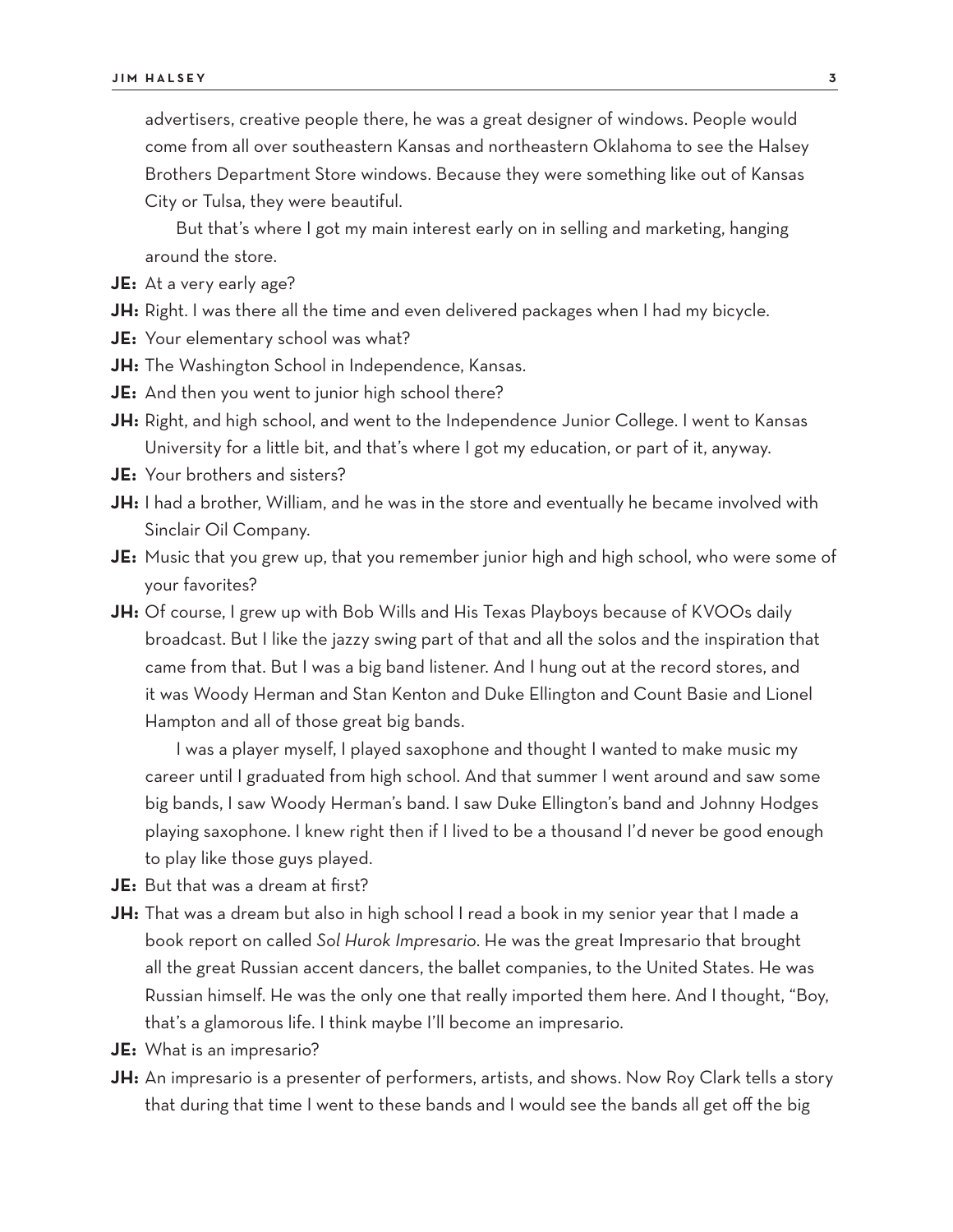band bus and go in and set their stuff up and there was always a Cadillac parked around somewhere. And I asked somebody, I said, "Who's that Cadillac belong to?"

They said, "That's the band manager."

And Roy said, "That's what got me interested in being a manager." Now maybe that's partly true or not, but he has a good time telling that story.

**JE:** So that book then was a change for you in your life?

**JH:** It was an inspiration. Now I've gone back and read the book several times since then and it really wasn't that inspiring to me but it was at that time because I was living in Independence, Kansas, and here's this great promoter of shows presenting shows at Carnegie Hall and the Metropolitan Opera and places all around the world. And, you know, he's always appearing at the opening and had his cape over his shoulders and his cane with the gold head on it, the silk top hat, and lots of press and lots of action. I thought, "That's for me. I'll become the impresario of southeastern Kansas.

**JE:** That seed was planted then in high school?

**JH:** Right. So my first year in junior college, actually, it was my second year, 1949, I listened to Leon McAuliffe as well on KVOO and he had this great western swing band. And I wrote his manager, Mr. C. M. Cooksey, and told him I wanted to promote Leon in Independence, he'd never been there. We had a great auditorium.

We made our deal, made the terms, and he came up, Leon did. And it was a fantastic crowd. Now how did I promote that? I knew enough about selling and marketing from my folks' department store that I knew you had to advertise. If you had a good piece of product you have to get it to people that are interested in buying that product. You know, that's the first rule in any kind of marketing. And then, how do you do that?

Well, I didn't take any chances, I did everything from posters, I put posters out everywhere, I advertised in the paper, on the radio station, and I had a list of customers of my dad's store, this was kind of like the first, for me anyway, marketing with direct mail. And I got some of my other friends that had a furniture store and I used their list of customers and I sent out a little postcard. At that time the postcards were a penny, so you could send a ton of them.

So it was a big success. We were full, sold every ticket.

- **JE:** And you were how old at that time?
- **JH:** I was nineteen.
- **JE:** There was something natural about you though at that time that could pick up on all the nuances of promotion.
- **JH:** Well, I guess I've always been a promoter. Ever since I was a kid I had the idea of doing something and creating an event. I didn't know it at that time but I like to do events. And I still like to do events. That's my motto: Let's make an event out of it. Like we are today,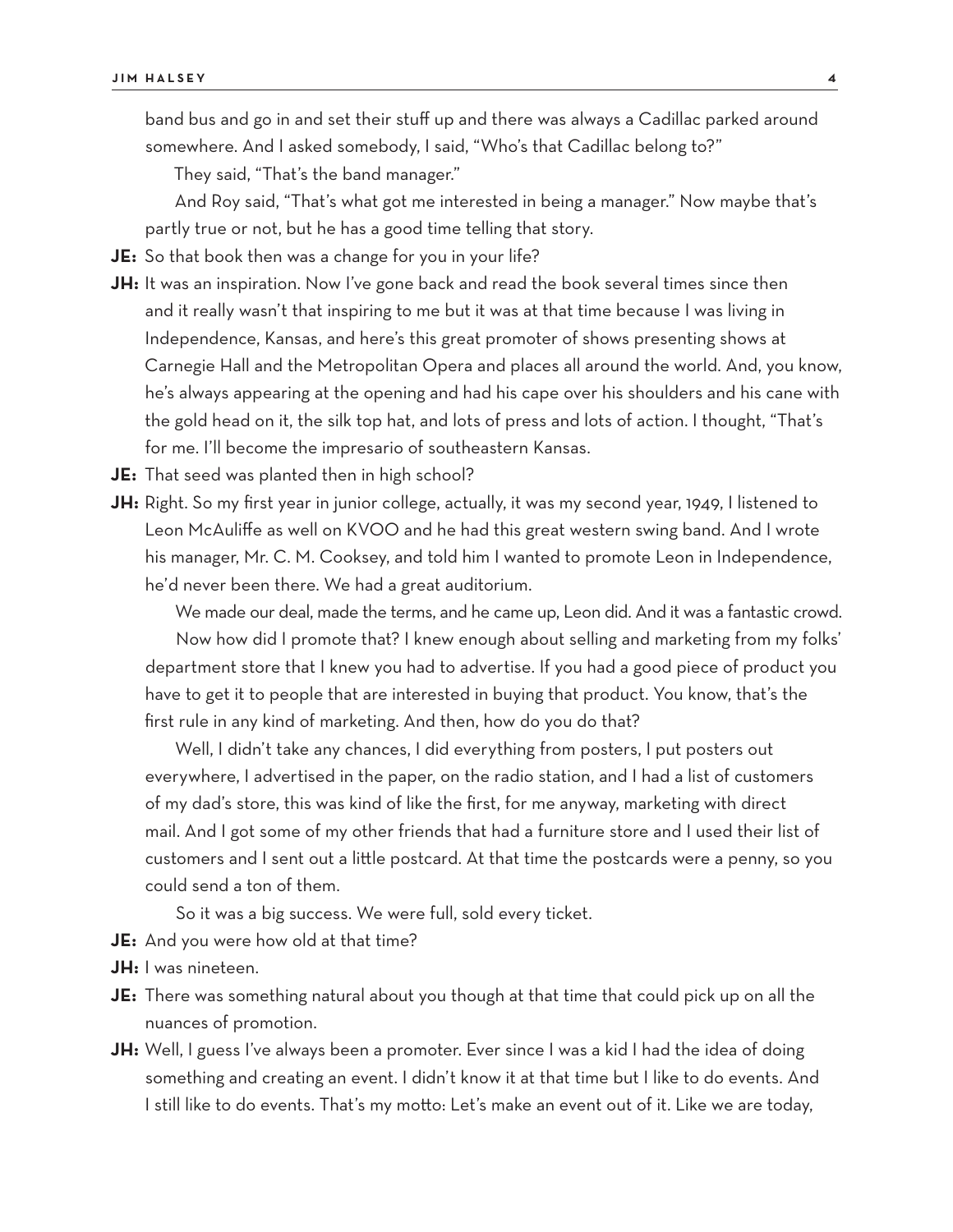we're not just recording this. My wife, Minisa, is videotaping this and we'll probably sell millions of them out there, you know, in the hinterlands.

- **JE:** [laughing] Leon McAuliffe is your first act?
- **JH:** Right.
- **JE:** I bet he was surprised when he came to town.
- **JH:** He was. And Mr. Cooksey came up, Mr. Cooksey at that time, went with Leon on almost all the dates, and he was there taking the tickets and counting the money. And then they'd drive back to Tulsa and Leon would do the show. So he was surprised. And we hit it off really well. And as a result, I promoted a lot of dates with Leon.

But from Leon I got my confidence up and I started promoting everything that I could feel would make some money in that town, including wrestling, circuses, an ice show. Independence happens to be a really good show town because it's kind of centered between Kansas City and Tulsa and Wichita on one side and Springfield and Joplin on the other. So there were a lot of bands that would come through. At that time everybody traveled by bus. They would pick that as kind of his halfway point to do.

So I got good deals and I did a good job. In a lot of places I would do more business than they would do in the cities. So I had everybody from Stan Kenton to Count Basie to Woody Herman to Ray Anthony, Jimmy Dorsey, Carmen Cavallaro, all those big bands at that time that were traveling and doing the one-night circuit.

- **JE:** You obviously spun off Leon McAuliffe and then you could tell the next act, the next act, "Well, I did this, I did this," and—
- **JH:** Right.
- **JE:** … it began to build for you.
- **JH:** Right. And then that word gets around to the various booking agencies that's here's a spot that you can make some money in.
- **JE:** Yeah.

#### **Chapter 03 – 5:35 Hank Thompson**

**John Erling:** There's a guy by the name of Hank Thompson you meet.

**Jim Halsey:** Right. I met Hank the next year in 1950. Not only did we have a successful first date there that I played him in Independence, then we started branching out and Hank said, "Well, why don't you take two days?" Eventually, by the time I became Hank's manager, which was in 1951, I was up to playing maybe eight or ten days, every time he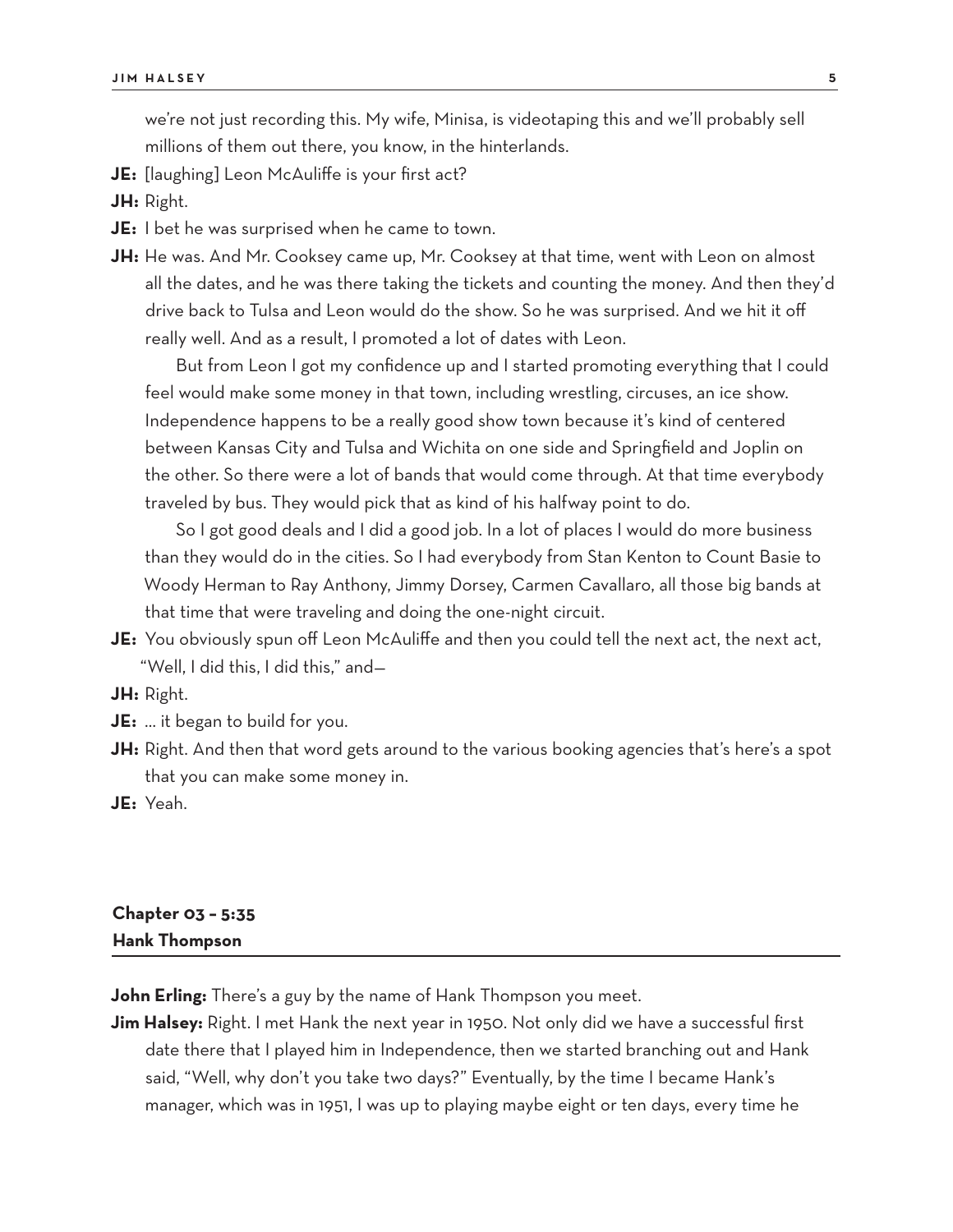would come through this part of the country. From Ft. Smith to Muskogee to Poteau down at Taylor End, and Poteau.

Finally, in 1951, he called me and he said, "My manager and agent," at that time was a guy by the name of John Hit, "is going with MCA. I'm looking for another manager and agent. I think we hit it off, you've done a really good job. How would you like to handle everything that I do?"

Well, one of the things that I learned early on—I still teach this to my students and if I give a lecture—we all get a lot of opportunities in our life. And the thing is, we not only have to recognize those opportunistic times that come to us, we have to act on them. I mean, there are a lot of people that get opportunities and you say, "Wow, why didn't you do that?"

"Well, I was going to think about it a while."

Well, sometimes you don't have time to think. It didn't take me long to say to Hank, "Let's make a deal."

**JE:** And you were twenty-one at the time.

**JH:** Right.

**JE:** Nineteen fifty-one.

**JH:** Right.

**JE:** That was considered young, perhaps, in the world of managers?

**JH:** It was.

**JE:** Because you took that deal he soon comes along with a pretty big song.

**JH:** That was timing. I think a lot of us if we look at our opportunities, timing is coming and you don't really know what it is. Four months later in the spring of 1952, Capitol Records released the biggest record that Hank ever had, "Wild Side of Life." It stayed number one on the charts for twenty weeks. It sold over a million copies. And we were on our way then.

We'd had a plan and everything I do I make a plan and usually I write down. We had a plan when we started, Hank and I together, what we wanted to accomplish. And part of what we wanted to accomplish was to expand the territories. Even though he'd had big records on Capitol Records he basically played the Southwest, the West Coast. He hadn't done the East Coast, he hadn't done the big ballrooms up through the Midwest. I was familiar with the big bands, I knew where they played up in Wisconsin and Minnesota and Iowa and Nebraska. There were ballrooms up there that had bands almost every night and you'd be a whole tour there.

I never played any of those. And we were the first western swing or country act to ever play those big ballrooms. The Prom in Omaha, and the Pla-Mor in Kansas City, and the Terp in Austin, Minnesota, and the Surf in Clear Lake, Iowa. No country act had ever played those before.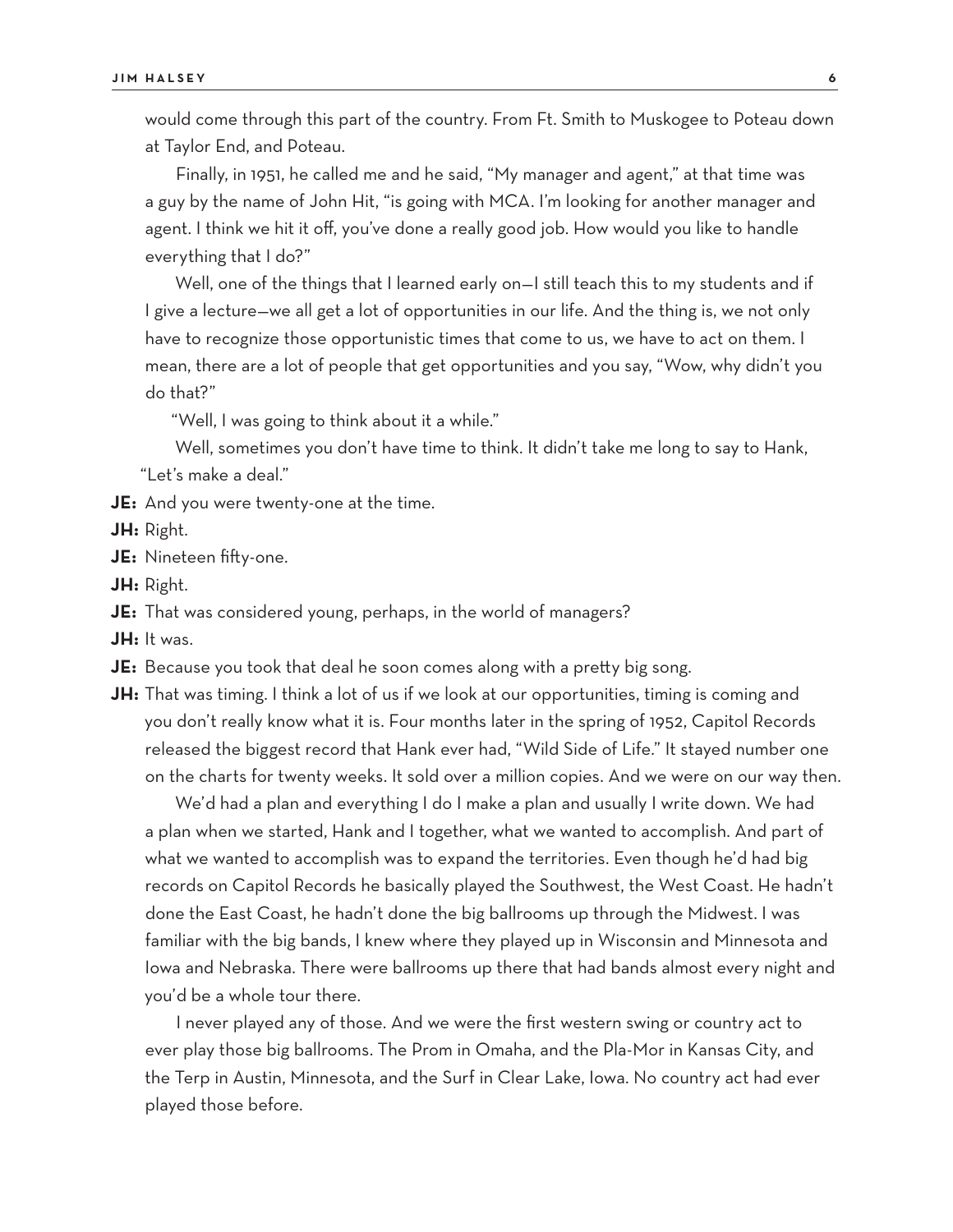In fact, in Austin, Minnesota, Hank set a new record up there. The record on the wall said: Glen Miller played here in 1938 and set the all-time record of 2,300 people, or whatever it was. Well, Hank set that new record and Hank still has that record.

The ballroom still stands. The guy that promoted us there, this was in 1952, was a young disc jockey, and he was younger than I was, he was a couple of years younger than I was, on the air, the guy by the name of Johnny Western.

And Johnny Western, in fact, he's retiring this weekend, he's with the Journal Broadcasting Group in Wichita with one of their stations there. He wrote *Have Gun Will Travel*. He became quite famous as a songwriter and a sidekick of Gene Autry.

A lot of people, if they're still alive, I still am in contact with them.

**JE:** How old would Hank have been about this time?

**JH:** Hank was about four years older than I was, so he was about twenty-five.

**JE:** What kind of a guy was he to be around?

JH: Well, first of all, he was one of the most brilliant people that I have ever known in my life. He was a true intellectual. And he had one of those positive attitudes.

I was that way always in my life too, but it just seemed to strengthen my whole philosophy of positive thinking.

Now what we're talking about here is a lot about the past, we're reviewing the past. We just had a new exhibition open down at the Oklahoma History Center that is a reflection of the past. It's sixty years of all the gold and platinum albums and memorabilia of all the big stars that I've worked with. But I look at that as something in the past, hoping that's going to give people inspiration for the future. Because I'm thinking ahead now.

- **JE:** He became your friend maybe, your mentor.
- **JH:** Friend, friend and mentor and top client for years and years and it was through Hank that I really learned the business.
- **JE:** You refer to something as "power of performance." What is that?
- **JH:** Right. It's our own performance. We all have a performance to give. You and I are giving one right now. My wife, Minisa, is giving one, she's sitting behind the camera. It's all about that. Some of us do that performance on stage, some of us do it behind a desk with a telephone or computer, some of us are out here building roads and fixing bridges and things. Our performance is what we develop through our life to do the best that we can do.

The part of my philosophy is always not just to be the best human being that I can be, but to give the best performance from my side of the table that I can give. Whether it's with my community, my family, my business, or the artists that I'm involved with.

**JE:** Yeah.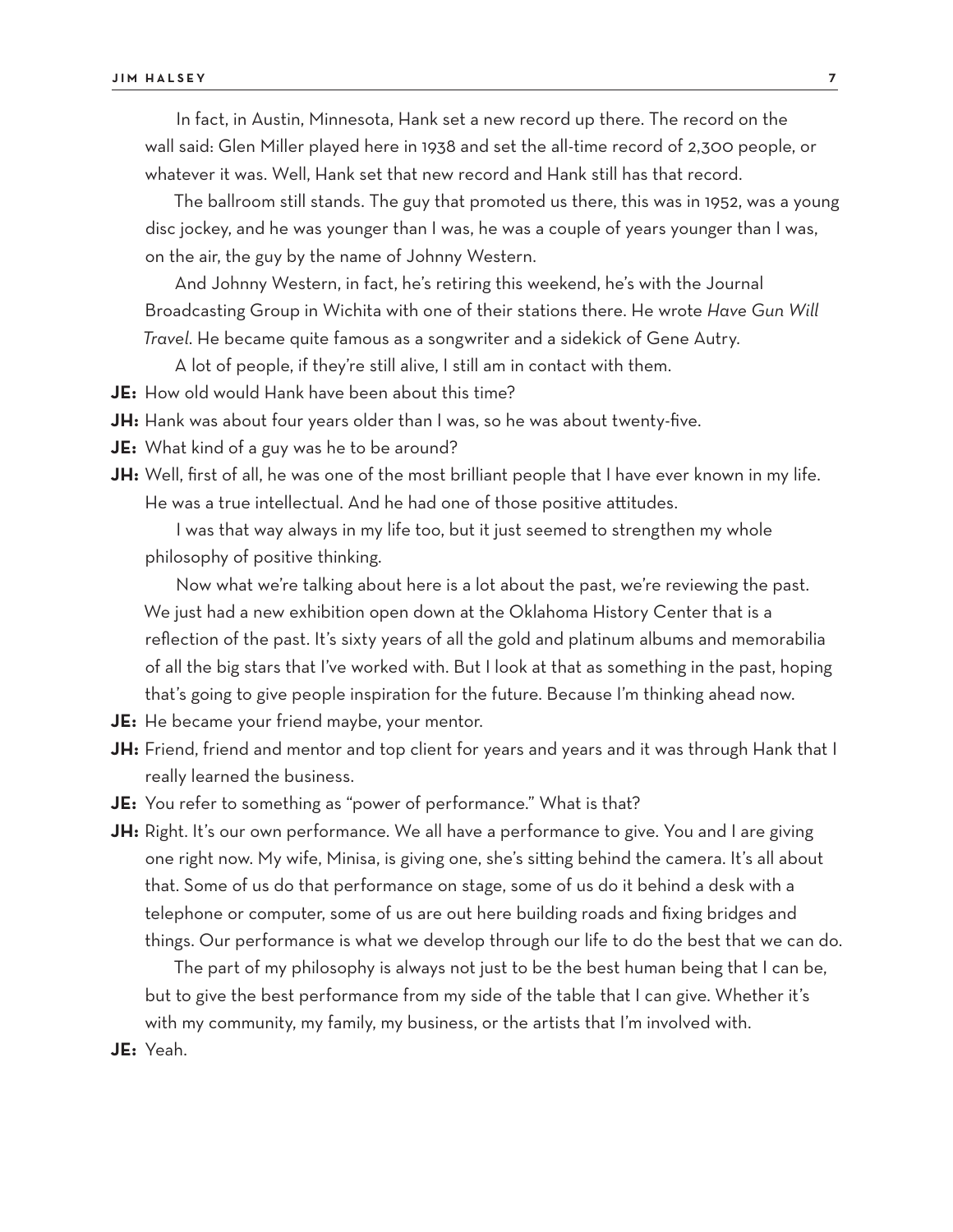#### **Chapter 04 – 4:55 We Have a Problem**

**John Erling:** You had somebody working with you by the name of Leo Zayblan.

- **Jim Halsey:** Right. Leo was a great mentor of mine and I met him originally, he was in Chicago. He was with another—I've had some really great mentors in my life—this other gentleman's name was Norman Wiser. Norman Wiser was the publisher of DownBeat magazine. Leo was his like right hand guy and assistant. Leo Zayblan was the press guy for Mike Todd, the guy that did Around the World in Eighty Days.
- **JE:** Wasn't he the first husband of Elizabeth Taylor?
- **JH:** Oh, one of them anyway. Mike Todd was.

I met Leo in Chicago at *DownBeat* magazine. They were putting together a big show for Soldiers Field in Chicago, a hundred thousand people there. It was going to be a gigantic, they called it Star Night. At that time, it was everybody from Eddie Fisher to Gene Krupa to Lionel Hampton to Ella Fitzgerald to Patty Paige. All of the big stars of that particular day, which was 1953. So I thought, "It would be interesting to be the first country act to be on there."

So I made an appointment with Norman Wiser, the publisher of *DownBeat*. And I went to Chicago and I went in and I made my presentation of why they should have the number one western swing band, Hank Thompson, on that show. They'd never heard of Hank and they weren't too interested in country music. But they were so intrigued by the fact that it would be different. And here's a twenty-two-year-old kid in here talking about it.

Leo was the right hand person and the one that is putting this together. So we did it and it was successful.

I remember all these great people, of course, Gene Krupa and Lionel Hampton I was really, they were kind of like my idols.

Leo eventually retired from all of that press and PR and he published another magazine and he became a mentor and just introduced me to a lot of pe—he knew everybody. Being in Chicago and the newspaper business he knew all those guys that ran those clubs that eventually went to Las Vegas and they were running the casinos and the hotels out there.

Leo was a source of a lot of introduction. I eventually moved him to Tulsa, he wasn't doing anything and I said, "Why don't you come down here?" He didn't have any financial problems so he moved down here and came into our office every day. And he kind of directed our company's present PR in house. At that time, everything was still newspapers, so he would stop at the *Tulsa World*. All the newspapers exchanged newspapers with each other. Now everything is done on internet and you don't have to do it. But he'd be there;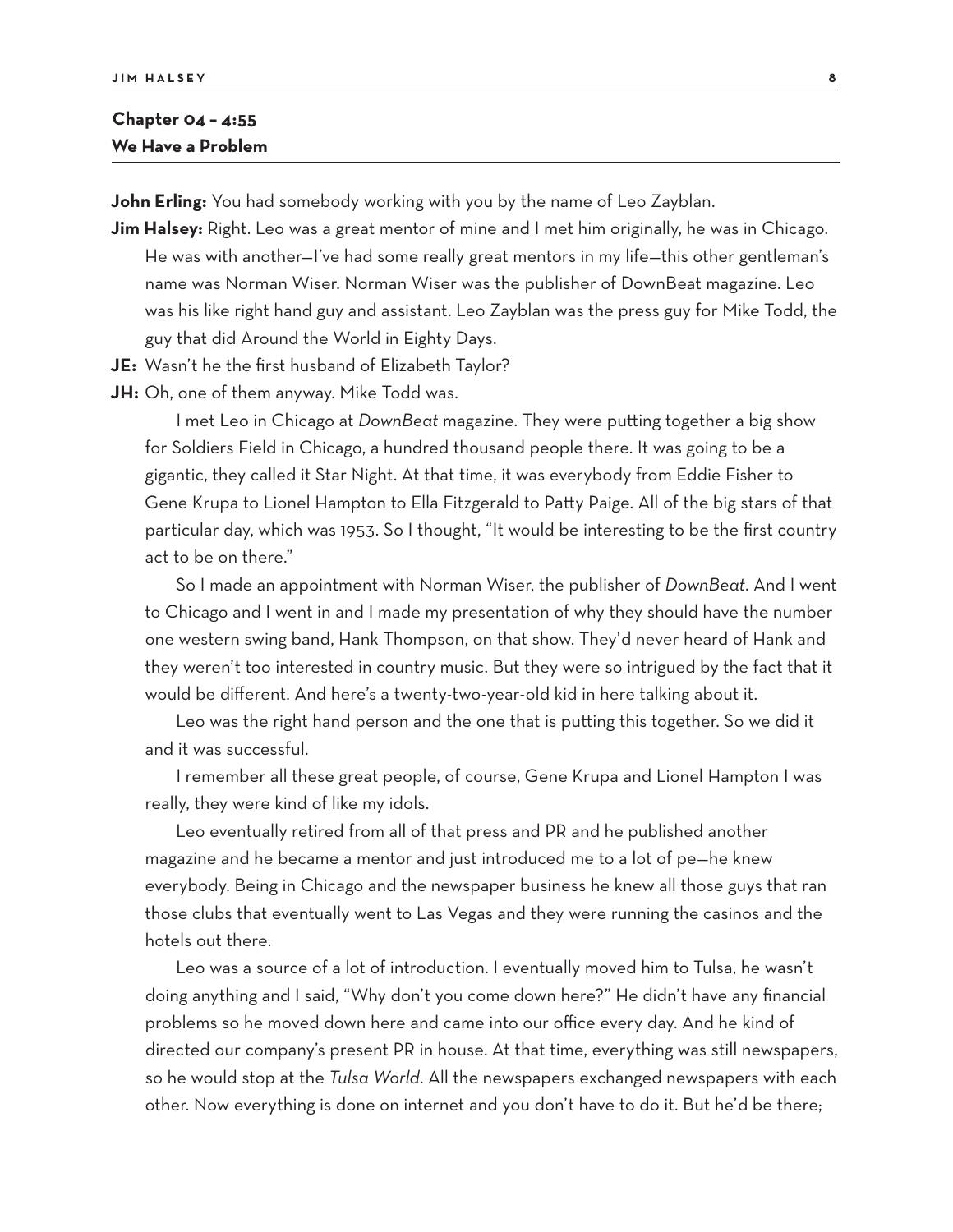he would read forty, fifty newspapers every day and go to the entertainment sections and say, "Oh, there's a new ballroom opening in Milwaukee." Or, "There's a new club in Atlanta." He was an invaluable source of information, which at that time was really important because there wasn't an internet or a Google or Facebook or anything that you could go to and get all that information.

So we had inside information daily before it became general knowledge. **JE:** But you with your positive attitude, he would great you every day in a certain way.

**JH:** "We've got a problem." Well, generally, there was a situation, a problem of some kind. So I finally told him, I said, "Leo, you know I'm very positive and every day does have a lot of

problems and we most generally solve all of them. But I really would appreciate it if you wouldn't greet me every day and say, 'Jim, we've got a problem.'"

So I came in, it was almost the next day, and he had remembered our conversation. I thought I might have hurt his feelings even. He came out and he was kind of stuttering out and he says, "Jim, we've got a situation today."

Well, I thought that was pretty good. I said, "Leo, what's the situation?"

He said, "Well, the MGM Hotel in Las Vegas is on fire and it's burning down and we have the Oak Ridge Boys opening there Thursday night."

I said, "Now that is a problem, Leo, that really is."

But, you know, we did solve that too. We came in and we assessed the thing, we talked to our contacts in Vegas. There was a number of people lost their lives in that fire and the hotel was closed for some months.

Well, all of a sudden, I had two weeks of the Oak Ridge Boys, one of my big grossing artists, fall out. Not only did we need the revenue because we had band to pay and the ongoing expenses, but that was part of the way we made our profit too, after you pay all your expenses.

So I called my staff together and explained the situation. I said, "We've got to go out and we've got to salvage these two weeks. Now we need to canvass everything because there's probably somebody that has gotten sick somewhere and they're not going to be able to make the date, somebody's looking for a short notice deal." We called and made our television solicitations, in fact, we finally got a couple of TV dates. We got Carson to take a date on the Oaks. So we salvaged the dates pretty well. We didn't salvage all of the revenue but we made a positive thing out of losing those two weeks.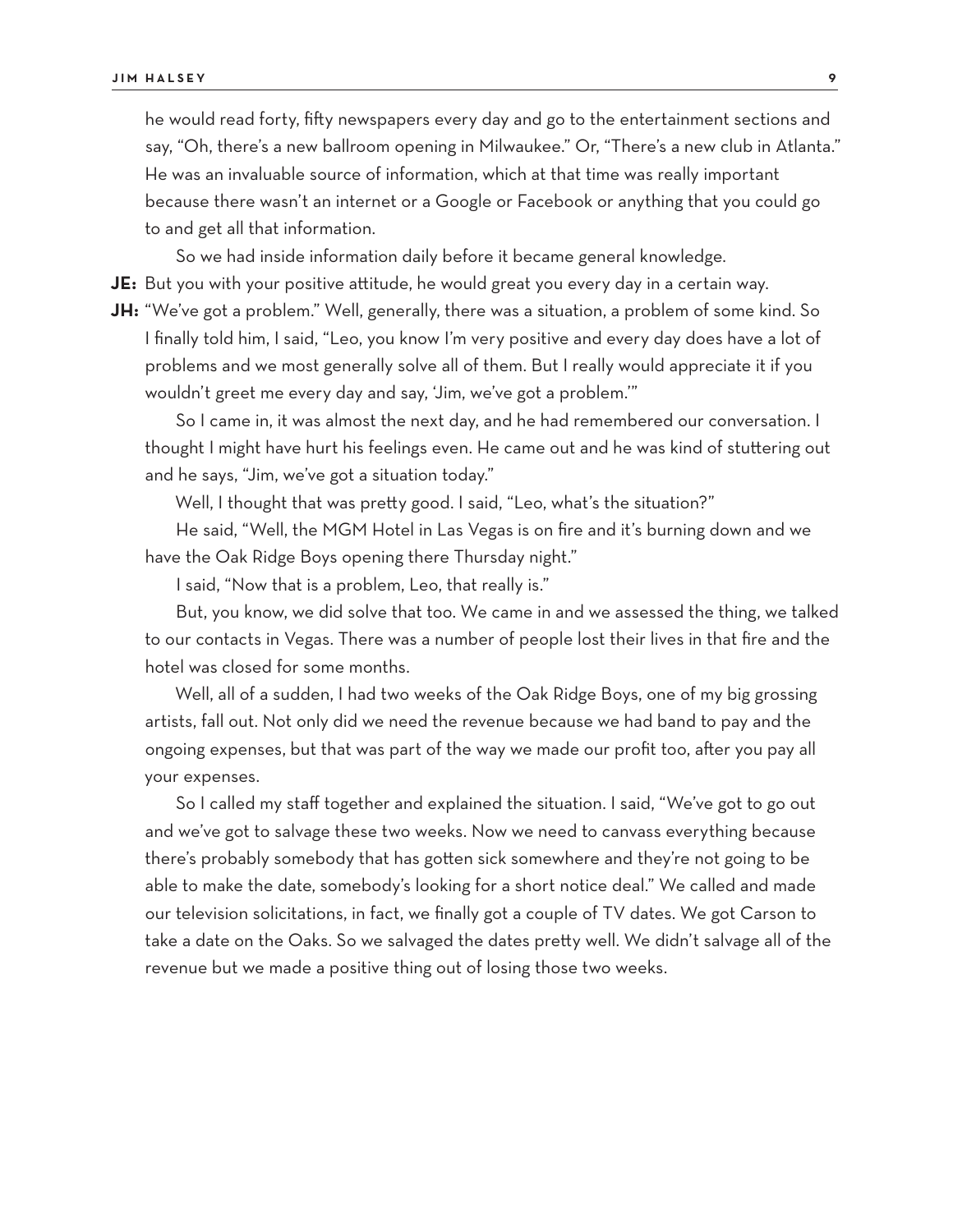#### **Chapter 05 – 3:17 Minisa**

**John Erling:** Let's talk about Minisa, who is helping here, and she is videotaping this. How did the two of your meet? And a little bit about Minisa's background and her father.

**Jim Halsey:** Well, Minisa was born in Tulsa. When she was born here her father, Woody Crumbo, was artist in residence at the Gilcrease. He was one of Tom Gilcrease's close associates and they went out and they acquired a lot of the art that you see in there now. Woody knew where a lot of these wonderful pieces were and the people that had them and was largely responsible for a lot of the original things.

But Minisa and I met in 1975, and it was like we were supposed to get together somewhere. I went to a different part of Tulsa that I normally go to for lunch, for some reason. I drove miles away to go to lunch. It was in London Square. I was walking down, just kind of wondering why I was here and looking in the windows and stuff. And there was a radio station blaring, they were playing it through the loud speakers. And they said, "Today is the last day of the Minisa Crumbo art show at Coleman Galleries," which was like suchand-such South Lewis."

And I looked up and I said, "What? That's next door." I was a collector of American Indian art and I knew Woody Crumbo, of course, was the master of all of us, as far as I was concerned. Minisa Crumbo.

Well, I went next door and it was just magical, like one of those things we were supposed to have gotten together. I came in and she wasn't there and I liked what she was doing and pretty soon she comes in from her lunch. And we met. I knew that that was the person that I had been looking for all my life.

That was in 1975.

- **JE:** Did she know that you were the person that she'd been looking for all her life?
- **JH:** Well, well, I think so. She said she did. She had seen me in a vision one time. I had appeared in a vision.

Then she left for Egypt and the tour in Italy and I left for the Soviet Union with Roy Clark. And then we met up after that and we continued our relationship. We got married in 1980 and we just celebrated thirty years.

- **JE:** Um-hmm (affirmative). You have children?
- **JH:** She has two by a previous marriage and I have two.
- **JE:** Are your children involved with you in the business?
- **JH:** Well, Sherman is. Sherman, my son, is a great filmmaker. He does all of Tim McGraw's—he's done like thirty-nine videos for Tim that he produces and directs. He's produced and directed Tim's three NBC specials.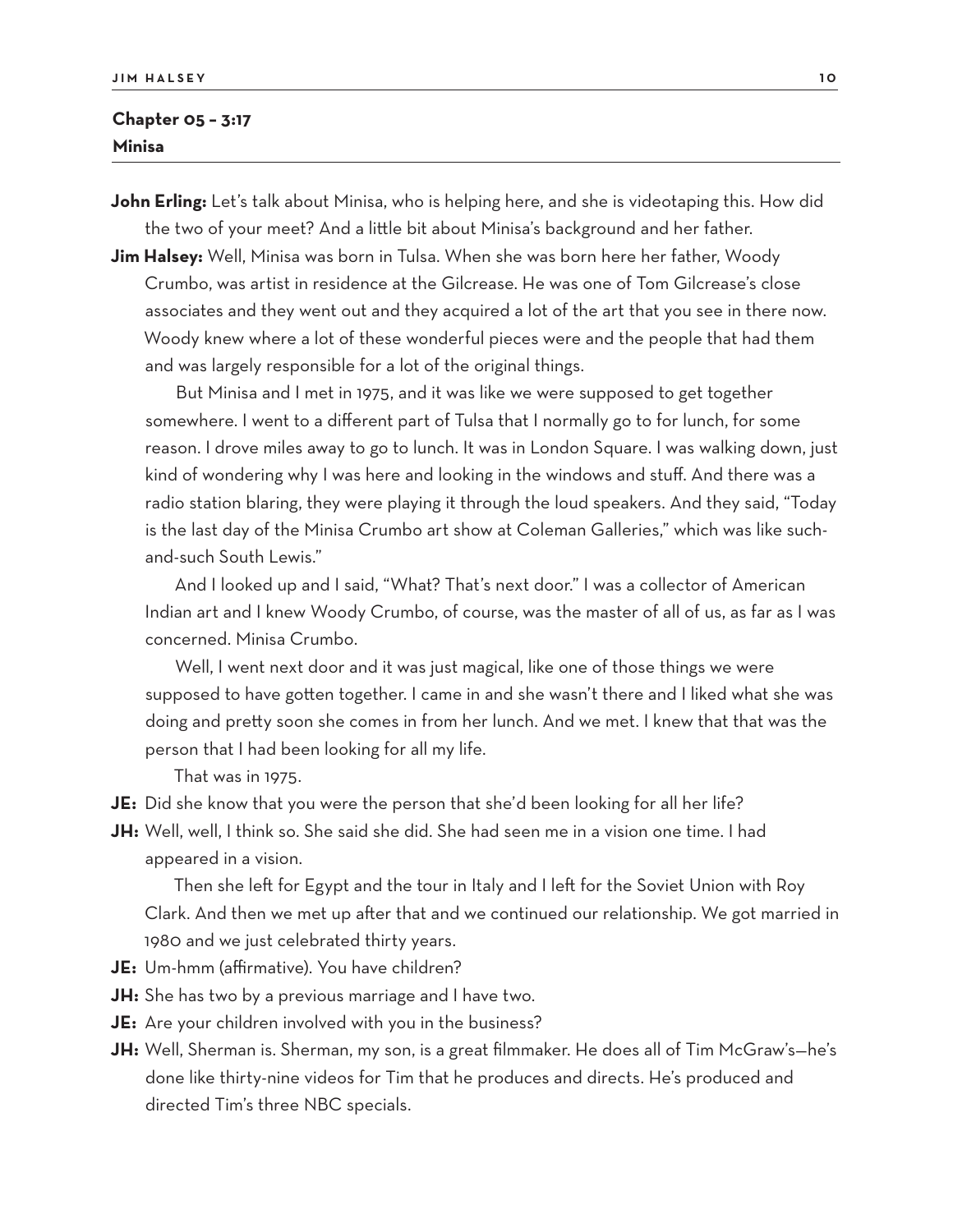He just did a piece here, which is kind of interesting, with Tim, when Tim was in Tulsa at the BOK Center. A lot of people don't even know it but he videoed one song in that show that will be aired in the fall of 2010 in a Kenny Rogers special. Kenny Rogers did the special at Foxwoods in Connecticut.

Sherman left here and went back there so when they have the Kenny Rogers special, which will have Dolly, Wynonna, Lionel Richie, Smokey Robinson, and a whole host of others, they'll say, "And from Tulsa, Oklahoma, of the BOK Center, Tim McGraw paying tribute to Kenny Rogers." And he sings one of Kenny's songs.

# **Chapter 06 – 8:30 Roy Clark**

**John Erling:** Roy Clark, how did you meet him?

**Jim Halsey:** Well, I met Roy Clark through Wanda Jackson. I met Wanda Jackson through Hank Thompson. We were doing a television show in Oklahoma City with Hank Thompson on a weekly basis and there was this young girl that came down to appear on the show. She was still in high school, her name was Wanda Jackson. Then eventually, Wanda had her own records and I became her first agent.

When I made a deal to go to Las Vegas with her for a long period of time with her Good Show opening, a show in the main spotlight, that was going to be in 1960. So in 1959, at the end of 1959, she said, "I'm going to put together a really good band. I've found this guitar player in Washington, DC, that I've hired to front my band."

That was Roy Clark. I didn't know anything about Roy Clark. But she told me what a great performer and singer, songwriter, musician, and guitar player. Well, there was no way she could really explain how great Roy Clark was, or still is.

I saw him and I thought, "Wow, this is one of the greatest performers I've ever seen in my life."

**JE:** Where did you see him?

- **JH:** I saw him in Independence, Kansas. I was promoting Wanda Jackson there on a date in late November. And that was Roy's first date with Wanda. This was the show and it was going to be kind of a good place to look at what the show's going to be like going into Vegas. Make any tweaks if we needed to do that. Oh, he was fabulous.
	- We became friends.
- **JE:** He was known then as an instrumentalist more.
- **JH:** Primarily, right. And—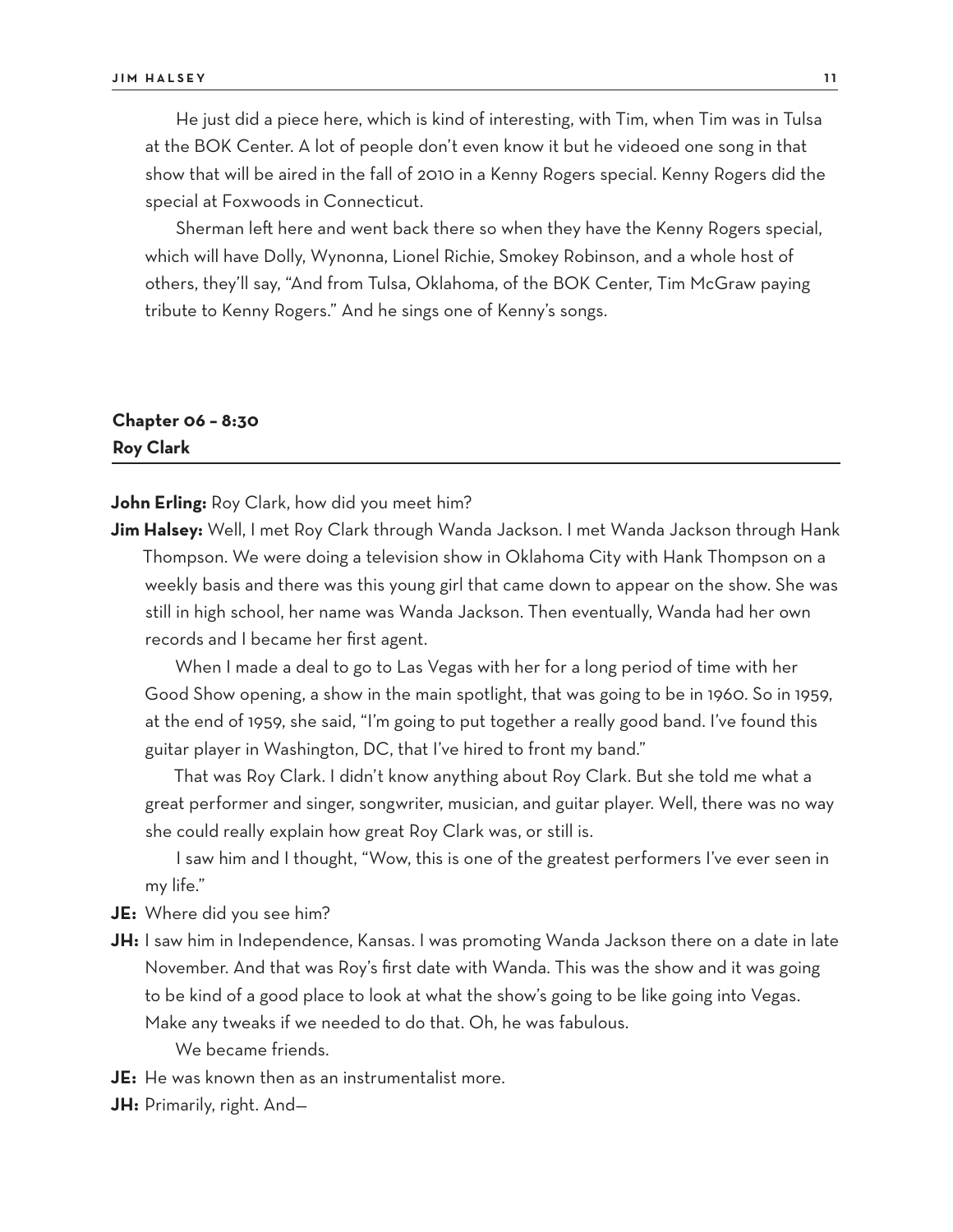**JE:** Did he show his comedic side at that time too?

**JH:** Always, always, yeah. And a good singer. But nobody ever really thought of him as a singer. At that time, your country singers were more like Hank Thompson and Ernest Tubb and

Roy Acuff and that. That just wasn't Roy, Roy was more of a pop, jazzy, blues type of singer. He stayed with Wanda for about a year, a little over a year, a year and a half maybe, and finally he said, "Let's head out on our own and do it."

So we would go back to the same places that played Wanda and played Hank and all those places knew Roy and loved him, said, "Well, we'll try it."

One of the first dates that I ever booked him on was a friend of mine, Harry Peoples, Hap Peoples from Wichita, Kansas, big promoter, he would always take out these package shows for ten days. He was taking a package show out that had every star imaginable at that time from Faron Young to Ferlin Husky to Hank Snow. I can't remember who all they were but there were like six or eight really big stars. Nobody knew Roy Clark.

And I said, "Just give me twenty minutes."

Hap said, "I don't even have any money."

I said, "Will you pay his hotel?"

"I'll pay his hotel and we'll feed him."

So Roy went out on the tour. Of course, when he opened the tour and did his twenty minutes nobody could follow him, I mean, he was just sensational. Where did this guy come from? Maybe he was a better show than Elvis Presley.

And one by one, every artist on that show would come to Hap Peoples, saying, "Hap, listen, you know, I'd like to get out of here early. Why don't you put me on before that new guy you've got?"

And by the end of the tour, this unknown Roy Clark was closing the touring. Nobody knew him. They knew him after that tour. The last day was in Wichita. People yelled and screamed, they were throwing babies in the air, it's just a sensational thing, audience was unbelievable.

So I called an audio recorder, the guy had a recording studio up there. I said, "I want you to come in and record this show because I want to get Roy Clark on the end of it so I can pass it around to other promoters."

He brought his equipment in, it cost me a lot of money, I paid for it. Came in and recorded it and when it was over with I came in and he says, "I've got it, it's perfect. And you're going to love what I did. I was able to cut all of that audience noise out." He said, "It's just pure Roy, we don't have any of the audience yelling and screaming."

Well, I couldn't use the tape. I guess he thought I was going to make a record out of it. That was partially my fault for not telling him. I said, "I want to get that audience yelling and screaming." But I figured it was just such a happening that he would know that.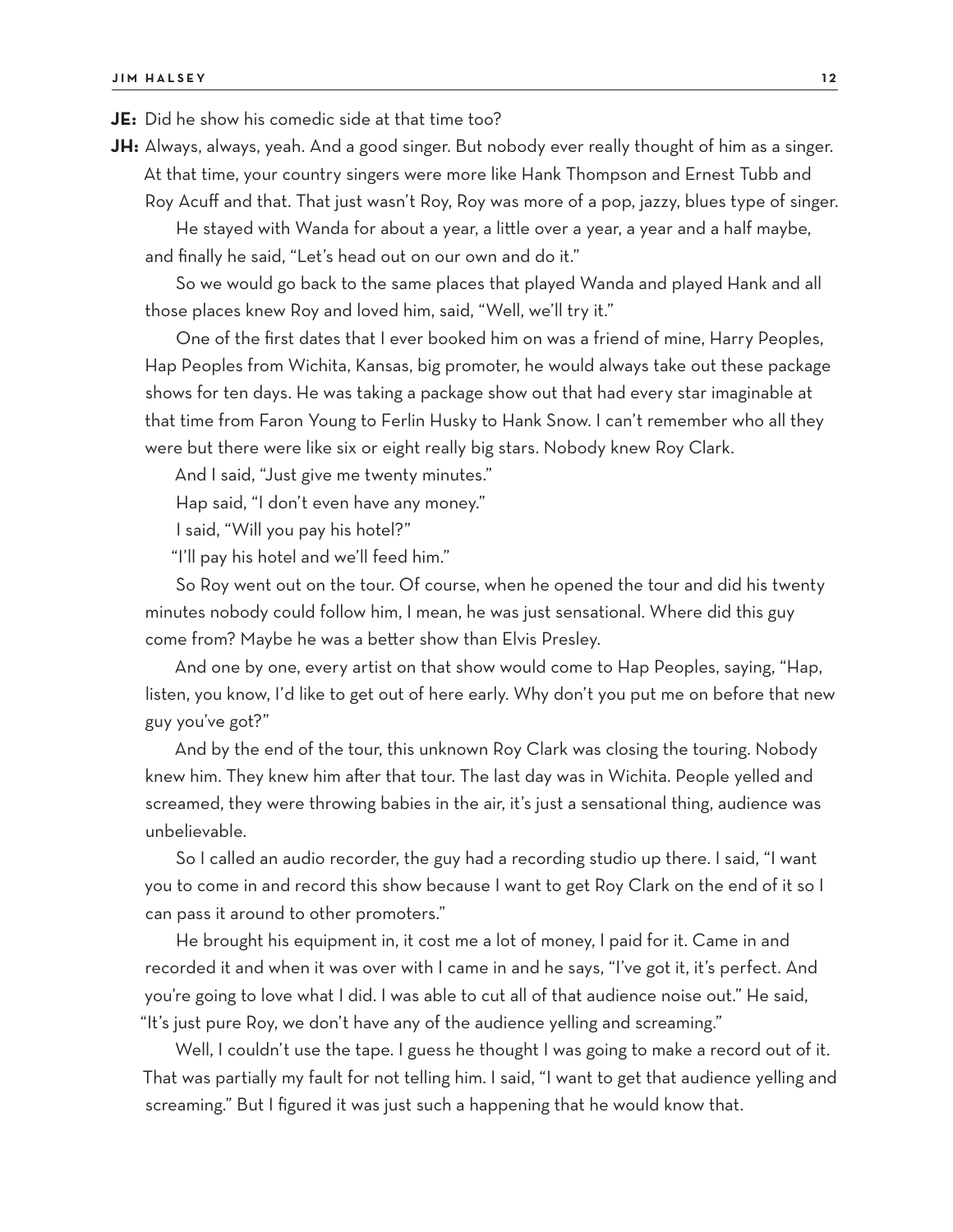But that helped us with other promoters, they heard about this guy playing guitar.

- **JE:** I think you make a good learning point right here that we can't assume that everybody thinks the way we do.
- **JH:** Right.
- **JE:** You may either from training or just naturally think the way you do but so often you have found in your career that the obvious to you is not nearly the obvious to somebody else.
- **JH:** And that goes just with the common things. I have a part in my book, in the *Starmaker* book, which is published by Tate Publishing in Oklahoma, in Mustang, Oklahoma. I have a couple of pages about never assume. Never assume that the hotel's going to be good. Never assume that you're going to get paid. Never assume that the food's good. Never assume all these things. Never assume that they're going to have enough sound or enough lights or enough press or that they've even advertised.
- **JE:** You shopped Roy Clark around then, didn't you?

**JH:** Right.

- **JE:** To a lot of people.
- **JH:** Right.
- **JE:** And you went out to the West Coast.

**JH:** Right.

- **JE:** I think there was a guy by the name of Jack Webb.
- **JH:** Oh, my, yes. Jack Webb.
- **JE:** Tell us who Jack Webb was.
- **JH:** Well, for those who don't know, Jack Webb was an infamous guy on *Dragnet* that was the detective and, you know, "Just the facts, ma'am." That's kind of the way he was in person. Well, he was also a producer. He was a big star, he starred in that show forever, he made that show.

My contacts at Capitol Records and the people involved there said that there's going to be a new television series called *No Time for Sergeants*. That was a takeoff of the movie and he Broadway show. And they're looking for a star in that. "Would you be interested in submitting Roy Clark?"

Which I did. I submitted Roy. And Jack Webb at Warner Brothers was producing that series. His people said, "We'll test Roy. We'll screen test him."

At that time, you know, none of us had a lot of money, we drove to California, Roy and I did. And they gave us about two and a half days to read the script. And he had it down perfect. He is a good actor and he was a quick study, but he had it down.

So we get into Hollywood the night before and get a good night's rest because we want to be perfect out there. We're at Warner Brothers at ten sharp, when our appointment is, and go in. I've never seen an office as big as Jack Webb's. It was cavernous.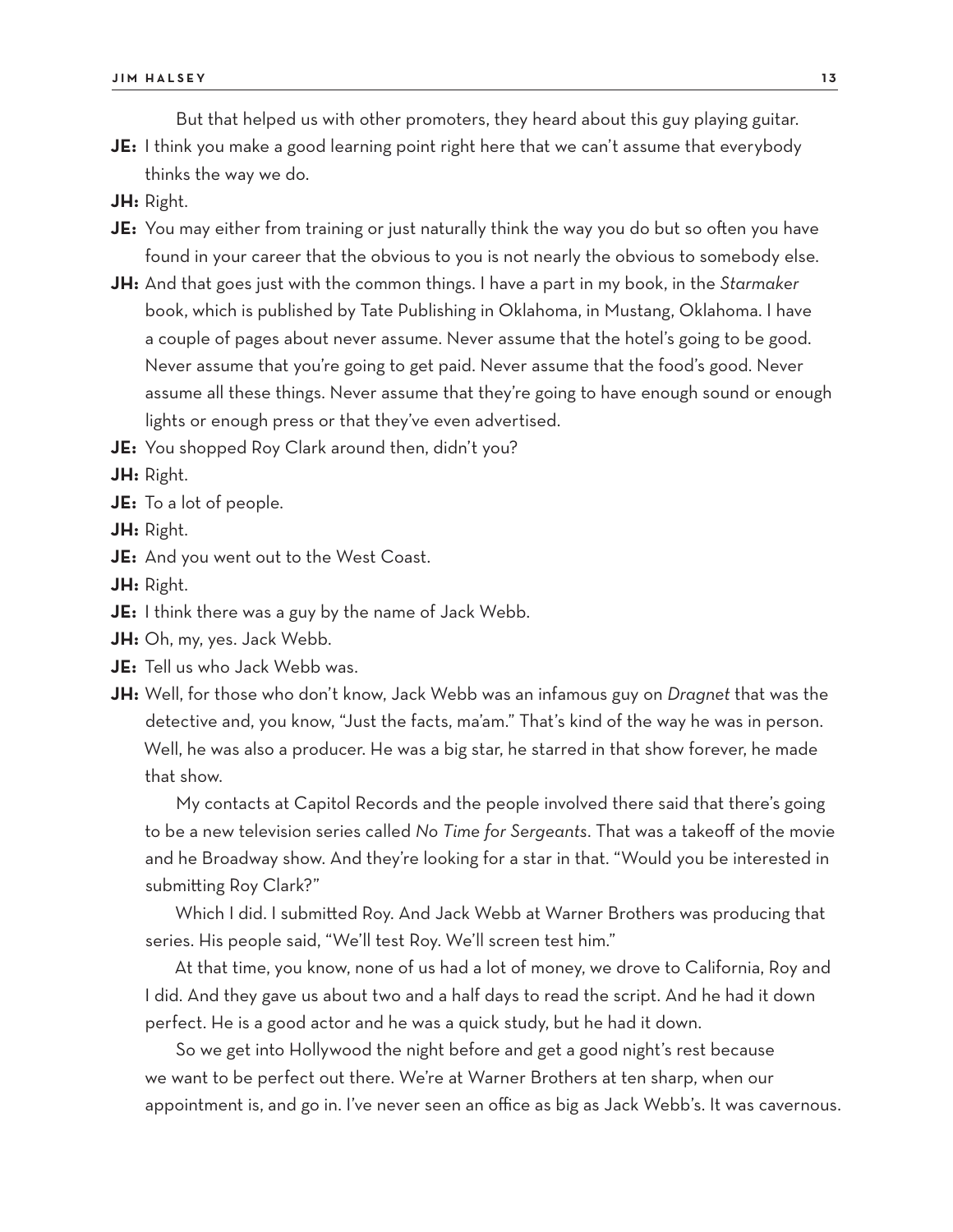The receptionist said, "Mr. Webb will be here in a little bit. He's expecting you." And ushered us in.

Pretty soon somebody came in, kind of like announcing an important person coming in and say, "Mr. Webb is on his way, he'll be here within the minute."

We could hear him walking down the hall, there was a marble hall and he had on leather heels. I remember that and you could hear that click, click, click coming down the hall.

I got to tell you, both of our palms of our hands were a little sweaty because this was maybe the opportunity to get a network television show with Roy Clark starring in it. What better way to promote our future big star here than that.

In he walks with his assistant. I'm standing there with Roy, we both stood up. I held my hand out, I said, "Mr. Webb, I'm Jim Halsey."

Roy said, "Mr. Webb, I'm Roy Clark."

Jack Webb just looked him up and down, sized him up, and looked at his assistant. Instead of saying, "Hello," or "Thank you for coming," or anything, he looks to his assistant and says, "Too fat." Two words—too fat. Did a military about face and he was out of that room.

It was just kind of stunning, you know, it just, we didn't know what to say. We just looked at each other. In a situation like that a lot of times there's nothing you can do except if you can laugh, and we did, it was just so ridiculous we just laughed.

But that was a good learning for us too. But it opened a lot of doors. We made other contacts there that were valuable for something else that we did or other events that we did. We were in California, the people at Capitol Records still were concerned about where we were going with Roy record-wise. It gave them confidence that at least here's a guy that wants it and he'll go after it.

#### **Chapter 07 – 6:00 Hee Haw**

John Erling: So you suffered a rejection there? In your long career we see a lot of accomplishments but there had to be a ton of rejection?

**Jim Halsey:** Right. For every sale there are a lot of rejections.

- **JE:** So how would you handle that?
- **JH:** First of all, you have to expect it, that maybe there's a good reason for the rejection. Maybe it doesn't fit with what they're looking for. Maybe it's not going to work and who knows why they reject it. But you have to accept that as part of your learning experience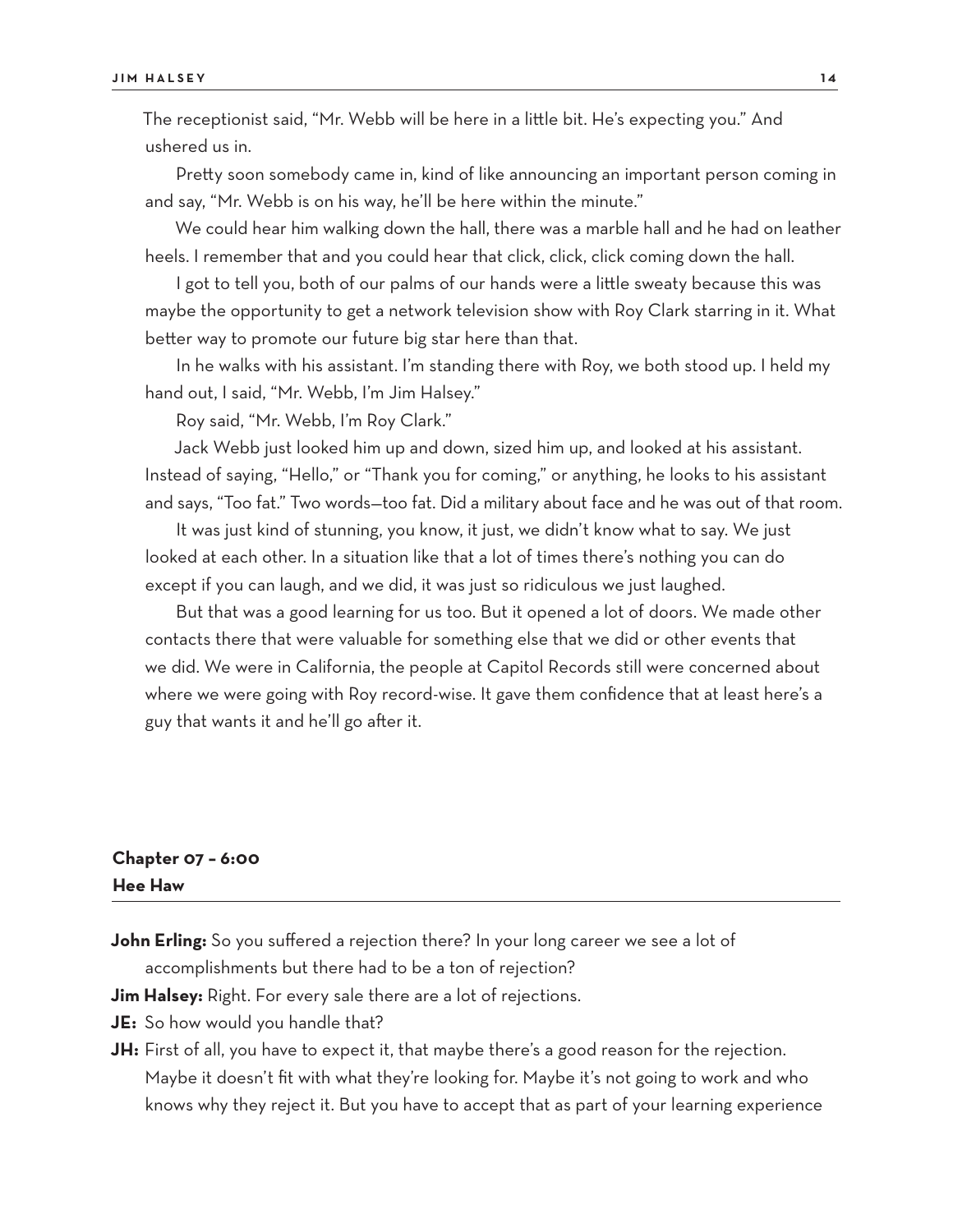and go on. Because if you never put your foot in the door you're not going to get in and really tell them what you're about.

I think every salesperson knows this whether they're selling encyclopedias door to door or Electrolux vacuum cleaners or the guy on the automobile lot that's got this beautiful car that he can't sell or she can't sell. It's just another step. Rejection, to me, as always been, "Somebody out there will buy this."

**JE:** But it's natural for us to take it personally.

- **JH:** It is and you've got to get past that. Just like the songwriter, which really is something personal, the songwriters put their heart in the music there and then when somebody says, "Not for me," you're more likely to take that personal. I've always been a salesperson so I know that if I'm going to make a sale I've got to get past some noes.
- **JE:** Yeah. On Roy Clark, after all that, when did he really make it big and how does *Hee Haw* play into this story?
- **JH:** Well, Roy was a big star before *Hee Haw* because we had a number of records. He had a record called "Yesterday When I Was Young," in 1967. It sold a million copies and really got him the recognition that he needed. But he was such a personal personality for television that we had already pretty well established him as a big star. He had done the *Tonight Show*, he'd done *Merv Griffin*, *Mike Douglas*, *Dinah Shore*, *Joey Bishop*, all those shows that had millions of viewers and Roy was popular on all of them because he could do anything. He could do comedy, he could sing, he could play the guitar, play the banjo, play the fiddle. So we didn't have the niche for him that say, "Well, he doesn't have the record." He didn't need the record, he was an entertainer. So he had done the *Tonight Show*.

Then I met a very interesting guy by the name of Paul Henning. He and I became good friends and I talked him into putting Roy on one of those *Beverly Hillbillies* shows. They wrote his part in as Cousin Roy Halsey—they used my last name, which was a surprise to me.

Roy was so good, Roy went back and did a number of those, not only did he play Cousin Roy Halsey, but he dressed in drag, he kind of followed Jonathan Winters, and he was Big Mama Halsey. So he did a duel part on it.

Well, in the realm of all the television shows we did from Dean Martin's to a whole bunch, I ran into a guy by the name of Bernie Brillstein. Bernie Brillstein was one of the great innovators and promoters and salesmen and managers and he had a show called *Laugh-In*. And he said, "We're doing a special this summer. It's a country music takeoff on *Laugh-In*."

He had a couple of guys from Canada, Frank Peppiot and John Elsworth that were involved in that and they had written *Hee Haw*. He said, "We'd like to have Roy come in and host it."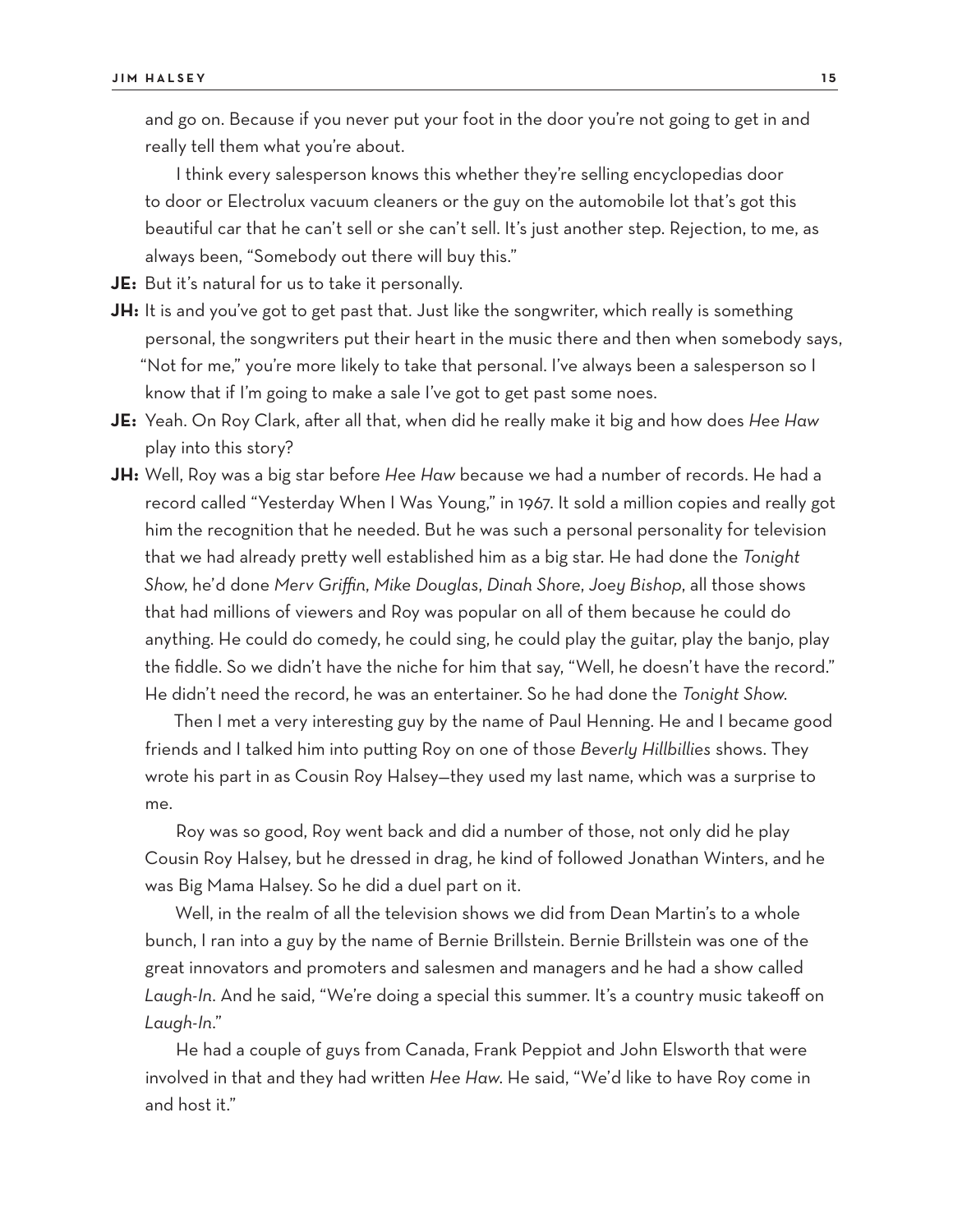So we decided to do that and we came into Nashville to do that. We did one show. Then they brought in Buck Owens to be cohost. Well, that was different than the original deal. The original deal was Roy was going to host it. Said, "Well, this just gives us a little more play, Buck had some big number-one records all in a row there." And they said, "A little more strength then to do this."

And I said, "Okay."

Well, we did it. The show was against everything that Roy and I had been fighting for for years. The bales of hay, the overalls, the cornstalks up there. And I said, "You know, we've been trying to get out of this and put a little more normal face on country music than have them always make fun of us as being country rubes. So we were pretty sick when we finished the first show. And I said, "Roy, we got to do it but I wouldn't worry about it. I can't imagine this going anywhere. And I can't imagine anybody watching this."

Now what I didn't know and Roy didn't know was the secret was in the editing. When they put that together with those fast cuts, you know, a cut every ten seconds or five seconds, we were rolling on the floor ourselves. And about that time, we're still in Nashville, the Smothers Brothers had a show on CBS and because of some of their political views and comments CBS canceled. And they came in just while we're there and say, "Guys, we've got to do nine more shows."

"Nine more shows? How can we get it done?"

Well, they taped those shows in segments to where, I forget how long it took them to do those nine shows, it was like maybe three weeks, and then it's all in the editing. By then, we were convinced that it was going to be a hit because we had seen it. But before that I thought it was just going to be another country show, someone out there doing a song in overalls next to a bale of hay in a corn shot.

**JE:** So then that went on CBS?

**JH:** That went on CBS and it was just a runaway hit, it was the biggest thing that they'd had. It stayed on there for years. And between that and syndication it was on for like twenty-five years.

Now that just solidified a Roy Clark that was already a big star. And Roy, at that time, was still headlining major affairs and events and coliseums because of his records and the other television appearances.

Television is always the sales event that is just icing on the cake because you're seen by millions of people. Some of them will never buy your record, will never buy a ticket, but they know who you are.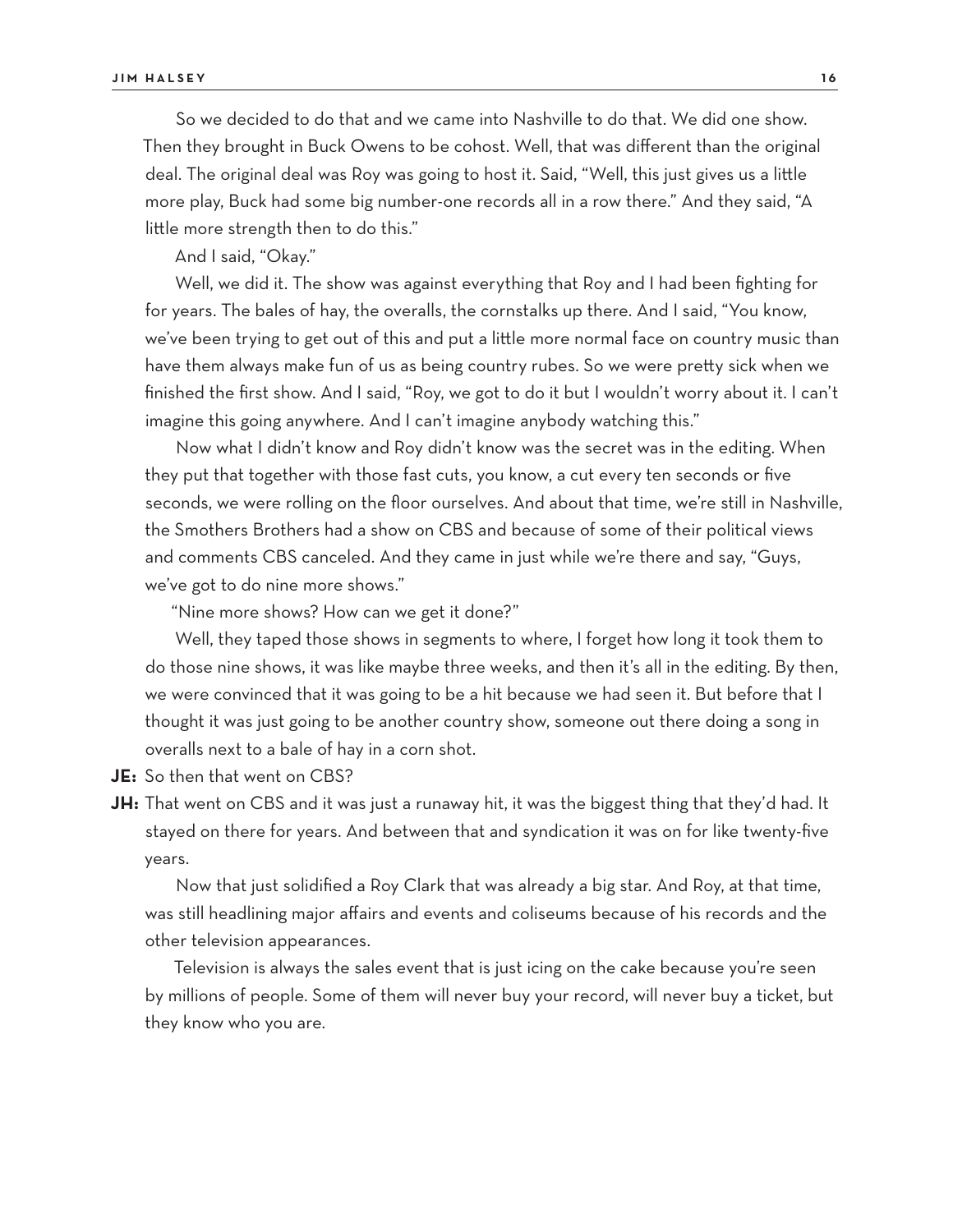#### **Chapter 08 – 4:50 Elvis Presley**

- **John Erling:** Of all the people that you've managed, is Roy Clark the most consummate performer, have everything going for him?
- **Jim Halsey:** Well, he is the most consummate performer I've ever seen. Period. I was just fortunate enough that I was his manager for thirty-two years. But I've had four really elemental people in my life and each one of them enormous stars in their own right.

And of course, the first one was Hank Thompson. Not only was he a big star, we created a lot of firsts together for country music. Eventually, Hank sold sixty million records in his career time.

Then there was Wanda that opened a lot of doors for me, including the introduction to Roy Clark. Wanda, this year, was elected into the Rock and Roll Hall of Fame. Hank was in the Country Music Hall of Fame. Roy Clark is in the Country Music Hall of Fame.

Now my longest and closest, besides Hank Thompson, of course, is the Oak Ridge Boys. Because we're like family and I've been managing them now for thirty-five years.

**JE:** By the way, just a little bit about Wanda Jackson. You met her, she was in high school.

- **JH:** Right. She came down to be on Hank's television show.
- **JE:** Okay.
- **JH:** That was about the only thing she was doing professionally.
- **JE:** So did you, the first time you heard her, say, "Bingo"?
- **JH:** See, she had a distinctive voice, and one of the things that you look for as an artist manager is somebody that's going to be remembered. So if you turn on the radio and you hear six bars of somebody, you know that's Wanda Jackson. Or Hank Thompson. Or the Oak Ridge Boys. Or Roy Clark. They all have that distinctive vocal personality. Now if you see them on TV that just adds the picture to the voice.

So I knew that she was going to be, and, actually, I went into the army about that time.

- **JE:** What year would that have been?
- **JH:** In 1954. And I got in March of '56. In that time period, Wanda had graduated from high school and she was ready to start work. She had done some dates with Elvis, she opened for Elvis. So we got together in March of '56, we made our deal, and from then on we represented Wanda for about the next fourteen or fifteen years.
- **JE:** Elvis Presley is also making his move in the world—
- **JH:** Right.
- **JE:** … along about these same years. Did your paths cross? Did you—
- **JH:** Well, I have a very interesting Elvis story. This is in 1954, I was in the army, but I still booked Hank all the way through the time. I never lost a minute of Hank Thompson business by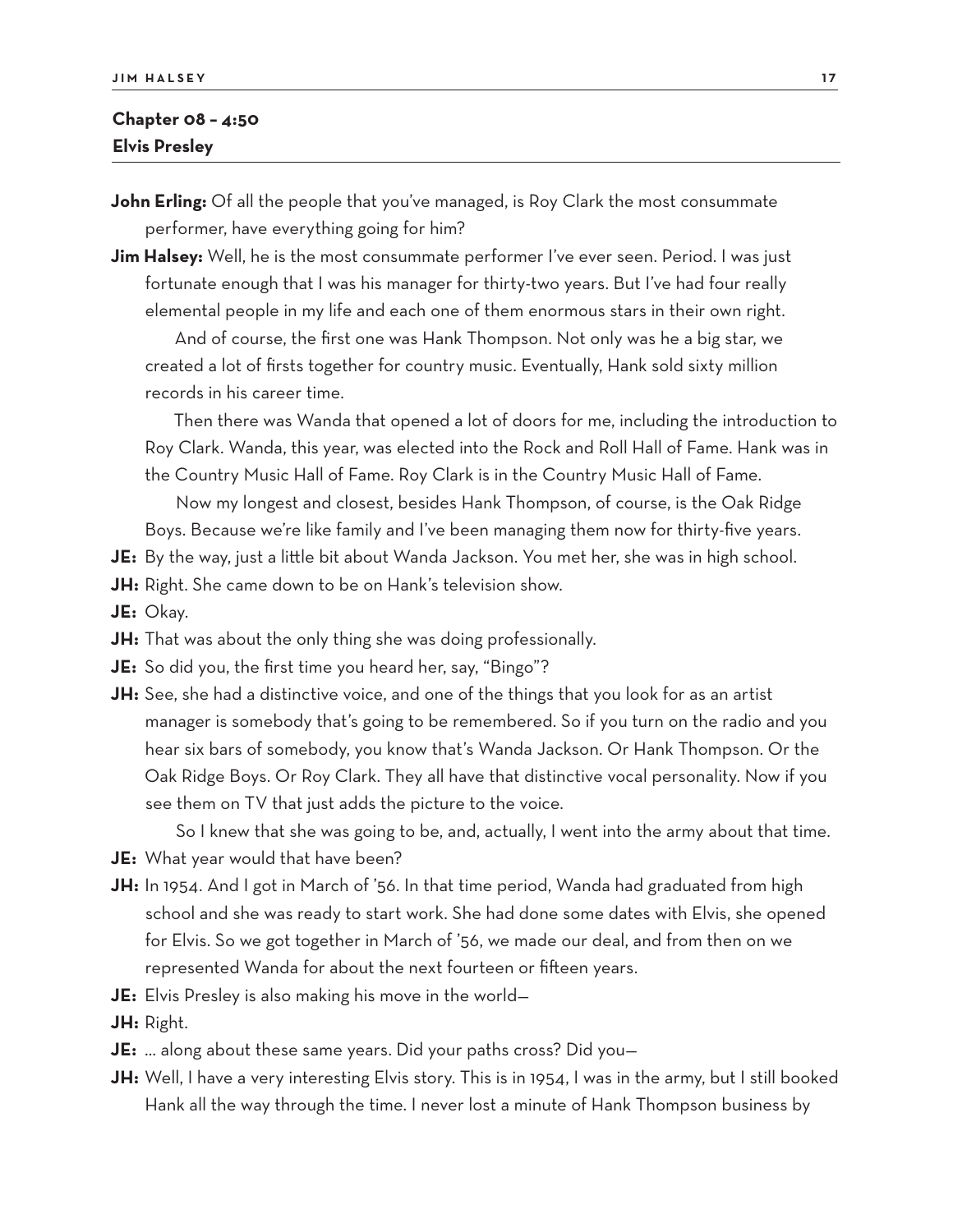being in the army. I had booked him for six dates in Southern Louisiana and we needed an opening act.

So I was talking to Leo Zayblan at *DownBeat* in Chicago. I said, "I need an opening act to open for Hank in Louisiana."

And he said, "There's this kid that's tearing them up on the Louisiana Hayride. His name is Elvis Presley."

And I said, "Stop right there. I like the name, I don't care what he does, he's got a great name."

So I made a contact with him and Hank bought Elvis for six days for \$350 a day. And he opened for Hank on those six days. That was my first contact with Elvis Presley.

**JE:** And you went and saw him?

**JH:** No, I was in the army, I didn't see him.

**JE:** Oh, so you didn't get to see him.

**JH:** I didn't get to see him until–I went to see him when Wanda was opening for him. He was always very, very nice to me and Colonel Tom Parker was an old, old friend. I knew Colonel Tom Parker before Elvis Presley days because he managed Eddie Arnold and Hank Snow and he did a lot of work with Minnie Pearl.

Minnie Pearl was one of my longest, oldest, and dearest clients. I represented Minnie for twenty-five years. And I love Minnie.

- **JE:** Did you tell her to keep the price tag in her hat?
- **JH:** No, no. [both chuckling] She would do her show and Tom Parker would dress, kind of like Smiley Burnette. And when Minnie would get out doing her show, here would come this bumbling guy that looked like Smiley Burnette, down while the show's going on, while Minnie's going on, and he tries to get in a seat and he takes one aisle and then he goes to another aisle. And he's spilling popcorn all over everything. Well, that was Tom Parker. He thought that was funny, but Minnie didn't.

So Minnie told him one time after that show, she said, "Tom, if you ever come in and interrupt my show again like that, I'm going to take this hatpin out of my hat and run it straight through you." Something like that, you know.

**JE:** So you were friends with Colonel Tom Parker?

**JH:** Oh, yeah. Forever. I talked to him clear up until before he died. He would call me after all the Elvis stuff and everything and I had no idea why he would call. He would just call and we'd visit for maybe an hour.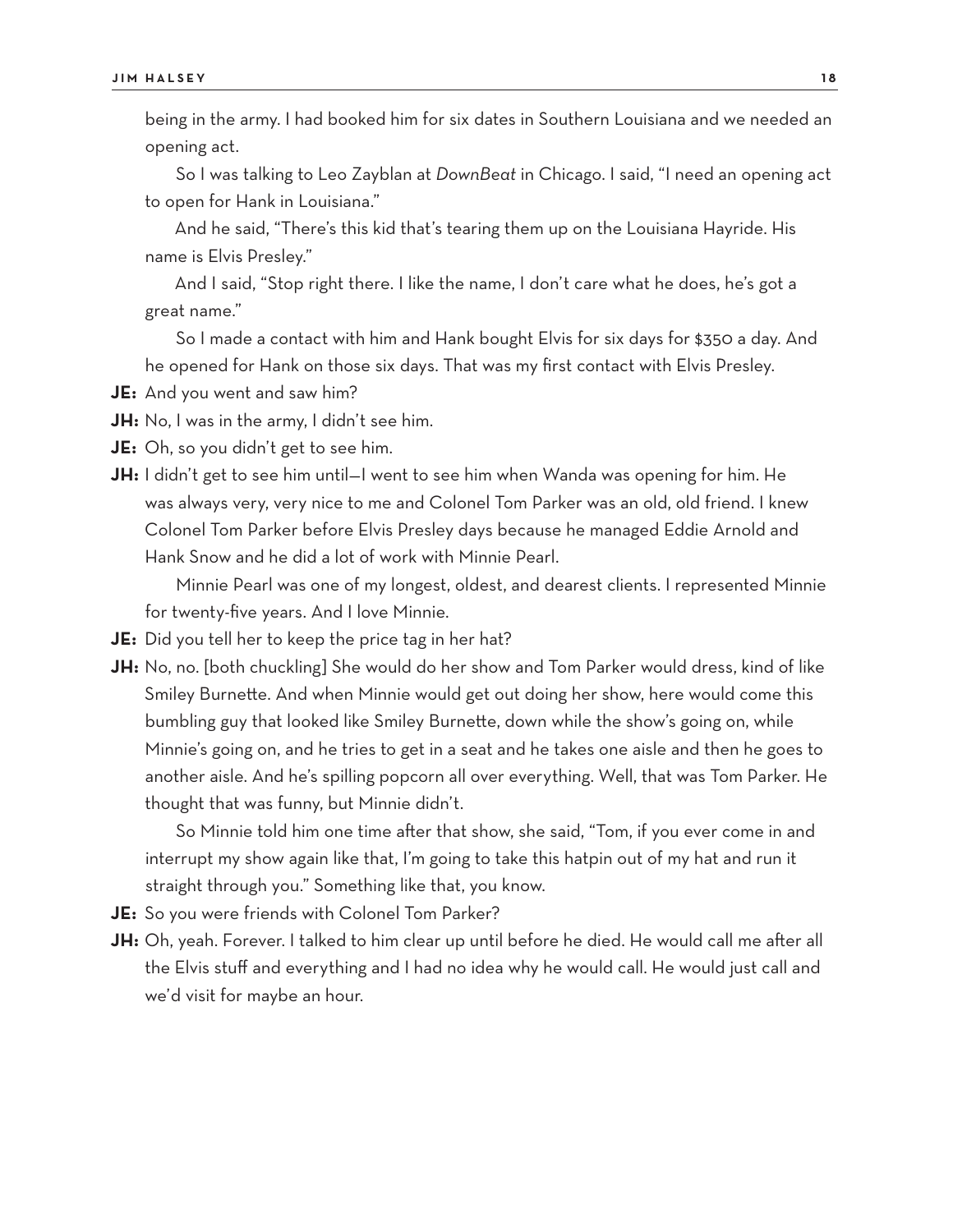#### **Chapter 09 – 5:50 Oak Ridge Boys**

- **John Erling:** If you had not met Hank Thompson, which set you on the country tour, was that your interest, country? Or could you have hooked up with someone else and you may have gone off on a different venue with them?
- **Jim Halsey:** Well, I believe like Duke Ellington. Duke Ellington said, "There's two kinds of music: good and bad." I love all kinds of music. I would have been in music some way. It might have been with the big band, it might have been with a Woody Herman type of thing. But Hank and I had a meeting that was ordained, you might say. And we had a plan.
- **JE:** Yeah.
- **JH:** And everything that I did with Hank worked into other things as well.
- **JE:** Let's pick up on the Oak Ridge Boys. Where do we first meet these four young lads?
- **JH:** I met them a year before I met Minisa. I saw them at a showcasing in Nashville. This was in November 1974. Basically, they were solid gospel at that time. I'd heard that they were great and I stayed to see them and I didn't realize how great they were until I saw them. They were good looking guys and they dressed sharp. The furthest thing I thought from gospel music. They tore that audience up with gospel music.

And I went backstage, and I said, "You know, if you guys would ever consider expanding your repertoire and maybe include some pop and include some country music, I'd be interested in representing you."

They said, "Well, you know, there's not a lot of money in gospel music but we're the number on in the business."

I said, "I think you could do a hundred times more in country music."

And they thought it over and called me back in a couple of weeks and said, "We've been thinking about it. We're willing to make that try." It was a departure for them, and I had to be sure because I was taking these four guys and four families, feeding families and kids, bus payments, and all that on an unknown journey, but I knew that it would work. So that was the beginning of it.

- **JE:** Their name? How did they come by their name, Oak Ridge Boys?
- **JH:** Well, that happens to be an old group. These aren't the original Oak Ridge Boys. The original Oak Ridge Boys go back to 1944 at Oak Ridge, Tennessee, when they were building the atomic bomb and had all that secret government business going on at Oak Ridge, Tennessee. And those people couldn't leave the compound, you know.

So they formed this quartet on the government base there to entertain the people. Wally Fowler was one of those first ones. There were a lot of Oak Ridge Boys. They first called it the Oak Ridge Quartet. They changed the name eventually to Oak Ridge Boys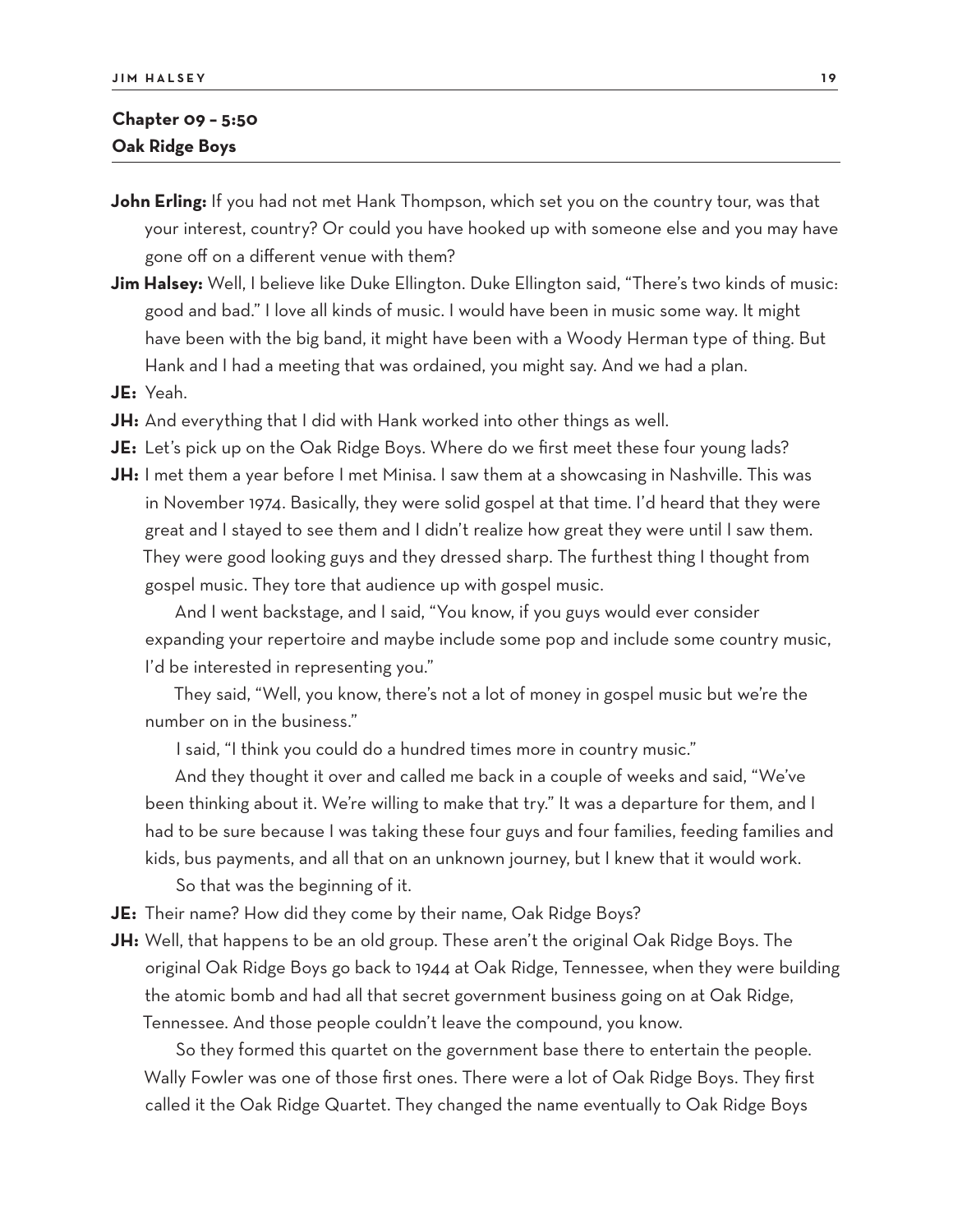and William Lee Golden was the first of what we know as the Oak Ridge Boys now, to come on and he's been on there for like forty years.

And then it was Duane Allen and then—

- **JE:** How did they find each other to be a quartet?
- **JH:** Well, because of the reputation that they had—

**JE:** Right.

- **JH:** … they all wanted to be an Oak Ridge Boy. So they'd call and would audition for them. The next to last one to come on was Joe Bonsall and then when they need a bass singer, Joe Bonsall knew of Richard in Camden, New Jersey, and called him.
- **JE:** I remember watching them as they did Christian music. The Oak Ridge Boys had to take a lot of criticism from the Christian community.
- **JH:** Totally.
- **JE:** Tough life.
- **JH:** After they made their change, one of the first places that I played them was in Las Vegas for one of Howard Hughes's hotels, the Landmark. I had a continuing show running there that I produced called "Country Music USA."

So I went to Walter Cane, who ran those six hotels for Howard Hughes and I said, "I want to headline these guys in our next show. They'll knock everybody out. Nobody knows who they are at this point, they will, but I've got to tell you, Mr. Cane, that about 30 percent will be gospel music."

Mr. Cane says, "We have Christians in the audience here too, you know." So he was a big supporter of mine.

The Oaks came in there and we had put their name up in lights, eight feet tall letters, so if you didn't know them you figured they must be big or they wouldn't have a marque that big. We did real well. But the most important part was, I had three weeks of them setting down. The hotels were paid for, all the food was paid for, and we weren't running our buses. And they were making enough money to make payroll and send money home.

- **JE:** Why did they feel they needed to keep the Christian music in there?
- **JH:** First of all, they believe in it. And, you know, that's part of their heritage and we still do a number of gospels. We don't do a show without doing a gospel segment.
- **JE:** Isn't it true that when you first met them, before a show you'd get together and have a prayer?
- JH: Right. We'd all hold hands in a circle. We still do that today when it's an important event. We still do that today.
- **JE:** So then the Oak Ridge Boys take off. They have a number of hits, don't they?
- **JH:** They do. And surprisingly, the first hit they have, it was the furthest thing from gospel, it's called, "Y'all Come Back Saloon." Originally, they had a lot of trouble with their original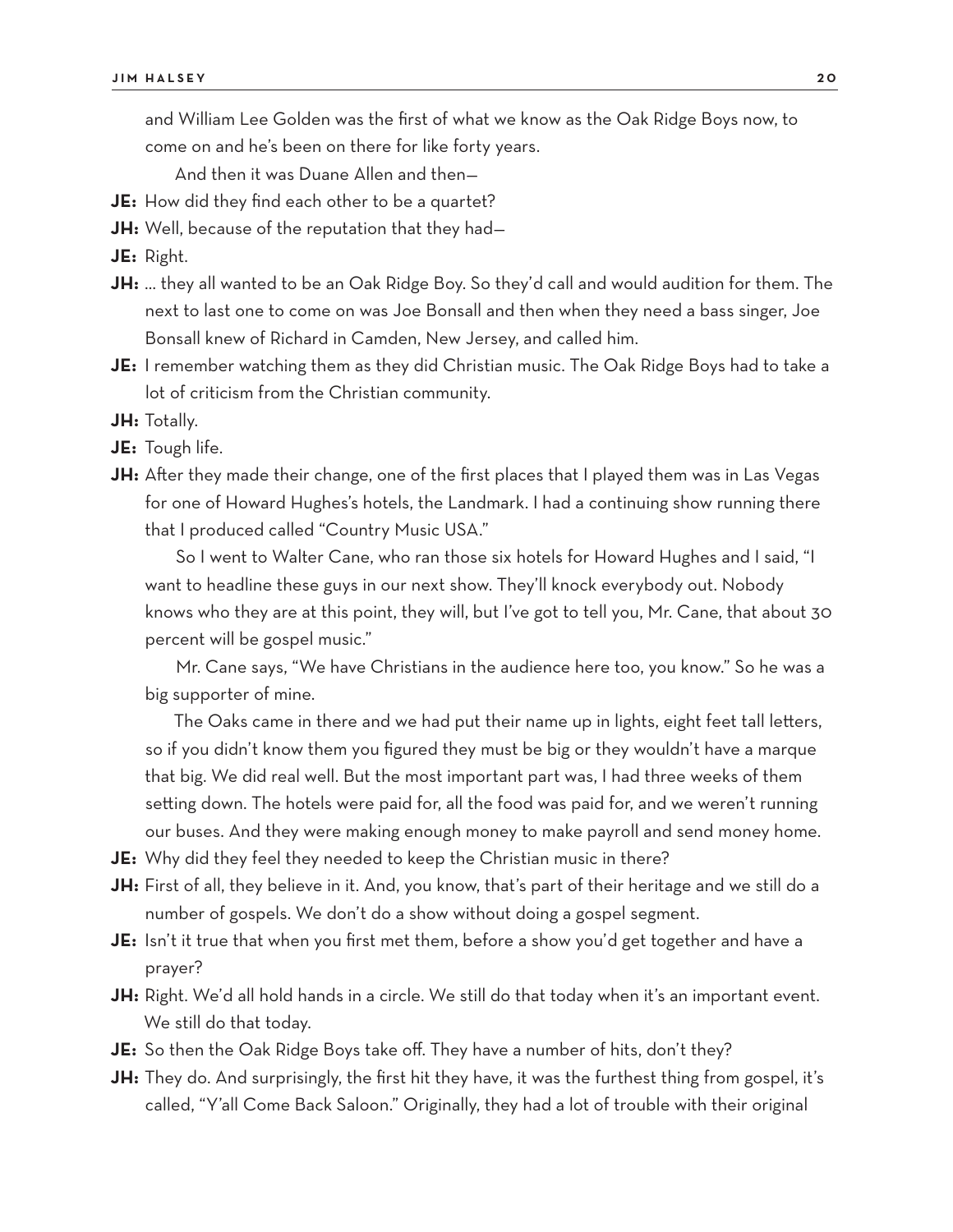big gospel fans because they thought that they had left the field and were not believers anymore. Well, it couldn't be further from the truth. What they did was expand the audience some. There's not a show that they do today, anywhere, that they don't include a gospel segment in their performance.

- **JE:** Joe Bonsall was the natural speaker for the group, wasn't he?
- **JH:** Right. He's always so full of energy.
- **JE:** There was a time when William Golden left the group.
- **JH:** Right.
- **JE:** And that was due to personality differences, I guess, is that true?
- **JH:** Well, that and he had some thoughts about music and all of that. But he's back now and it's bigger and better than ever. And this is really the four guys that everybody know as the Oak Ridge Boys.
- **JE:** Did you help the healing of that, of bringing him back?
- **JH:** Well, I think that was a natural healing and everybody wanted it to happen. And they missed him and maintained contact so that wasn't a difficult thing.

#### **Chapter 10 – 6:33 Client List**

**John Erling:** In your book Starmaker you have twenty helpful suggestions. One of them is the Boy Scout motto: Be prepared. Give us an example of how you were prepared in Chicago. **Jim Halsey:** This is when Roy won the Jukebox Operators of America award.

**JE:** And you were in the Grand Ballroom of Chicago's Conrad Hilton Hotel.

**JH:** Right. And of course, everybody was there, every big act at that time from Perry Como, I forget who all was there, but all the big stars. And they said, "We'll have a twenty-twopiece orchestra to play Roy's "Under the Double Eagle," and "Kansas City." Those are the two that played on the jukebox.

Roy was famous on the jukebox because everybody would always play an instrumental. So they loved Roy back in the days when the jukebox still were really big in buying records. We went up there and I thought, "This is going to be really great," and then I got an arranger to do two really fine arrangements. Roy has the main spot on the show, he's doing two numbers on the show there, you've got all these jukebox operators that buy thousands upon thousands in the audience, they're going to watch you.

So when it comes times for him to rehearse, they say, "Roy Clark, where's your conductor?" Well, Roy says, "Conductor?"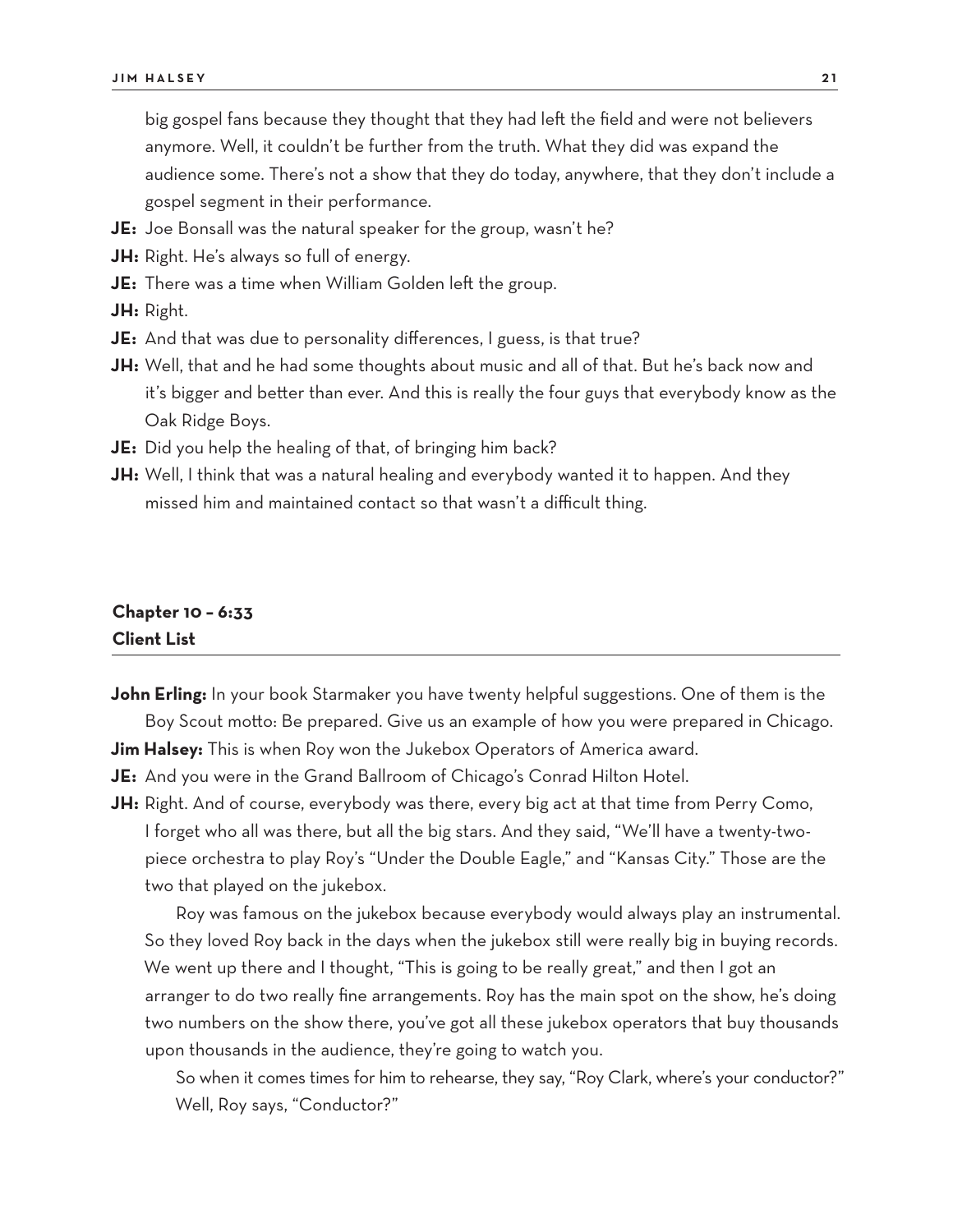"Yeah, all these other acts bring their own conductors. These are Chicago's finest musicians but they don't have a conductor. Here you bring your own."

Well, I didn't know that. I'm still learning. But I had enough musical training from my old days when I was playing myself and I could read charts so I said, "That's okay, Roy, I'll do it."

So I went out there and here, the power that you weld with that baton, I almost passed out. I picked that baton up and tapped it. Those musicians snapped to. I was in charge. So I conducted the orchestra with those two songs and I don't think anybody knew the difference.

- **JE:** [laughing]
- **JH:** Except Roy and me.
- **JE:** So when you were flailing your arms you were doing it to the beat of the music and they were playing?
- **JH:** Well, I knew that—
- **JE:** They were actually leading you.
- **JH:** … Yeah, well, I knew the song and I knew what it was supposed to be. So when it was time for the saxes I'd point to the saxes. I read the music, I knew what it was going to be.
- **JE:** Your client list after the Oaks and Roy Clark, do you remember? There were so many of them.
- **JH:** Oh, I remember all of them because they were all important to me from Ronnie Millsap, of course, Minnie Pearl is one that I love and Merle Haggard, Roy Orbison, Rick Nelson, on and on and on, everybody.
- **JE:** People will ask you, "How do you become a star in the music business?" Must the star performer be able to be a writer too?
- **JH:** It helps. Even if when you record your own material that's not the hit, but that helps in the creative process. And I've found that people that create their own material always have a better interpretation of somebody else's.

I have a quick story of which you probably read in the book about when these two young ladies came into our office and they wanted to have us as their agents. My receptionist said, "Well, leave a demo."

They said, "What's a demo?"

They said, "Well, that's a representation of your music. You put it on tape or a CD."

They said, "We don't need that, we've got our guitars." They went out and got their guitars, they were in the lobby of our office singing. They were good. And because they were a mother and a daughter it was unique. That was the Judds. So we represented the Judds for a long time.

And Reba, Reba is one of my favorite people that we represent because what a talented lady that she is, and a songwriter, and an actress.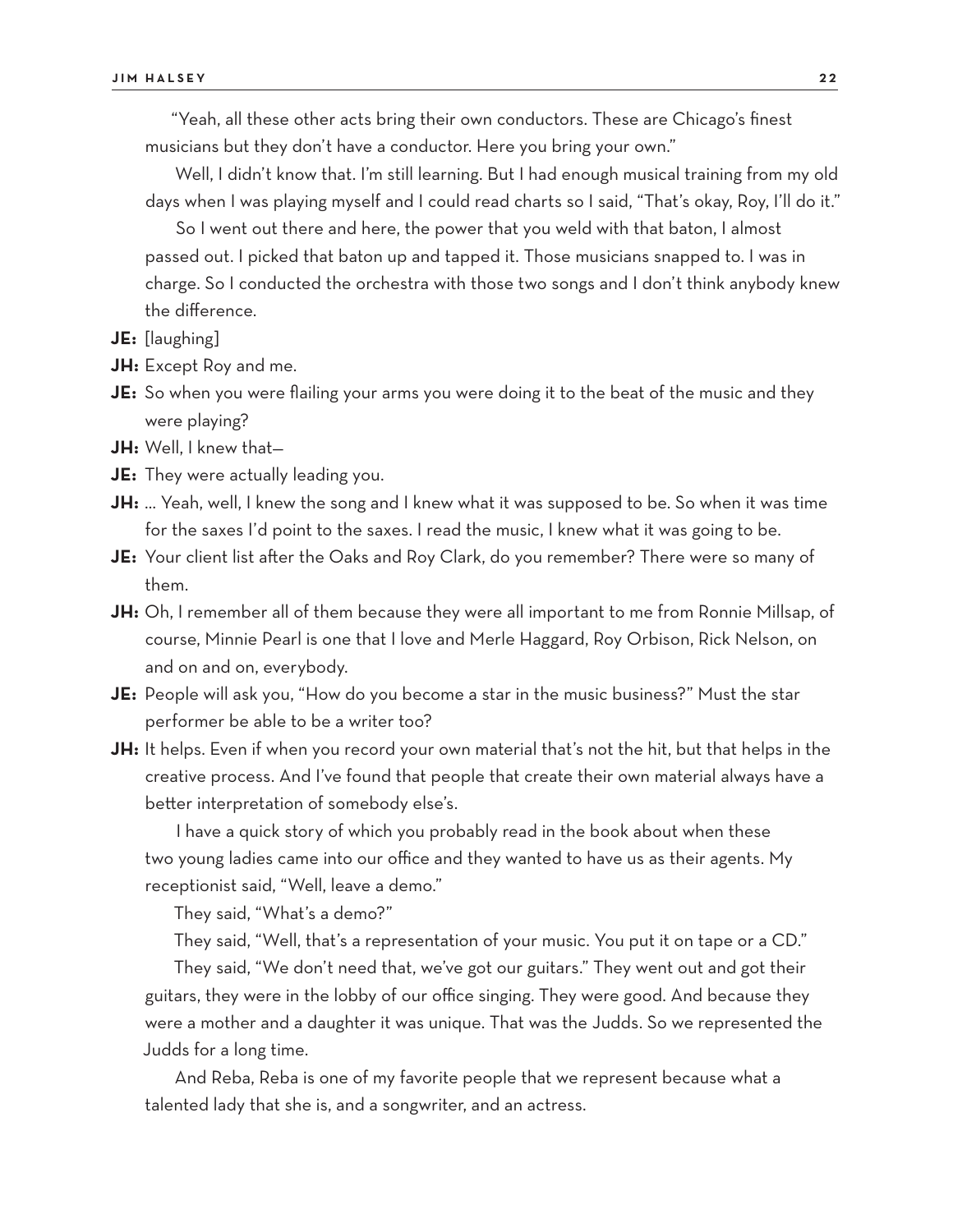- **JE:** You talk about creating a hook in the song, like Oak Ridges Boys, "Oom pomp pah, oom pomp, pah."
- **JH:** Well, there's not a hit song that doesn't have a hook. That is the memorable phrase or like Tammy with "Stand By Your Man." You know, there's got to be something there that people remember. They're not going to remember three minutes of music but they are going to remember that one memorable song, word, guitar lick, piano lick, whatever it is that sets that sound apart from the millions of others that are out there.
- **JE:** Merle Haggard had a hook.
- **JH:** Oh, he always had a hook.
- **JE:** Okie from Muskogee.
- **JH:** Right.
- **JE:** Roy Orbison.
- **JH:** Only the lonely. Roy Orbison was one of the most fascinating talents that I ever worked with. He was terrific.
- **JE:** Crying, I mean, that tone to his voice.
- **JH:** I know. He had a unique hook in his voice, but every song that he wrote too was unique in its structure of the melody and the word structure that he had.
- **JE:** Leon Russell.
- **JH:** Always with Leon, everything that he has has a hook. He was so great, people talk about the Tulsa sound, well, Leon *is* the Tulsa sound. He's had all these years of all this great music that he's written, composed. He's just written some more songs with Elton John and Bernie Taupin and this new project that he's recorded with T Bone Burnett.
- **JE:** Also James Brown was a client of yours.
- **JH:** Right.
- **JE:** Godfather of soul.
- **JH:** Right. I learned a lot from him, he was very important. He was very smart. All of these people I've dealt with are smart, they're not just a performer on stage. They have an intelligence that gets them to where they're going.

When we first started working with Mr. James Brown, we did a lot of interviews and we did a lot of press conferences. And he said, "Mr. Halsey," he said, "I will always call you Mr. Halsey when we're in front of people. I would appreciate it if you would call me Mr. James Brown. Because it shows we have respect for each other."

And that's true. I mean, if I had gone out there and said, "Well, Jim, this," and "Jim, that," and he said, "Well, Jim, this," and "Jim, that," it would have shown that maybe we didn't have the proper respect for each other. So I always refer to him as Mr. James Brown. He was a great man.

**JE:** Exceptionally talented?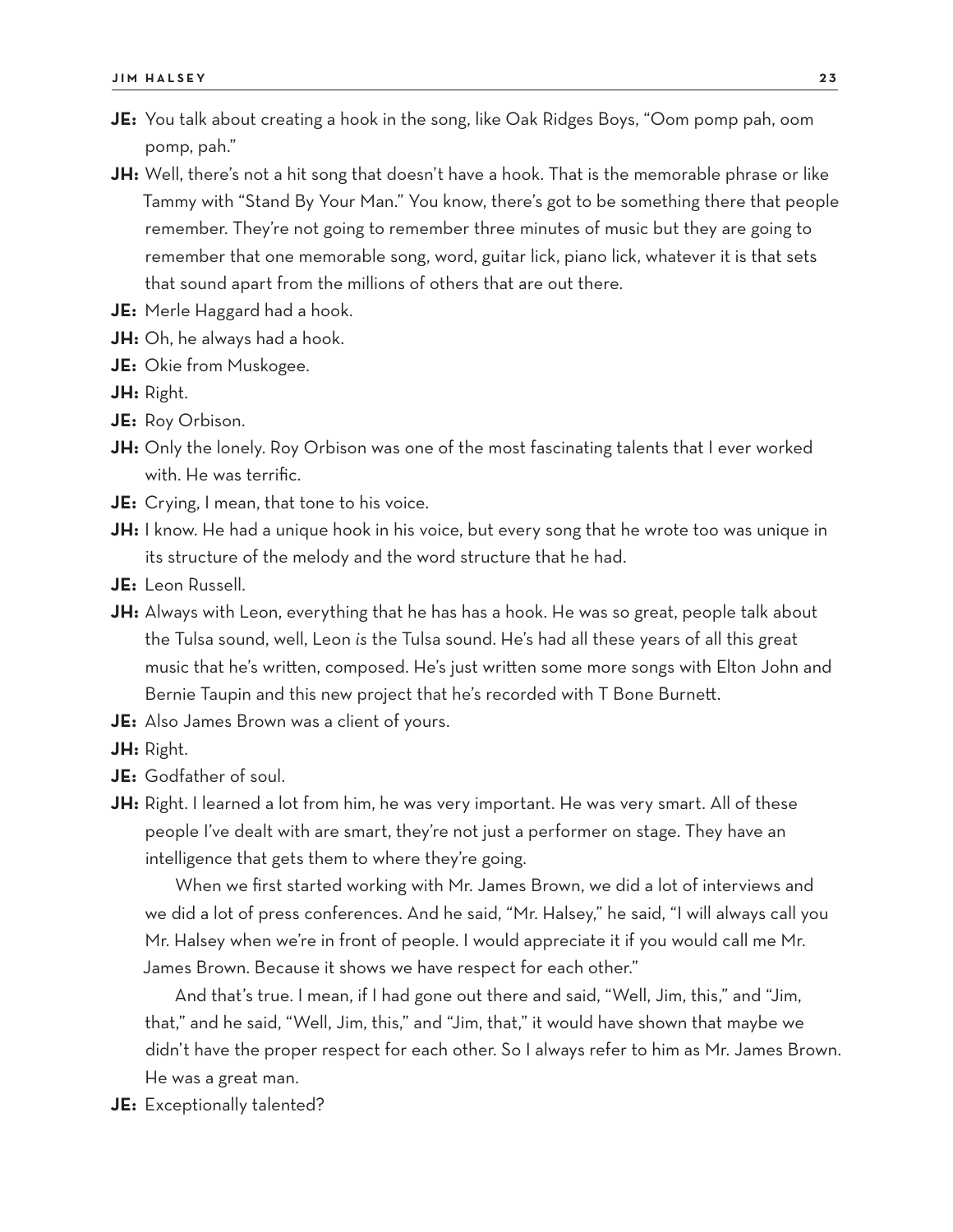- **JH:** Oh, exceptionally talented. He knew the audience and he knew how to reach an audience. He touched that audience, I don't care if it was five hundred or a thousand people or two hundred thousand people or a million and a half, like when he flew into Africa, there were a million and a half people on the runway as his 747 touched down.
- **JE:** You've worked with some great songwriters.
- **JH:** Well, Ronnie Dunn is one of the greatest, Brooks and Dunn? Tulsa lad. Wanda was a songwriter. Of course, Hank was the ultimate songwriter, he wrote almost everything that he did. Except he just recorded so many things that we eventually did some interesting pieces. He did one whole album of Mills Brothers' songs that was a big album. I think it was called "Cab Driver." Then he did one whole album of Nat Cole's songs.

## **Chapter 11 – 7:45 Halsey Ranch Party**

- **John Erling:** Millions of songs are written, maybe daily. So some young person who is listening to this and they say, "Man, I've got a great song," what do they do? Press it into the hands of somebody like you? Or how today does somebody get their song noticed?
- **Jim Halsey:** Well, you still have to get somebody to listen to it. Somebody that can do something with it. It's easier today because you've internet and you've got Facebook and you can record in your basement or your garage and get a good recording of it and put it up on YouTube or put it somewhere where people will listen to it. But if you're a country music songwriter you still better go to Nashville and make the rounds of all of the record companies and music publishers.

And that stands for pop too. Because pop and country are kind of synonymous anymore. **JE:** You made Freddy Fender a star.

**JH:** Well, Freddy Fender was a star. We just got people to find out about it. Because when he came to my attention was through Jim Foglesong, the president of Dot Records. He called me and he said, "I would like for you to sign this guy."

I said, "Fine, send me some stuff, I'll listen to it."

He said, "Well, we need it right away. He's got a new record out now and it's going to become number one in about three or four weeks." And he said, "Can you put him on anything?"

I was producing those shows in Las Vegas for the Howard Hughes's hotels called "Country Music USA." Same story as the Oak Ridge Boys. I said, "I could put him in to headline it but nobody knows who he is."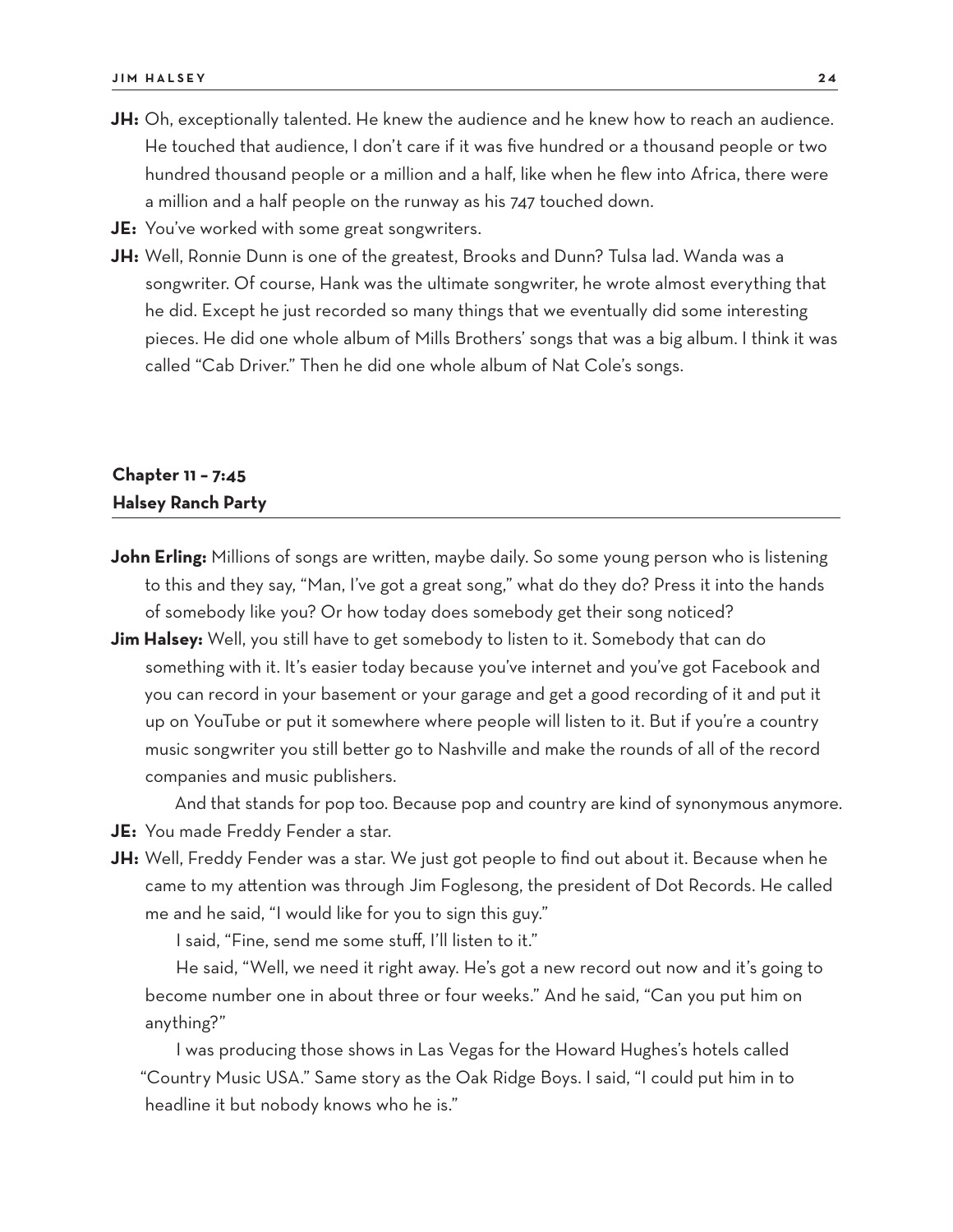He said, "He'll be a star before he leaves there in three weeks. The record's going to hit."

That was Freddy Fender. And I didn't know Fred—I never signed anybody without doing extensive study and interview them and say, "What do you want to do? Where do you want to go with your career?" It's a two-way street, you just don't slap somebody on the back and say, "I'm going to make a star out of you."

But I took Freddy because of the recommendation of Jim Foglesong, one of my dear friends and a reputable man, for sure. So Freddy came in and I sent Leo Zayblan to the airport to pick him up. Leo calls me and says, "Jim, this guy, this guy has a pair of jeans and a T-shirt and he's got his guitar in a sack." He said, "You're headlining him tonight at the Landmark Hotel?"

I said, "Leo, you'd better go buy him some clothes."

So he did, Leo bought him a suit and Freddy came down there.

I put his name in big lights too, you know, all around the hotel and on the billboards coming in from the airport to the Las Vegas strip. So whether people knew him or not they figured he was a big star or he wouldn't have that kind of billing.

He came in there, he knocked those people out. He got on stage that night and he was a natural. He's a great guitar player and singer but a great entertainer. He would tell stories and they were funny stories. He became one of my favorite people. That song "Before the Next Teardrop Falls," which had been released a couple of weeks prior to that actually did go to number one before he closed there. And he was a big star when he left Las Vegas.

**JE:** Jim Foglesong was with Dot Records?

**JH:** He was president of Dot Records for a long time. And then with MCA when MCA bought Dot.

**JE:** Did he take on the Oak Ridge Boys immediately? Was that a tough sell?

**JH:** That was a tough sell and you talk about rejection, and he loved the Oak Ridge Boys. He said, "I just don't know that the transition, the change-over that you're talking about," he said, "I don't think it would work."

I said, "Those gospel people are so loyal and I don't think that the pop people will buy a gospel act." So he was a tough sell.

Now we used to do a thing here in Tulsa, Oklahoma, called the Halsey Ranch Party. It was a once-a-year deal where we would invite the biggest and the most important entertainment buyers in the world that would come in here. All the television people, Johnny Carson's people came in here. Freddy de Cordova who produced *Carson* for years came in every year. Entire state fair committees would come in. We would have twenty-five hundred to three thousand guests that would come to the Ranch Party, out south of Mounds, Oklahoma, south of Tulsa. We had big steers barbeque and we'd have art shows, we'd have Indian dancers there, we'd have all our performers performing in this natural amphitheater, Tammy Wynette, Freddy Fender, Jimmy Dean, Hank Thompson, Roy Clark, Mel Tillis, on and on, and the Oak Ridge Boys.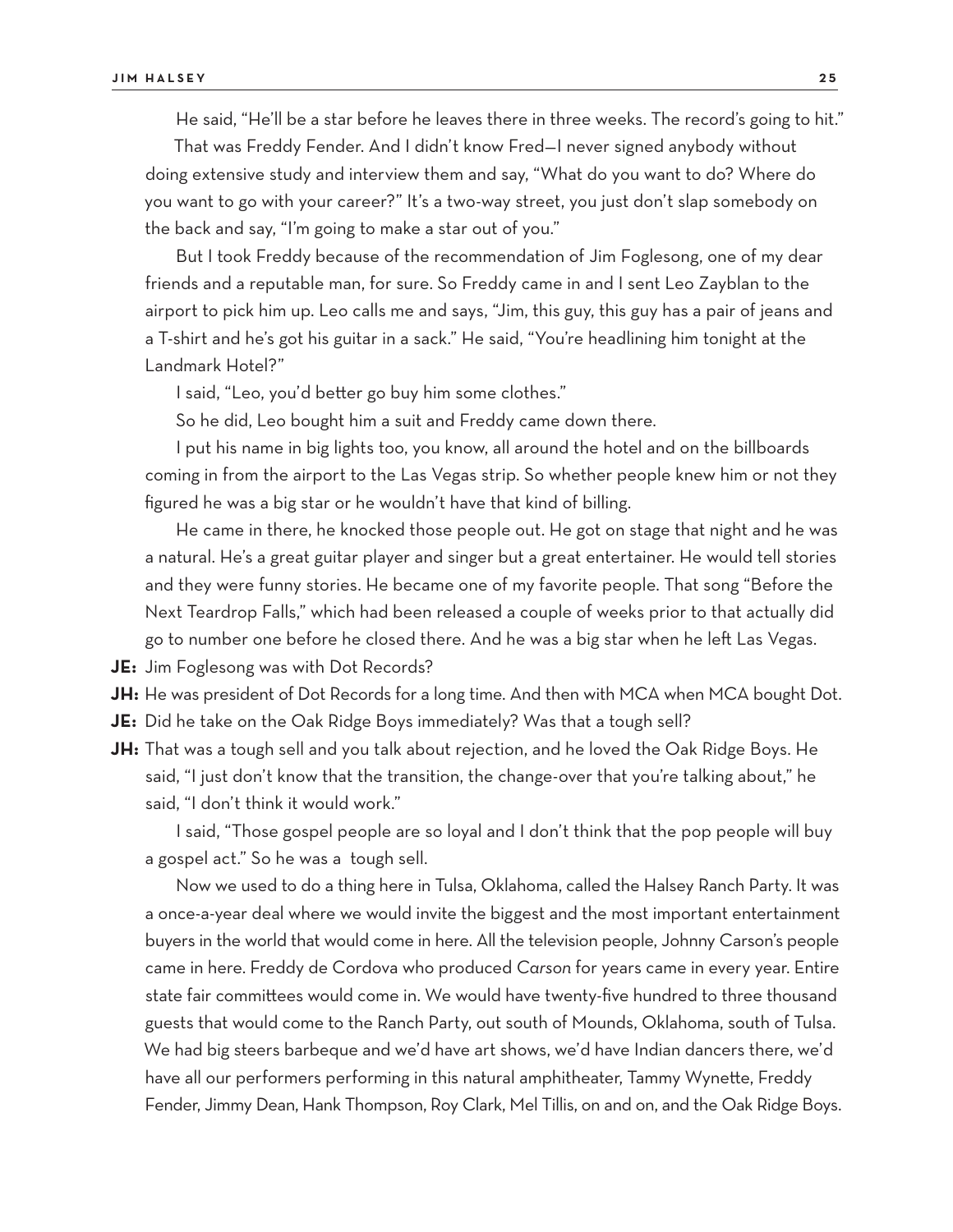At that party one year, this was probably '75, '76, and I hadn't been able to convince Jim Foglesong, but when Jim saw the Oak Ridge Boys entertain that audience of pure Oklahomans and everybody else from all around the world there, about twenty-five hundred in our natural amphitheater there, he looked over and he said, "I'm convinced, let's make a deal."

We went in the ranch house and we made a deal and we started cutting records and a long important relationship that lasted for years and years.

- **JE:** And the Oaks had what, twenty-seven number-one hits?
- **JH:** Twenty-seven number-one hits. Right.
- **JE:** Didn't you get your inspiration for the Halsey Ranch Party from what we here in Oklahoma know as the 101 Ranch?
- **JH:** That and the old Phillips Petroleum guys, the brothers up in—
- **JE:** Waite and Wiate Phillips and Frank Phillips.
- **JH:** And Frank Phillips. And they'd have those big parties up there at their ranch and invite all of their eastern people, their brokers and their dealers and their bankers and everybody. And it was kind of like, "Bring people from New York out to wild and west Oklahoma." People had never seen—well, we did the same thing at the Ranch Party. We brought all these people from Los Angeles and New York and London that had never been to the West, the real West.

And we'd have them riding our horses. We'd have the barbeque, we'd have just a really good time out there.

- **JE:** So it was a good way to sell your acts?
- **JH:** Right.
- **JE:** You got buyers, what you call buyers, people come in, tell them what a buyer is.
- **JH:** Well, a buyer is the person that buys for the Kansas State Fair or the New Mexico State Fair or the Nebraska State Fair or the buyer that buys entertainment for all the hotels and casinos in Las Vegas or Reno, at that time were the only two places that had gambling. A buyer is the entertainment buyer that purchases what you have to sell.

Now when we invited people there it wasn't one of those things to where we say, "We're going to showcase out here some acts you need to have." There was nothing ever said about selling. Those people would say to us, we had all of our agents on the grounds, they would say to us, "Wow, you know, I'd love to have Merle Haggard for my fair next year." Or "I'd love to Mel Tillis headline the casino."

So it was very subliminal but we sold millions upon millions upon millions of dollars' worth of entertainment in the two-day time period.

**JE:** Was it an association with the Ranch Party that Roy Clark would have his celebrity golf tournament?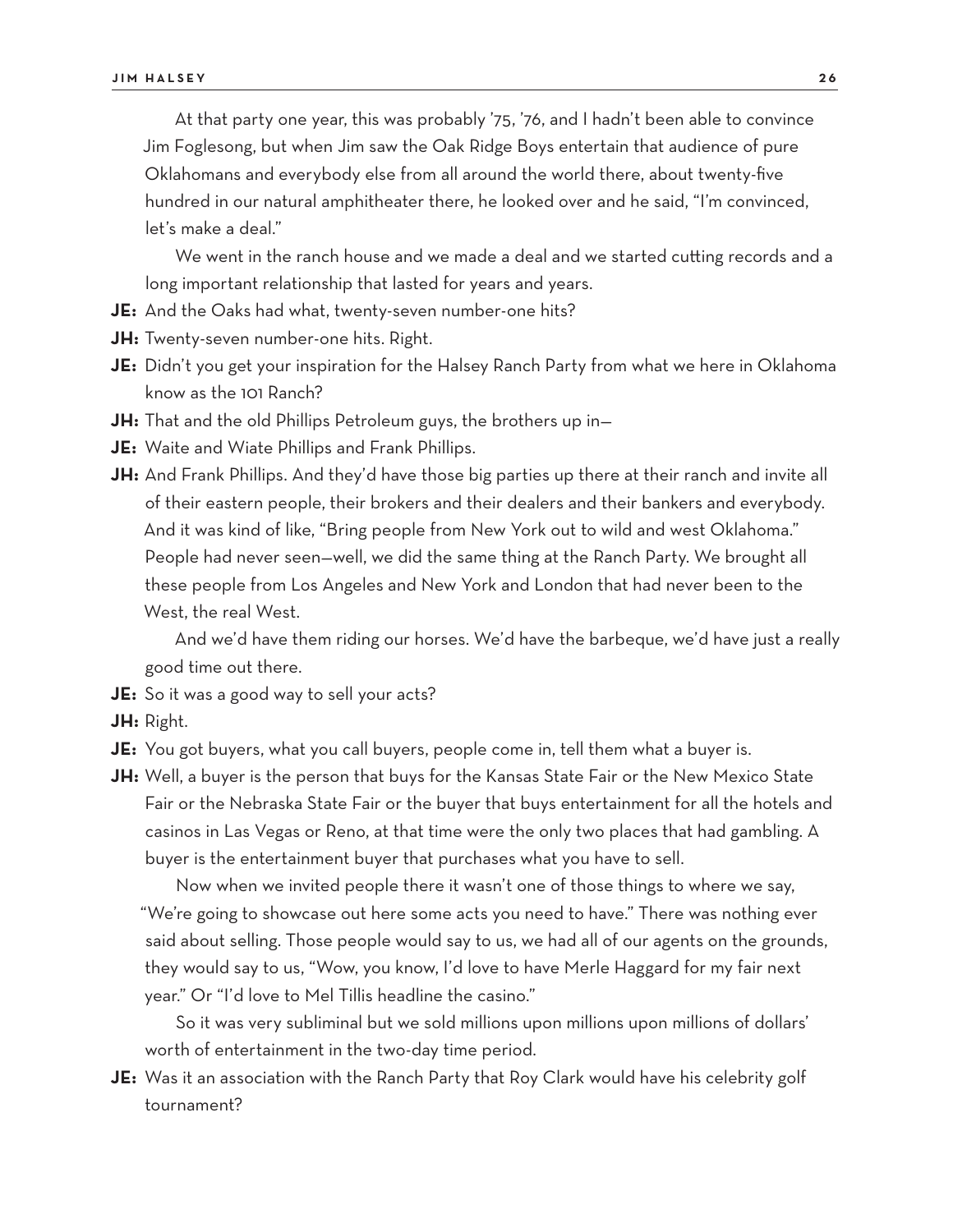- **JH:** We do that the same weekend because a lot of the same people would come in. Now we would never showcase to any of the people that were on the celebrity golf tournament show unless they were ours, because we would bring in, you know, from Bob Hope to Woody Herman and people like that that were there. You couldn't showcase at the Ranch Party unless you were part of the Halsey Company roster.
- **JE:** The celebrity golf tournament in Tulsa became a very big tournament and a big event for the city.
- **JH:** It—big event in we raised a lot of money for the Children's Medical Center.
- **JE:** Yeah. Roy Clark often substituted for Johnny Carson when Johnny was away.
- **JH:** He was the first country act to ever substitute for Johnny Carson. After Roy did it several did it, but Roy was the very first country music artist to ever substitute for Johnny Carson. And then there would be periods where he'd do it for a week at a time.

**JE:** Yeah, which was really strong back then.

**JH:** Right.

**JE:** It showed what a rounded personality he was.

**JH:** Right.

- **JE:** Did you ever get around Johnny Carson?
- **JH:** Well, we were there every time Roy did the show. The Oak Ridge Boys have done the show twenty-seven times. Probably Roy's done it close to a hundred. He had Freddy Fender, he had Mel Tillis.

#### **Chapter 12 – 7:30 Soviet Union**

**John Erling:** In '76, Roy Clark and the Oaks take on a little trip.

**Jim Halsey:** Right. That was our exhibition trip to the Soviet Union where they'd never had a country music performer before. And we went under the auspices of the State Department's Cultural Exchange Program. It took two years to put that together. And it was a fabulous success. We played there in nineteen sold-out concerts, we were there for twenty-one days, and a lot of people said that we did more good for the relationship between the two countries than anything else that had ever happened.

- **JE:** I'm taken with your statement, "It took two years." People think that some of this stuff just happens overnight.
- **JH:** Yeah, almost everything takes time.
- **JE:** In that two-year period there probably had to be times when you thought, "You know what? I wonder if this is even going to make it."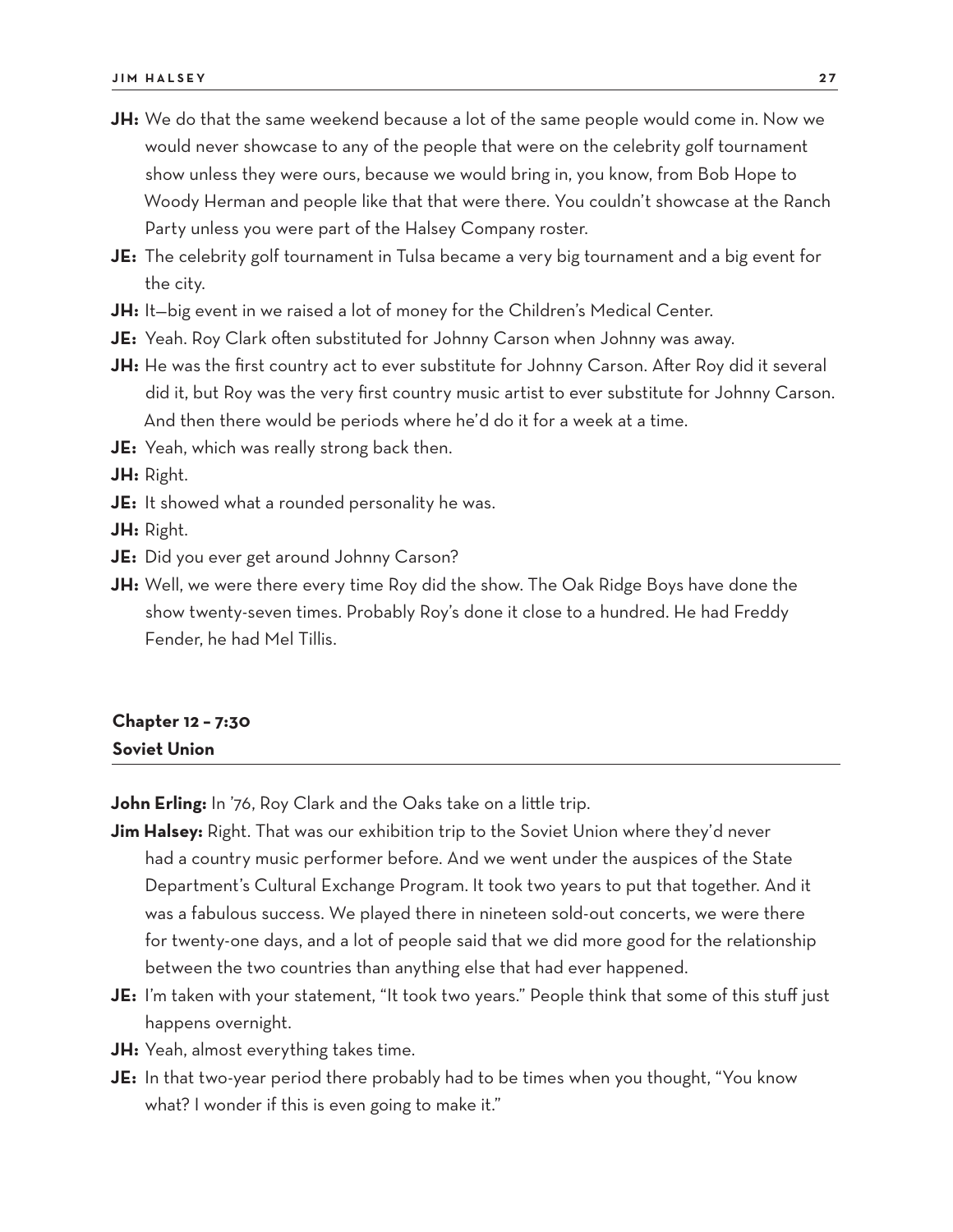- JH: Well, that's true. And sometimes you get close to making it work and there would be some diplomatic relationship that would go wrong or some incident of some type. And then everything would come to a halt and you kind of had to start all over again.
- **JE:** When you finally got there and the first time you knew these people were hearing country music for the first time, that had to be that gnawing in your brain, saying, "Boy, I'm wondering, is this going to go over or not?" Or did you feel confident?
- **JH:** Well, we felt confident that it would. First of all, with Roy and with the Oak Ridge Boys, this might not have happened with any other act, Roy Clark can entertain anybody, anytime, anywhere, no problem at all there.

The Oak Ridge Boys, because of their harmony, people love vocal harmony. We knew that the Russians did because they have those great choirs and they've got all those big basso singers and everything. So I wasn't so concerned about that. I was more concerned about the political aspects of how we would be received and whether the people would really get to be able to enjoy us and express it, which they did.

But it took two years to put it together because they sent three delegations, the Soviets did, to make sure that this would all work and there was no hidden agendas that any of us had about maybe being political in event.

- **JE:** Soviet officials came and saw their live shows?
- **JH:** Three, three different locations, right.
- **JE:** And realized, "Well, there's nothing political about this."
- **JH:** No, they asked us to take out all the gospel things and anything that referred to Jesus. But the guys closed the show with "Have a Little Talk with Jesus" and everybody loved it, so …
- **JE:** How many weeks were the guys able to perform over there?
- **JH:** We did nineteen days of performance in twenty-one days. We were there for three weeks.
- **JE:** And then an invite to come back again?
- **JH:** Right. That took another long period of time. So we were there in '76, the next tour was in 1988.
- **JE:** Did they have venues that were good?
- **JH:** Oh, yeah, but we mainly played sports venues. We played one theater, the Rossiya Theatre in Moscow, which was a large theater. It seated six thousand people, and that was like for a regular concert. The rest of them were all sports venues that would seat eighteen to twenty thousand people. Those things are never as good as if you're sitting in a theater watching the show.
- **JE:** You did so many firsts, I mean, to think that I'm going to bring country music to Soviet Union. I'm going to bring a country performer to Carnegie Hall.
- **JH:** And Radio City Music.
- **JE:** Yes.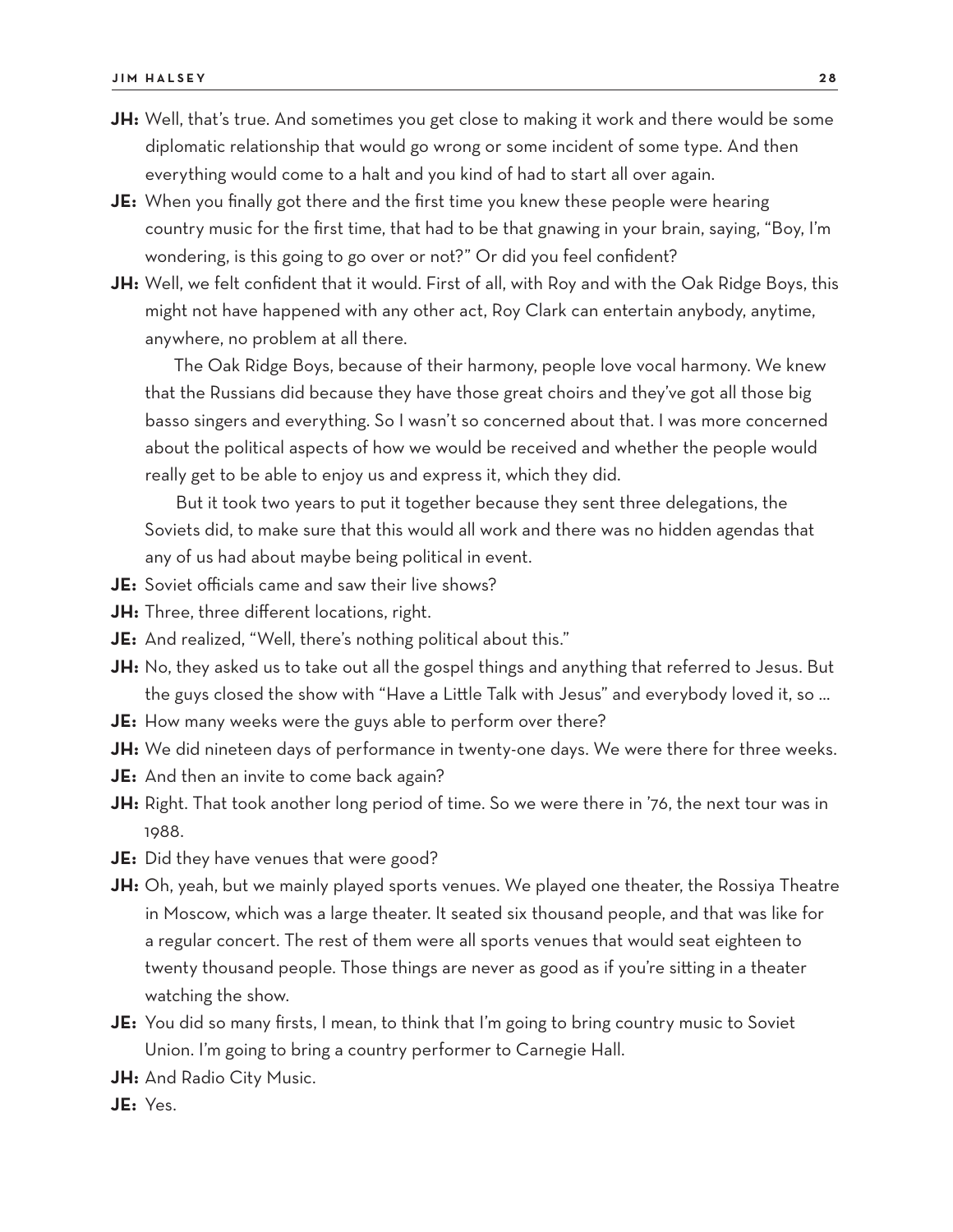**JH:** And Royal Albert Hall in London.

**JE:** A lot of people had to put you down or say, "Come on." Why, for instance, Carnegie Hall?

**JH:** If you're good enough to play Carnegie Hall, you're good enough to play anywhere. We actually lost money playing Carnegie Hall, we were sold out, but you go in there, it's the prestige. There's some things you do that money's not connected with. So not only did the guys work for nothing when we played Carnegie Hall, we had to be funded as well too. Because you sell some place out and you're still in the hole?

I went to a gentleman that had a number of venues besides New York, James Nederlander. They're one of the big landholders in New York. They probably own twelve theaters up there. But they also own theaters in Phoenix and Detroit. They call them sheds, you know, because they're half outdoors. I asked him if he wanted to cosponsor this with me. I said, "It's going to cost a little money but we'll have some fun doing it and we'll get a lot of press and publicity out of it."

So he did. The poster says, "James H. Nederlander and Jim Halsey." To me, that was like having Sol Hurok up there with my name. Mr. Nederlander, and he's still alive today and he lives in Phoenix. But we did that show and we not only recorded it for an album but it was the first time that it had ever been recorded for an album and broadcast at the same time. Plus it was just a natural event.

We did that on a number of 50,000 watt stations including KVOO, at that time in Tulsa, WBAP in Ft. Worth, and KWKH in Shreveport. We had, I think, twenty stations that broadcast that live performance.

- **JE:** Who were the acts in that?
- **JH:** That one was Hank Thompson, Roy Clark, Freddy Fender, and Don Williams. All Dot Records, because we had to have all one record company to help us pay for this thing.
- **JE:** I may be wrong in my thinking here, but while you're doing all these things for country, we have Nashville over here and I don't know if you were operating from Nashville at all.
- **JH:** No, we operated from Tulsa. Tulsa was our headquarters.
- **JE:** Okay, right. So are there Nashville people saying, "What is this Jim Halsey doing?" Did any of that stuff go on?
- **JH:** Yes it did. And a lot of that happened more after our Ranch Parties. Because we would have those Ranch Parties at the end of September. And the big fair meeting where all the fairs in America get together in Las Vegas was always the end of November. Well, most of those fair buyers, by the time they got to the fair-buying meeting in November, had already been to our Ranch Party and bought a Halsey Company act.

So out of that came an event that they put together in Nashville that happens in October. And it's still now and it kind of turns into the CMA week and the CMA broadcast, which they broadcast on television.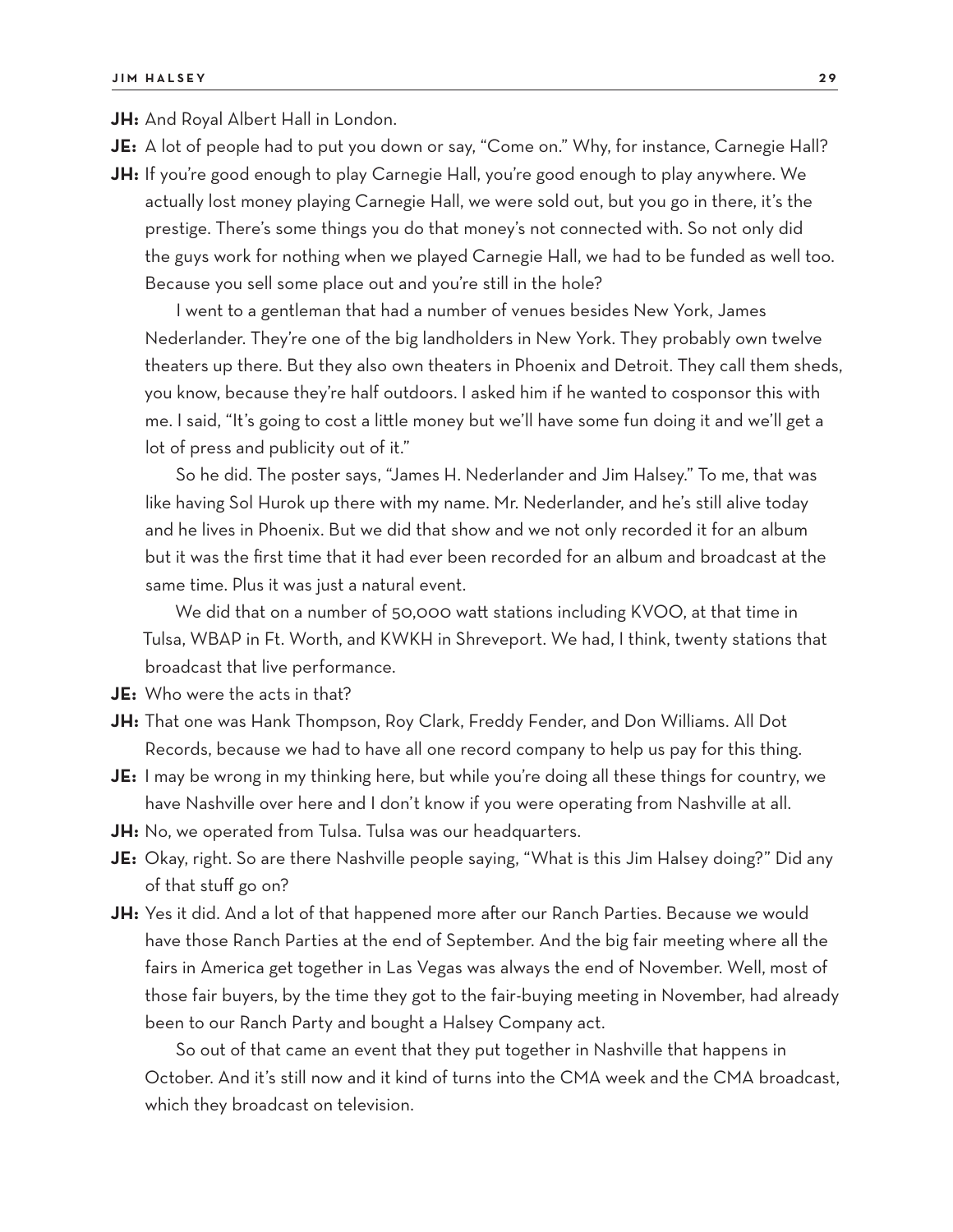But I didn't do thinking about any of that, I thought about only my artists. My main responsibilities were to the artists that I represented. So I didn't think about competition, I didn't think about somebody else doing something else. I only stayed focused on what I was doing.

You start worrying too much about what that other guy is doing and you lose focus on what you're doing yourself.

- **JE:** The Grand Ole Opry had been going on, what, in the '20s?
- **JH:** Yeah, it still is. It's still successful and I have the Oak Ridge Boys appear on it and Roy appears on it a lot too. It's apples and oranges. We're not in the same business that they were.
- **JE:** Explain that to me.
- **JH:** We were in a very sophisticated sales and marketing approach to selling our acts. They just happened to be country music artists.
- **JE:** So there is a distinct difference there.

**JH:** Right.

- **JE:** So it's interesting you didn't feel you needed to go to the Grand Ole Opry and be associated with them to do your thing. You went on your own. But—
- **JH:** Well, but their friends of mine and I've been on that board of the Country Music Association a number of years. It's just I was doing something different than they were.
- **JE:** And you were accepted by them? Maybe others began to say, "You know what? This Halsey guy out in Oklahoma is doing something. We ought to pay attention to him."
- **JH:** Well, I don't know, maybe they did. I didn't even think about that. I thought about what we were doing with our artists.

## **Chapter 13 – 6:23 Branson, Missouri**

**John Erling:** When you break records on the radio there are monitoring stations that do that for you.

**Jim Halsey:** Right.

- **JE:** What are monitoring stations?
- **JH:** Monitoring stations are stations that are monitored primarily by the Neilson group, which is *Billboard* magazine. In country music there are 112 stations across America that they called monitored stations. If your song, your record is not being played on any of those stations, you're not going to see any chart action. I don't care if the twenty-eight hundred other radio stations are playing it twelve times a day.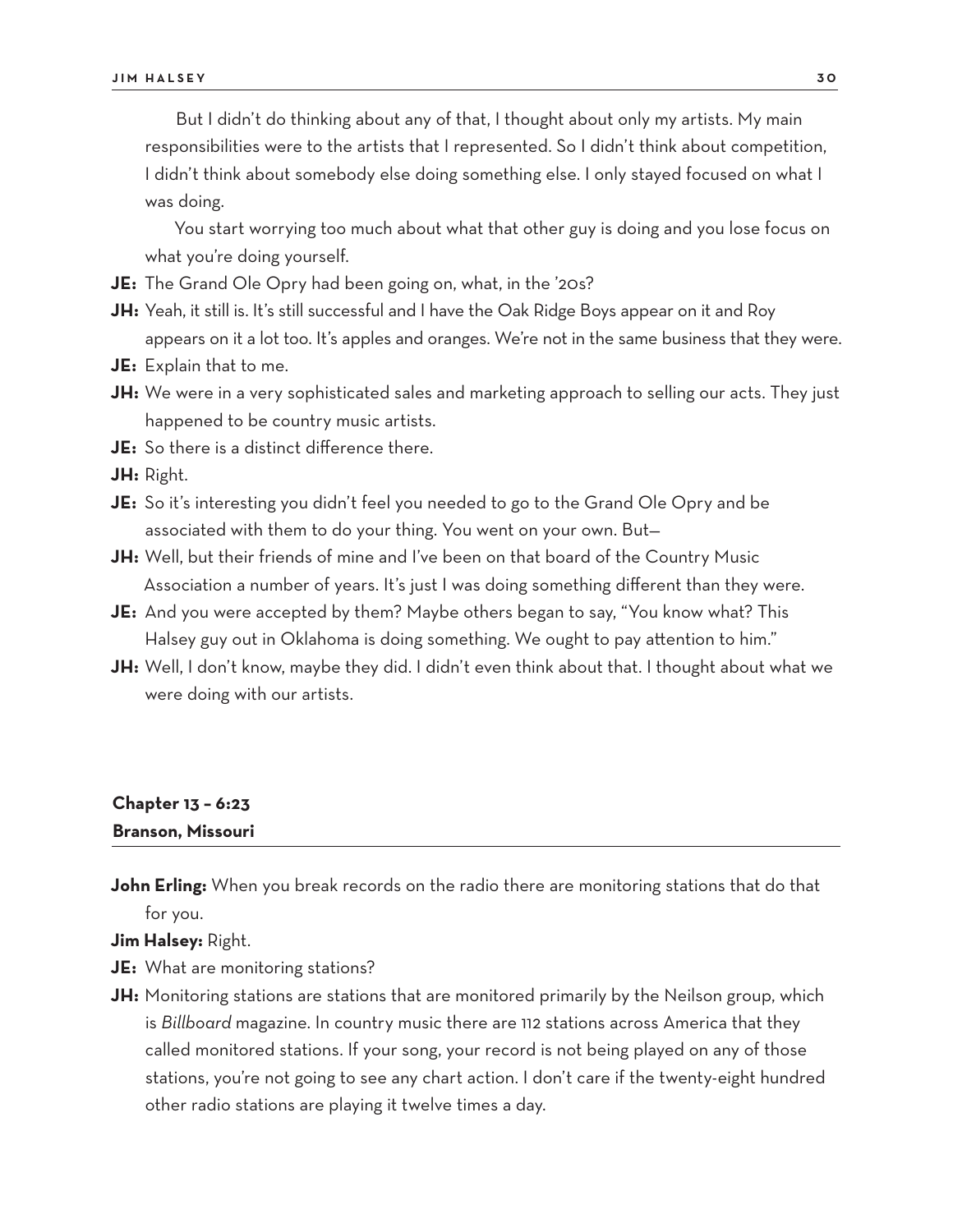They have another hundred stations below that called the breakthrough stations. If you get on that, that means that maybe if you do well there, you might get on the monitored stations. It cost a lot of money to get a record in the top ten. If it goes to number one you've probably spent maybe a million dollars.

- **JE:** How do they track that so you get your money?
- **JH:** You get your money by the sales of the records.
- **JE:** Yeah.
- **JH:** You don't get paid anything on the radio.
- **JE:** Did you always trust that sales of records? How do I trust these numbers?
- **JH:** Well, that's another program.
- **JE:** [laughing] All right, all right. Branson, Missouri, and there's a great story there. The Oaks and Roy Clark became part of that community.
- **JH:** Well, Roy was the very first big-name artist to go over there and build his own theater, and started this whole thing of other theaters with other artists that came in. Eventually, Mel Tillis, Ray Stevens, the Osmonds and everybody came in and built. But Roy was the very first one.

Before that it was Steve Presley, the Presley Family, who have been there forever, and the Baldknobbers. The two still going strong every night of the week, country music, comedy, playing, dancing, singing, fiddling, banjo, and stuff. It's a rounded out show.

Roy brought a different type of show and he brought a regular country music show. There is, I think, sixty theaters now in Branson. Most of them are anywhere from fifteen hundred to three thousand. The Oak Ridge Boys have been part of the community there for, yeah, they played a date at Presley's Theatre probably twenty-five years ago, you know.

But the last few years, the last fifteen to twenty years, we've been playing the main theaters there. We played the Palace, the Grand Palace, and they closed. And now we have our own theater there. A gentleman by the name of Gene Bicknell has a number of theaters. He owns the Mansion Theatre and he owns the Oak Ridge Boys Theatre, which is called the Oak Ridge Boys Theatre but it's owned by this group of people.

**JE:** So is your managing still part of what they do there? I guess it is.

**JH:** Oh, yeah, sure. And we try to design special events and programs. Last year we did three weddings on stage. We had a Walk for Health where we walked from the theater down to the Branson Landing. So every time we're in there we try to have some event that goes on.

We're there twenty-seven days this year, 2010. At nine different times.

- **JE:** Where do the Oak Ridge Boys live?
- **JH:** They live in Hendersonville, Tennessee, which is a suburb of Nashville.
- **JE:** So all four of them, families live in that area.
- **JH:** All four of them. Yeah, and within pretty close proximity of each other.
- **JE:** Are they back and forth a lot together when they're not singing?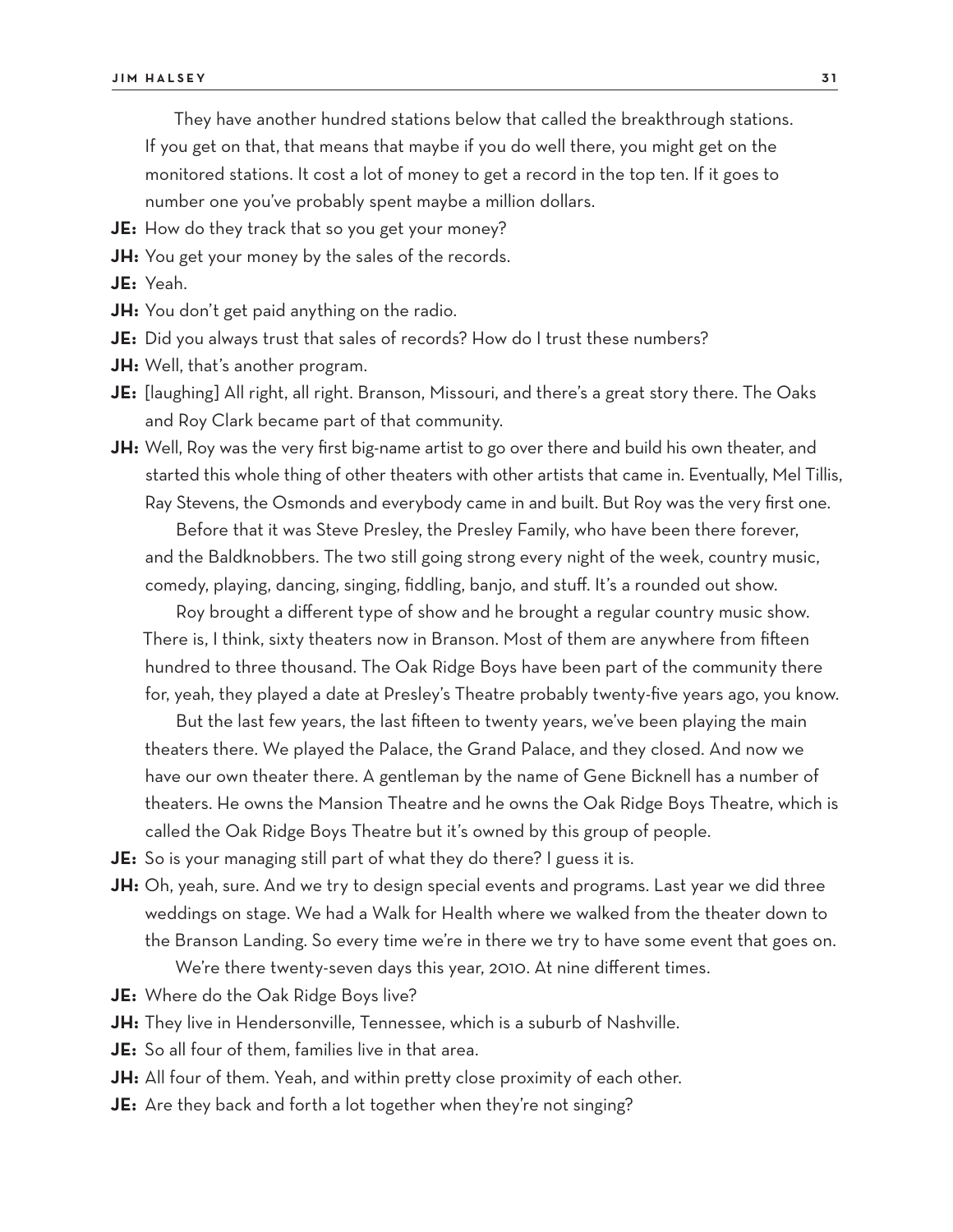**JH:** There's certain things that they do together, their families do together, but the guys are on the road—

**JE:** Yeah.

- **JH:** … a hundred and fifty days a year, so they're with each other on that bus. And even the funny thing on the bus is they're all, you know, Blackberry, and iPods. So a lot of time, instead of even carrying on conversations on the bus, they're texting each other back and forth. "Where are we going to stop for lunch?" Or "How far to the next town?" whatever it is.
- **JE:** I was talking about rejection earlier but there's a story we'll call the Bob Freed story, Salt Lake City.
- **JH:** Okay.
- **JE:** And the lagoon.
- **JH:** Well, the Bob Freed story can just go over and over and over. My book, the *Starmaker* book, which is really a chronicle of how you can make it in the music business. John Wooley helped me put that together and is published by Tate Publishing Company. But in talking about things about rejection and talking about constant promotion, layered marketing, and whatever it is that we say is important to build your career, I illustrate a lot of this with just stories that have happened to me.

Well, one of the places in my early days with Hank Thompson was always to try to play places where country music had never been before. The Lagoon Ballroom in Salt Lake City was one of those places that I knew of because it played all the big bands, Lionel Hampton, Woody Herman, Count Basie, and all that.

I found out the operator's name was a guy by the name of Bob Freed. And I would write him and send him information and things and he would very politely say, you know, "We don't use country music here and we never have and don't intend to."

Well, I just don't take no for an answer. So every time that Hank would have a number one record in the billboard charts I would circle it and send it to him. Then I would send him a new record and I would send him a story out of a paper, whatever it was, you know, "Good review on Hank Thompson," maybe it was a theater.

Finally, he wrote me a letter and said, "I'm going to buy Hank Thompson and his band on the date you suggested. But I'm so sick and tired of getting your sales pitches on me that once this is played and I've lost a lot of money I want you to forever take me out of your Rolodex."

Well, needless to say, it was a big success. We just had people hanging out the windows, you know. We became good friends after that. And laughed about that situation many times.

He said, "I really bought that date just to get rid of you." He said, "You were so persistent I knew that I wasn't ever going to shut you up unless I bought Hank Thompson."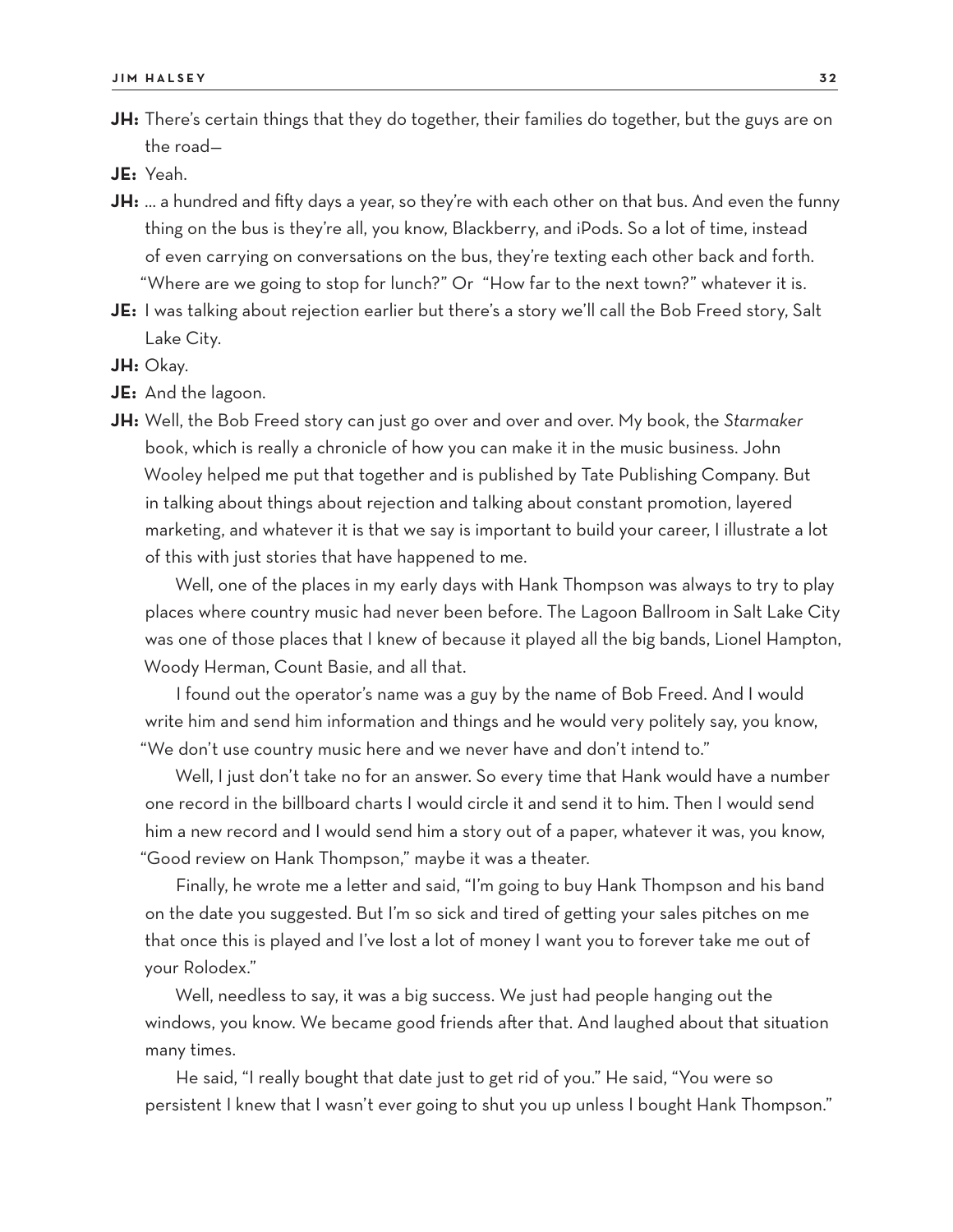He said, "Fortunately, it turned into a great success and you and I have become good friends. I play Hank in here once a year."

So your noes, you've got to turn around and make them a yes.

- **JE:** Persistence, persistence, something else we call sweet persistence.
- **JH:** But it's more challenging to me to go after somebody that you know is not going to buy you then it is somebody you know wants what you have and all you have to do is call and negotiate the deal. It's a lot more interesting to make an interesting point and make a sale.
- **JE:** You enjoy that challenge?
- **JH:** Oh, I do, yeah, that's part, I think, of any salesperson. Instead of buying the Chevrolet you're going to be buying a Cadillac—

**JE:** Yeah.

**JH:** … or that's what they're going to try to sell you.

#### **Chapter 14 – 8:00 Jones and Wynette**

**John Erling:** You have clients George Jones and Tammy Wynette? **Jim Halsey:** Right.

- **JE:** That was an interesting story because the two of them separated and did you bring them back together?
- **JH:** Right. I didn't represent George at that time, I represented Tammy Wynette and we booked her all over everything. And George has straightened his life out there was some conversation about maybe the possibility of getting the two of them together again for a tour.

Now Tammy was remarried to a guy by the name of George Richey, who was a good producer and a good friend of ours. And it was his brother that actually negotiated the two of them to say that they would tour together. The Halsey Company represented that tour. We made a big splash: George and Tammy together again. First time in ten years (whatever it was). Only available here.

We picked the best PACs, the best places to play, we did about thirty days and it was a sensational tour. Got a lot of press. Back together they recorded a record again, it was just one of the best shows in country music out there at that time.

Mr. Jones, George, was so impressed with the thoroughness of our Halsey Booking Company he said, "I'd like for you to represent me." And of course, he straightened his life out and was just right on the ball there.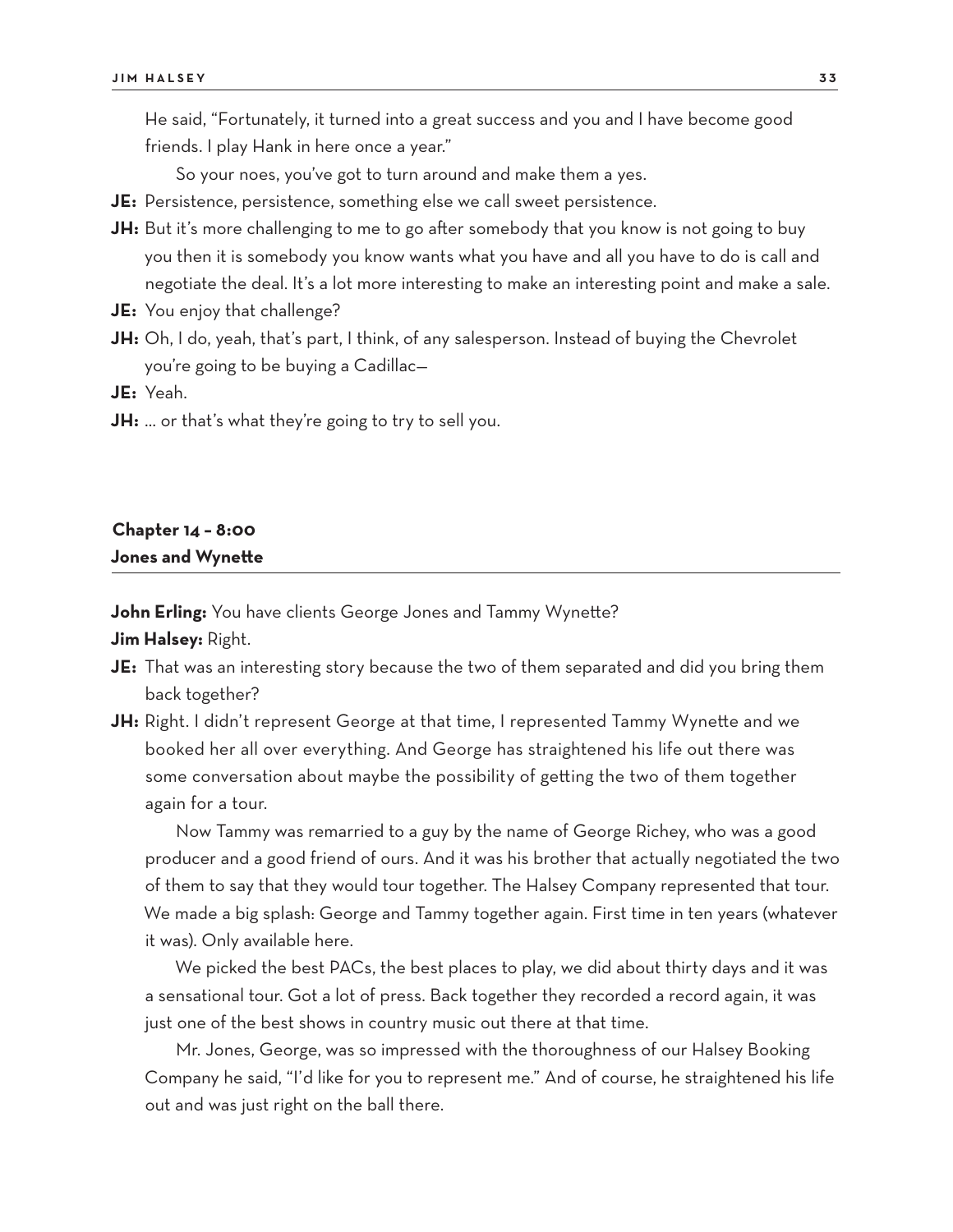So we signed a three-year contract with him to represent George Jones. You know, one of the legends in country music.

Well, we started a tour with him. And he missed the first thirty days. Some places he was even there in the bus and didn't get out of the bus. I don't know what had happened, but some traumatic change in his life had caused him to change his style of living at that time.

So it became expensive for us to follow that around because every time he would miss a date in Wichita or Kansas City we'd get a lawsuit against the company the next day.

Now we clearly stated in our contract that we were not libel and functioned merely as an agent but when they sue you, then you have to hire a lawyer in Kansas City to go in and get your case dismissed. So I had thirty dates out there that we had booked and thirty lawsuits and each one of them we got dismissed. But it cost a thousand to fifteen hundred dollars legal fee in each. So at the end of thirty days I had like thirty, forty thousand dollars out the window.

So I wrote him this nice letter and told him, I said, "We appreciate and respect your artistry and that and wish you best." But I sent him his three-year contract back. "George Jones," I said, "we can't afford to continue."

And that was fine. Then about a year and a half after that, I ran into him at the Grand Ole Opry. And I was just backstage visiting with him and he said, "Say, Halsey," he said, "I want to talk to you." He said, "Those agents of yours are just booking me too far. I can't make those kind of jumps."

And I said, "Well, Mr. Jones, we haven't represented you a year and a half."

Now since that time, I am so happy to say that he has remarried. This has been the last ten, twelve years. And his new wife, Nancy, has really, they've got him on a good track and he's a responsible person that has made all of his dates and satisfied the customers and the fans alike. And he's doing really good. And I see him from time to time.

When he was here in Tulsa I spent about an hour on the bus just visiting with him. And I have the greatest respect for George Jones.

- **JE:** Everyone must pitch a song to you. They know that you can make it happen if it's right. Even some young people who maybe became a big name. I'm referring to the Hansons.
- **JH:** Well, I had already sold my agency to William Morris, the William Morris Company. And I was doing a series of lectures. And this has been about, I don't know, twelve, fifteen years ago. And I did one here in Tulsa at the Sheraton. And I'm telling everybody in the audience there, "You know, you've just got to be persistent, you've got to get your foot in the door. Don't be afraid to make a phone call." I said, "Don't be afraid to take rejection, because if you don't make the call you're never going to get in the door."

So the next morning I was awakened at seven o'clock and it was a gentleman identifying himself as Walter Hanson. He said, "I have these three young sons that are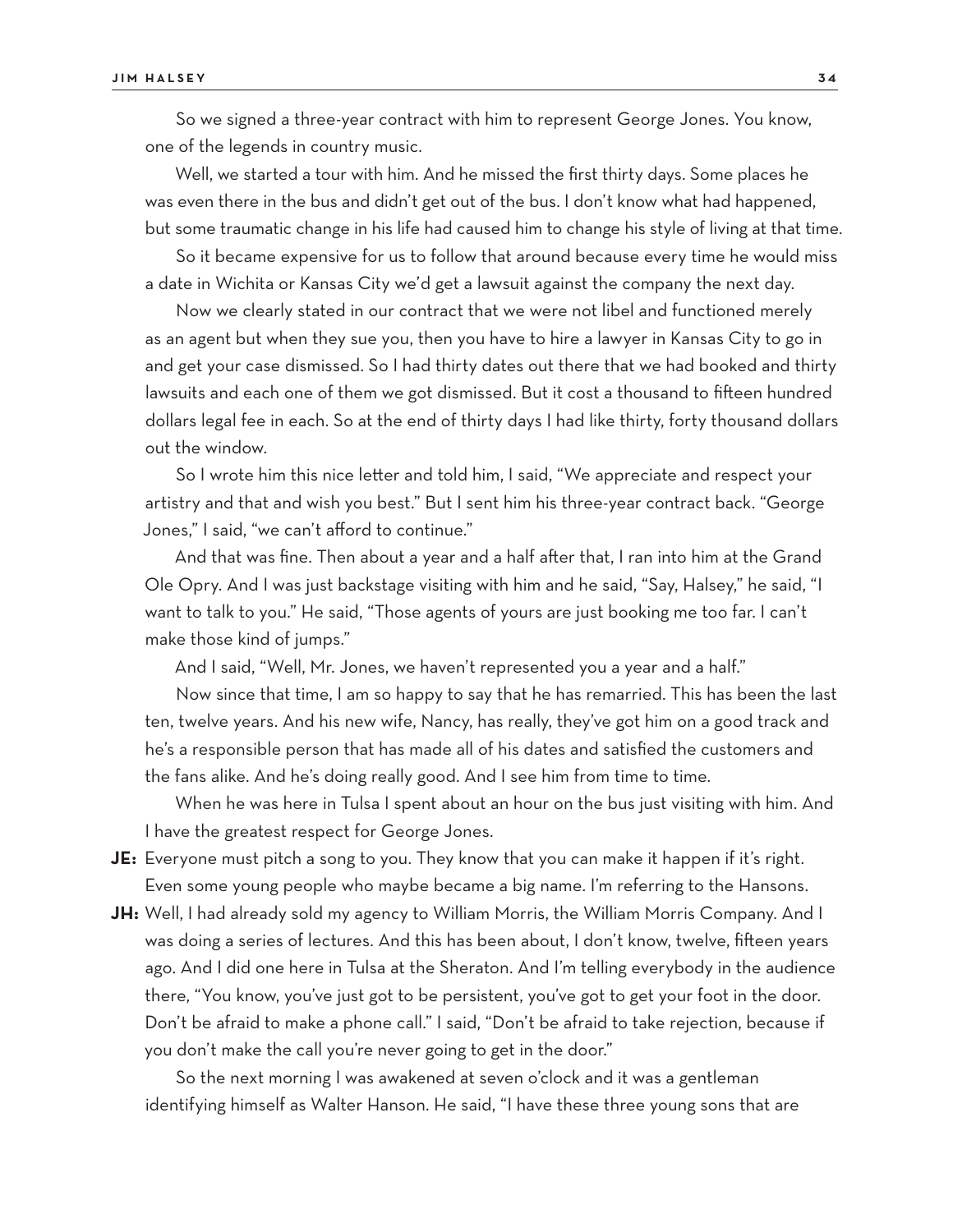terrific musicians and they're writing songs and they're good." And said, "I'd like for you to hear them."

And I said, "Well, fine, send me a demo and I'll be happy to."

He said, "No, they're in the lobby of the hotel right now, performing here." He said, "I paid fifty dollars to hear you talk last night and you said, 'Don't give up, get your foot in the door, don't be afraid to make the phone call.'" And he said, "That's what I'm doing, I'm making a phone call."

Well, what else could I do? I had to get up then, and I went down and those kids were terrific. I mean, it's fifteen years ago, those kids were terrific. I told him, I said, "You know, I'm not doing this anymore." I said, "I've got the Oak Ridge Boys but that's the only thing I'm doing. But these kids are so good I want to put you in touch with my attorney in Los Angeles, a gentleman by the name of Bill Coben," who still represented us and had for our company, "because I think that they have the possibility of being big stars."

So they did contact Bill Coben and Bill Coben worked and he got them their manager, helped get them the record deal and then the rest is history. Those kids went on.

But Bill Coben remained their attorney up until just a couple of years ago when he retired. **JE:** So you did spot something obviously in them immediately?

- **JH:** Oh, they were great, yeah. If I'd still had my agency I would have signed them in a minute.
- **JE:** Did you ever think you spotted somebody and they fizzled?
- **JH:** Yeah, a number of times. Some of them just imploded themselves as well. Sure, it doesn't always work. What you are reading about that book and what you're seeing and hearing about me are all the successes that I've had.
- **JE:** Right.
- **JH:** Now I wouldn't have had all those successes if I hadn't had a lot of failures too. I encourage everybody to fail. If you never fail you're never going to have a success.
- **JE:** Because there's learning that comes from—
- **JH:** There's learning and you've got to get right up and go after it, maybe you change your position a little bit, maybe you do something else. But there's nothing wrong with failing.
- **JE:** So then there were performers that you thought, "Man, these guys are going to be hot."
- **JH:** Oh, absolutely, yeah.
- **JE:** And they just went down the tube.

**JH:** Right.

- **JE:** Just did not work at all.
- **JH:** Right.
- **JE:** Maybe they did have the talent but they didn't have the character or whatever to pull it off?
- **JH:** There are a lot of different circumstances. And sometimes you can fail just as easily by being ahead of the times as you can by being behind the times.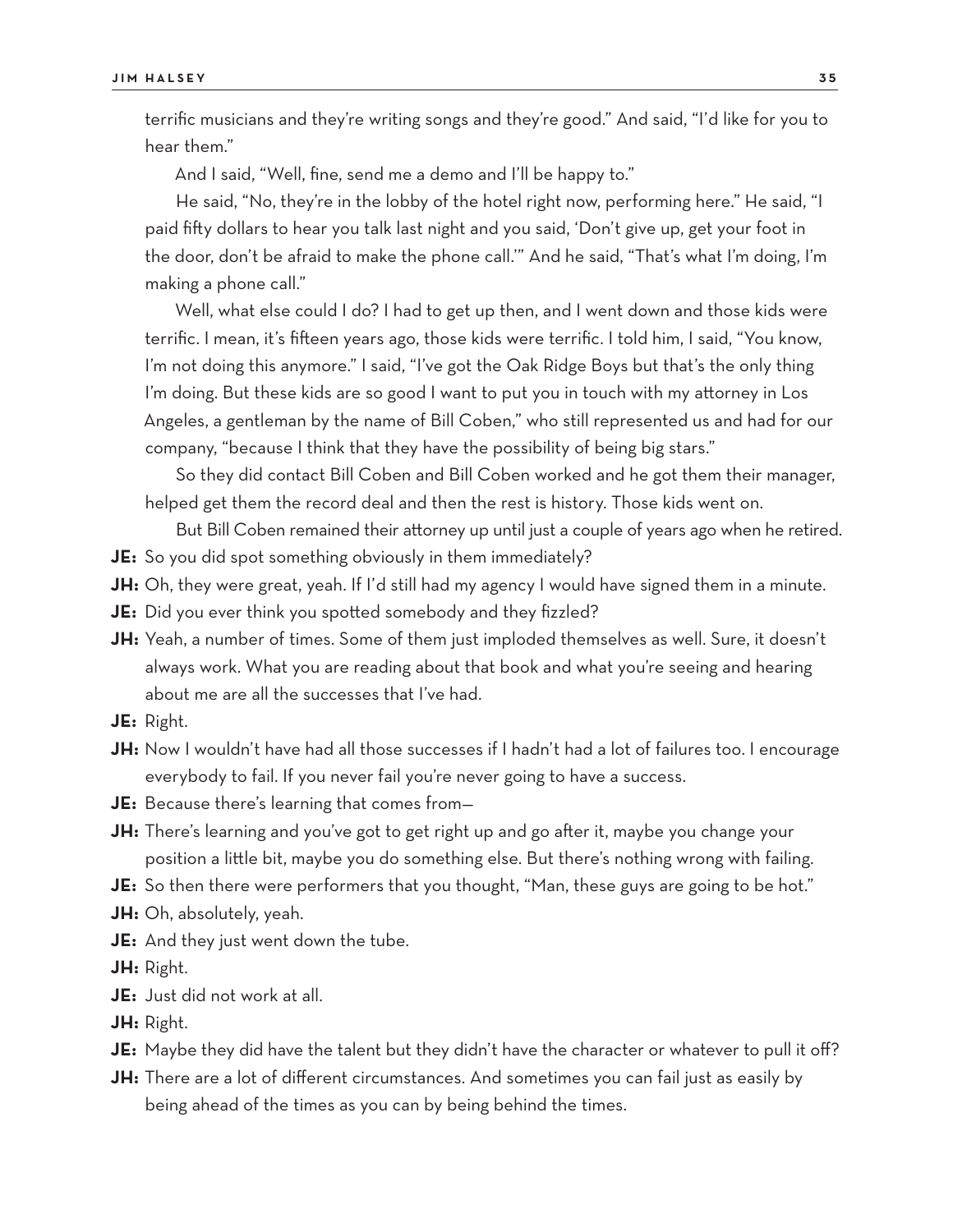- **JE:** Did you ever miss out on some talent because you misjudged them and you thought they're not going to make it?
- **JH:** No, but I miss talent. I know Vince Gill told me one time, he said, "Man, I wanted to sign with your agency so bad, but," he said, "I could never get past the receptionist."

And I said, "You know, I would have loved to have represented you and I don't understand that."

Our receptionists were told that everybody is a potential star whether you know them or not. And we looked at everybody. So I don't know whether he got somebody that was on the desk during a sick time or what, but we never connected. But I have a lot of respect for Vince Gill, he's one of the great talents.

**JE:** But as tenacious as you were he probably should have been more tenacious than letting the receptionist block him.

**JH:** You never know, you know, with things like that.

**JE:** Right, right, right. What about Garth Brooks?

- **JH:** Well, Garth Brooks is an exceptional talent and one of the great Oklahoma pride people. I might not have had a shot at him anyway, but if I had of I certainly would have recognized him. Because he's my type act. He's a spectacular act. He's a Roy Clark type of performer where he does everything and he does it from one side of the stage to the other to hanging by the rafters.
- **JE:** I don't need to dwell on this but did you try to secure him as a client?
- **JH:** No, I'd already sold our company.
- **JE:** Okay.
- **JH:** The only thing I was involved with was the Oak Ridge Boys at that time.

#### **Chapter 15 – 9:26 Follow Your Dreams**

**John Erling:** The Halsey Company, your company for what you did, was the biggest in the world. **Jim Halsey:** Right.

**JE:** What led to the selling of the company?

**JH:** Well, I just wanted to do something else. And I wanted to get into teaching, because we were holding classes twice a week at our office in our conference room. I felt there's so many people that if they just had a little knowledge could be successful faster. Well, faster if they read the book. Faster if they take a course. And we were doing that. And I thought so I took a program to Oklahoma City University, a degree program about the music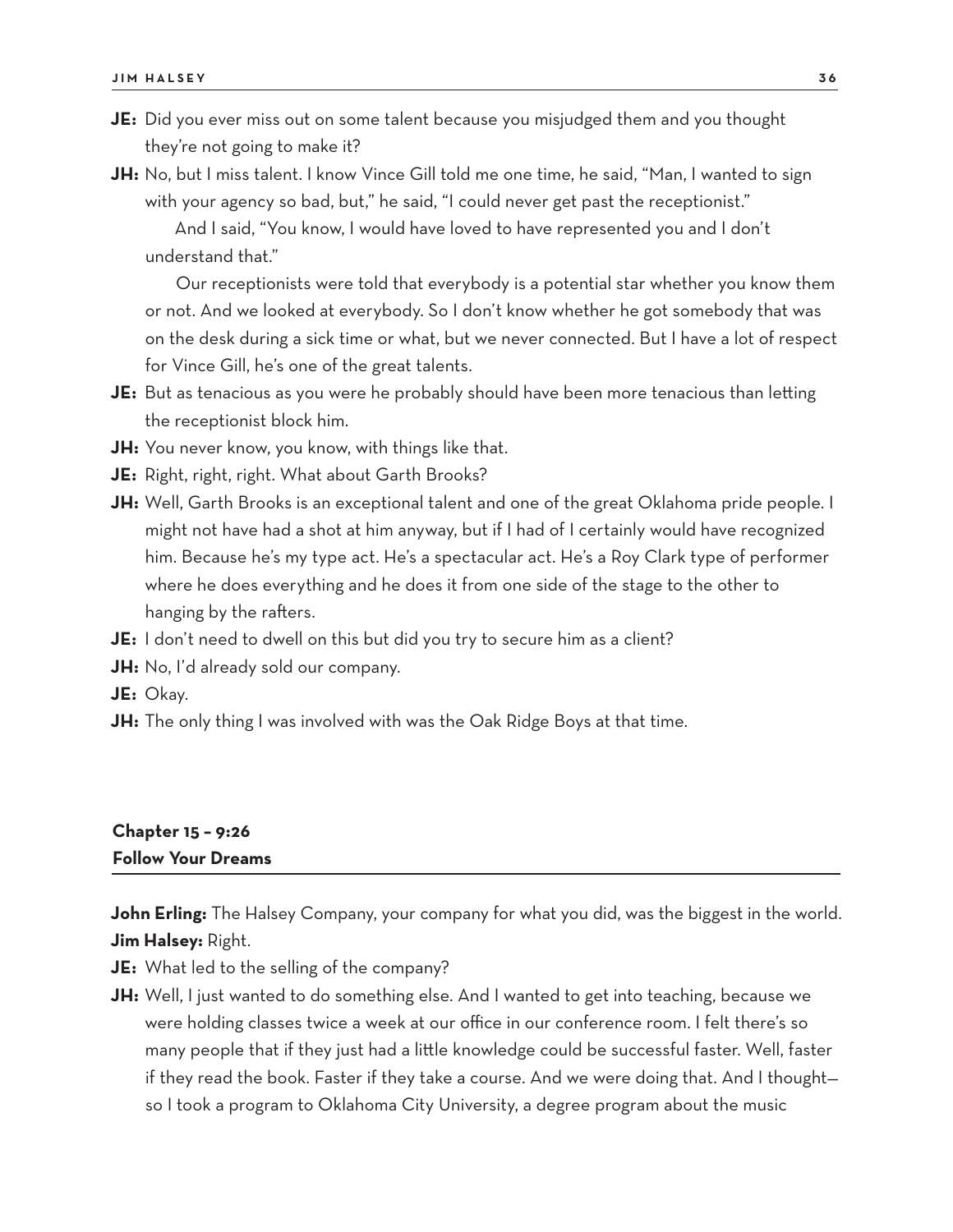and entertainment business. And I was there from 1994 to 2000. It was one of the most successful programs at the university.

- **JE:** You know, that's real honorable of you that you wanted to pass on all the information that you had gained by hard knocks and failure and make it easier for somebody else.
- **JH:** Well, I've had so many mentors in my life, I had a lot of one-on-one training from the best in the business.
- **JE:** Let me go back, the Beatles, did you ever cross roads?
- **JH:** I did. Sid Bernstein. who brought the Beatles to Shea Stadium their first American performance, was a friend of mine because he was a promoter and he promoted Hank Thompson in those early days.

I took a year out of my life in 1966 and went to the General Artists Corporation as a senior vice president there. I still maintained the Halsey Company and I had Roy Clark and Hank Thompson and Wanda Jackson and my whole group of people. And at that time, I tried to get them involved because I knew the explosion of what country music was going to be.

Finally, Buddy Howell, who was president of the company, said, "Jim, we can't find anybody. Why don't you come and do it for us?"

So I did it for a year. We represented the Beatles, represented Bob Hope, represented Jackie Gleason and that's where I met the Beatles.

I never was involved personally with the Beatles but the company, General Artists Corporation, was another one of my greatest learning experiences of my entire life. I was there for a year in Beverly Hills and I was in with all of the top executives in entertainment. And Martin Baum, who founded CAA, I learned so much during that year, it was the greatest learning year I ever had.

At the end of the year, I brought them Glen Campbell. Then I said, "I've got to go out on my own again, it's just too confining to be in that big corporate structure."

- **JE:** I'm sure you follow Oklahoma's own *American Idol* winner Carrie Underwood.
- **JH:** Oh, she's so great, yeah.
- **JE:** What are your thoughts today about country music?
- **JH:** Well, it's the pop music of today. And while the record companies are only interested in those monitoring stations that *Billboard* does people like the Oak Ridge Boys and Merle Haggard and Roy Clark and all those still have an enormous career out there because there's still twenty-eight hundred radio stations that are playing them that *people* listen to but they're not in the *Billboard* charts that regulates where all the money is spent.

Carrie Underwood, I think, is one of those phenomenal singers but she's as much pop as country. If you just heard her and didn't know her history you'd say, "That's a pop singer."

Same way with Faith Hill and a lot of others. I love country music and I love all kinds of music, but there are a number of different styles of country music.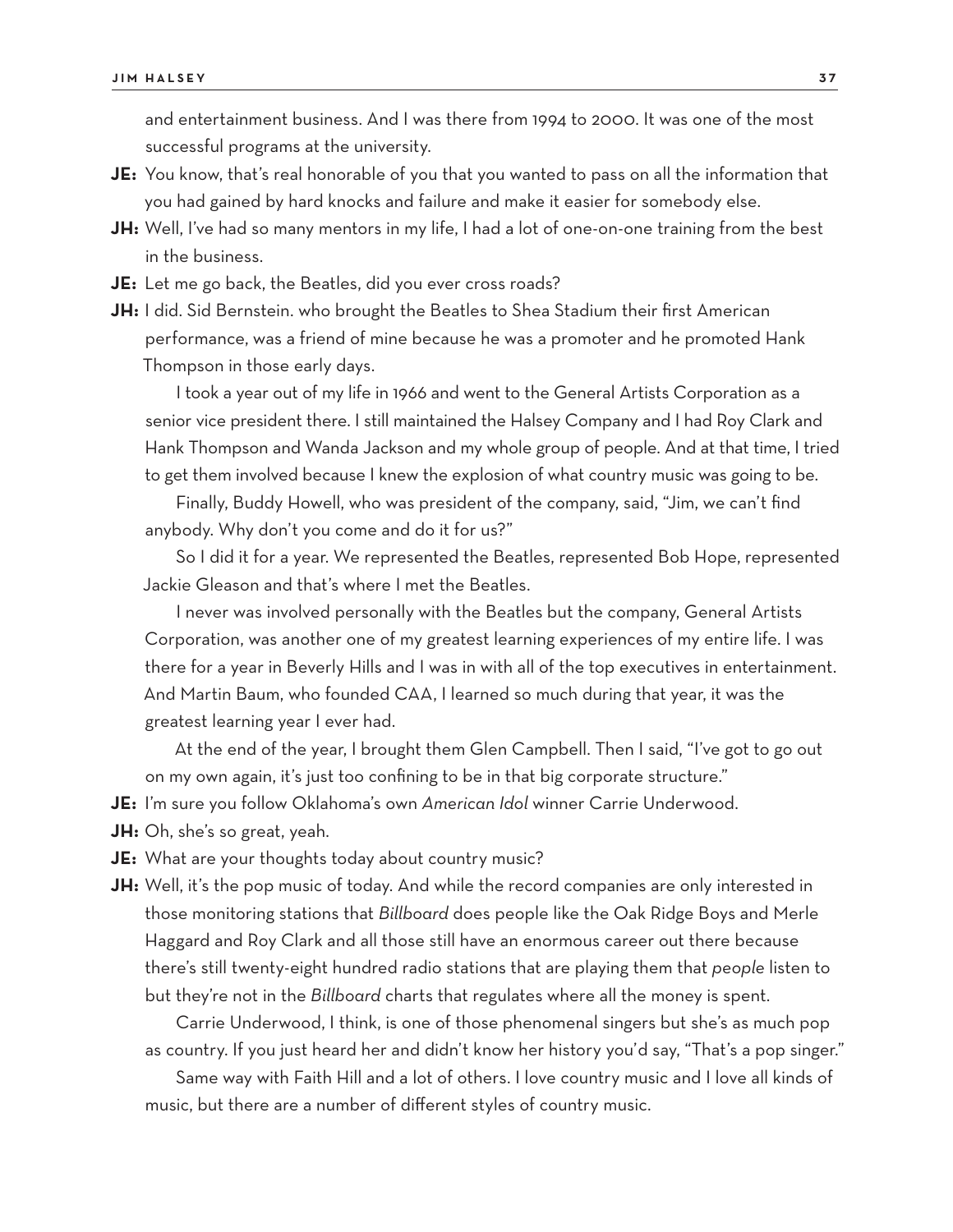- **JE:** You referred to your book *Starmaker: How to Make It in the Music Business,* Jim Halsey with John Wooly. Introduction by Joe Bonsall. In it you have the secrets of the Jim Halsey Company. Are there some secrets here that you can share with us?
- **JH:** Well, I think that you have to buy the book, John, to … but the real secret is within yourself, each and every person that you find where you want to go. And this book will tell you because each person is different. This book will give you a number of formulas to follow on how you can find what your success is going to be.
- **JE:** What in your career are you the most proud of?
- **JH:** Well, I am an event person so I'm proud of the events that our company created. Now I get a lot of the credit for all of these things but you've got to realize I had a big company with a lot of people that followed our direction and followed our philosophy.

But the Soviet tour, I think was one of the things that changed my life a lot. And the Las Vegas area of where we were able to do, for the first time anybody has ever done it, every major hotel in Las Vegas theater, had a Halsey act. One to three acts in it, all at the same time. And that happened during the fair buyers meetings.

So when you came into town, if you were a fair buyer, after you'd been to the Halsey Ranch Party and you go to Las Vegas and there's not a hotel or showroom in that town that's not featuring your act.

Joe Delaney of the *Las Vegas Sun* said that we deserved a place in the *Guinness Book of Records*. Nobody has ever repeated that.

I just have had a wonderful life dealing with a lot of wonderful people and I still am. I think the thing that I'm most proud of is the fact that I was just been able to be involved with so many talented people. And that includes my wife, Minisa.

- **JE:** Your advice to students, because I always ask that, this is already dedicated to students, this website, in addition to buying your book, of course?
- **JH:** I can boil it down in two words, it's all about sales and marketing. And there are so many innovative ways that you can sell and market your product now or your music or your band. Naturally, I think my book does it because we talk about music and entertainment. But there are probably five hundred good books on marketing and selling products out there. And that's where you learn, learn from the best.

Go to Barnes and Nobles or Borders or Amazon and get a lot of those books.

- **JE:** You early on embraced the internet and what it can do for you and websites and Facebook and all that kind of thing. You know, you probably could have thought, "Man, I wish I had that back in the '60s."
- **JH:** Well, I always believed in a picture, picture with the music of the word. So we were one of the first to really utilize the ability of selling through television. Part of that comes from the fact that we experienced it and nobody else believed. I couldn't believe people would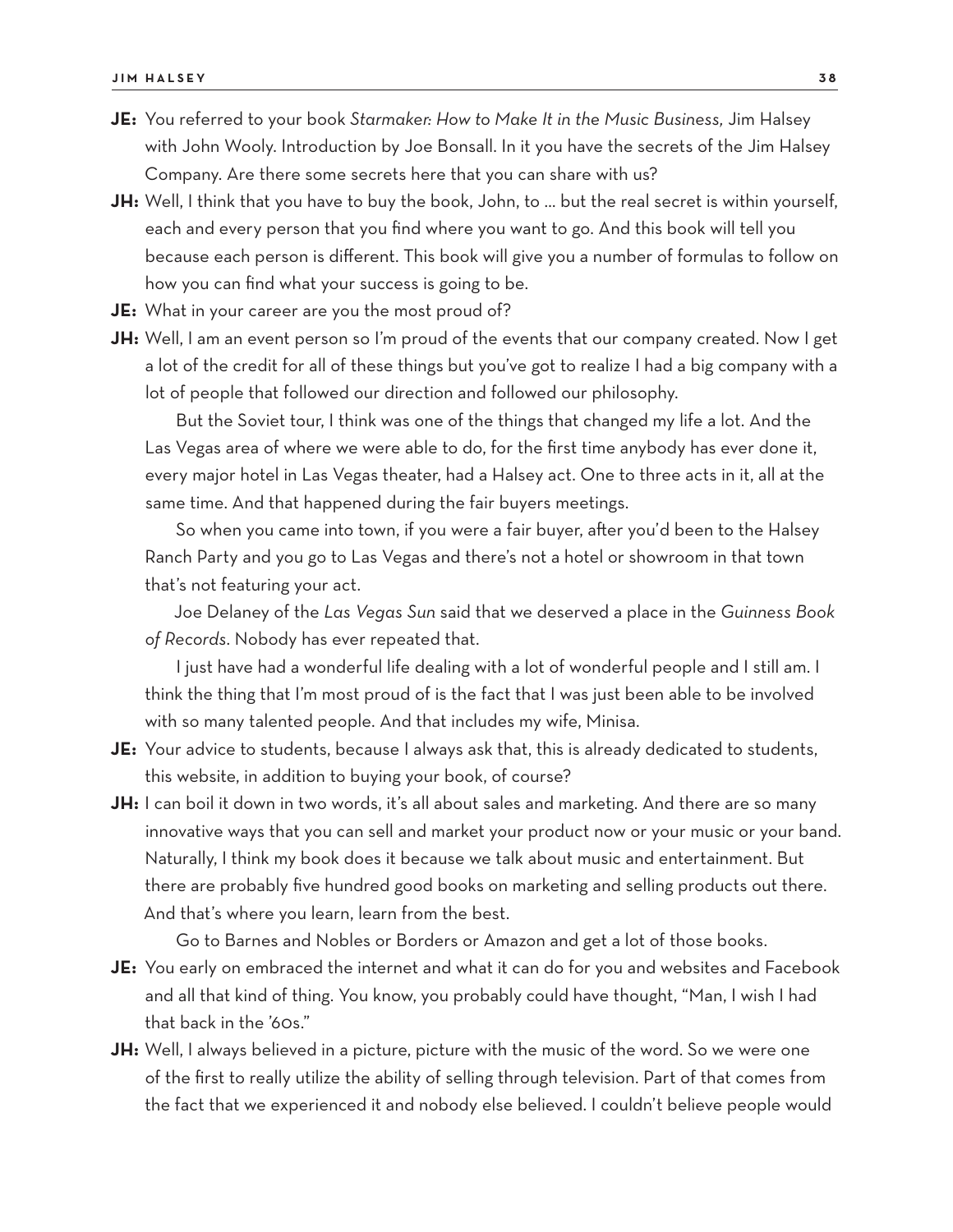criticize me for flying Roy Clark to the West Coast to appear on the *Johnny Carson Show* where he got paid \$365.

They said, "I can't believe you'd do that to your artist."

I said, "Well, maybe I shouldn't do it." I wasn't going to tell him that the next day we probably sold millions of dollars' worth of Roy Clark dates just because he was on for \$365 the night before.

- **JE:** Yeah, and there's another case where you intuitively got it but you're probably surprised, "Why didn't those guys get it too?"
- **JH:** Well, I wasn't going to encourage them to.
- **JE:** Is there any story, any comment, anything else that you would like to say?
- **JH:** Yeah, I would like to encourage all young people that have any hope at all of getting their music heard, their songs listened to, and them being on stage that there is an opportunity for you out there. And you have to stay with it.

The words that I got a long time ago still apply today: Follow your dreams. Because when you stop following your dreams you're going to stop having them.

- **JE:** Very good. Well, thank you, Jim, for this time you've given to us. This is valuable and kids fifty years from now will be able to listen to this.
- **JH:** Right.
- **JE:** I appreciate it greatly.
- **JH:** John, I appreciate it. Thank you very much for you taking the time to do this. And, you know, the exhibition that is at the Oklahoma History Center in Oklahoma City now kind of reflects on the sixty years of all these different artists that we've been involved with. But to me it's not about the past. I'm hoping that that's going to be maybe an inspiration for young people to think about their future.

I'm still thinking about my future, that's where it is with me.

- **JE:** So here you are, seventy-nine years old, April 2010, what does Jim Halsey do today? What are his dreams today?
- **JH:** My dreams are still more in the educational line. I'm going to put up online our Halsey Institute where you'll be able to take my courses online for credit or not credit if you don't want to, about the music and entertainment business. And we have an introduction into music and entertainment. We have creative artist management. We have booking and talent. We have press and PR. We have songwriting, promotion of events. We'll have in the next six months about six different courses that you can take online anywhere in the world, wherever you live, you can take them.
- **JE:** So this young lad from Independence, Kansas, didn't know that he was going to end up being a college professor, did he?
- **JH:** No, I didn't, but I'm enjoying it.